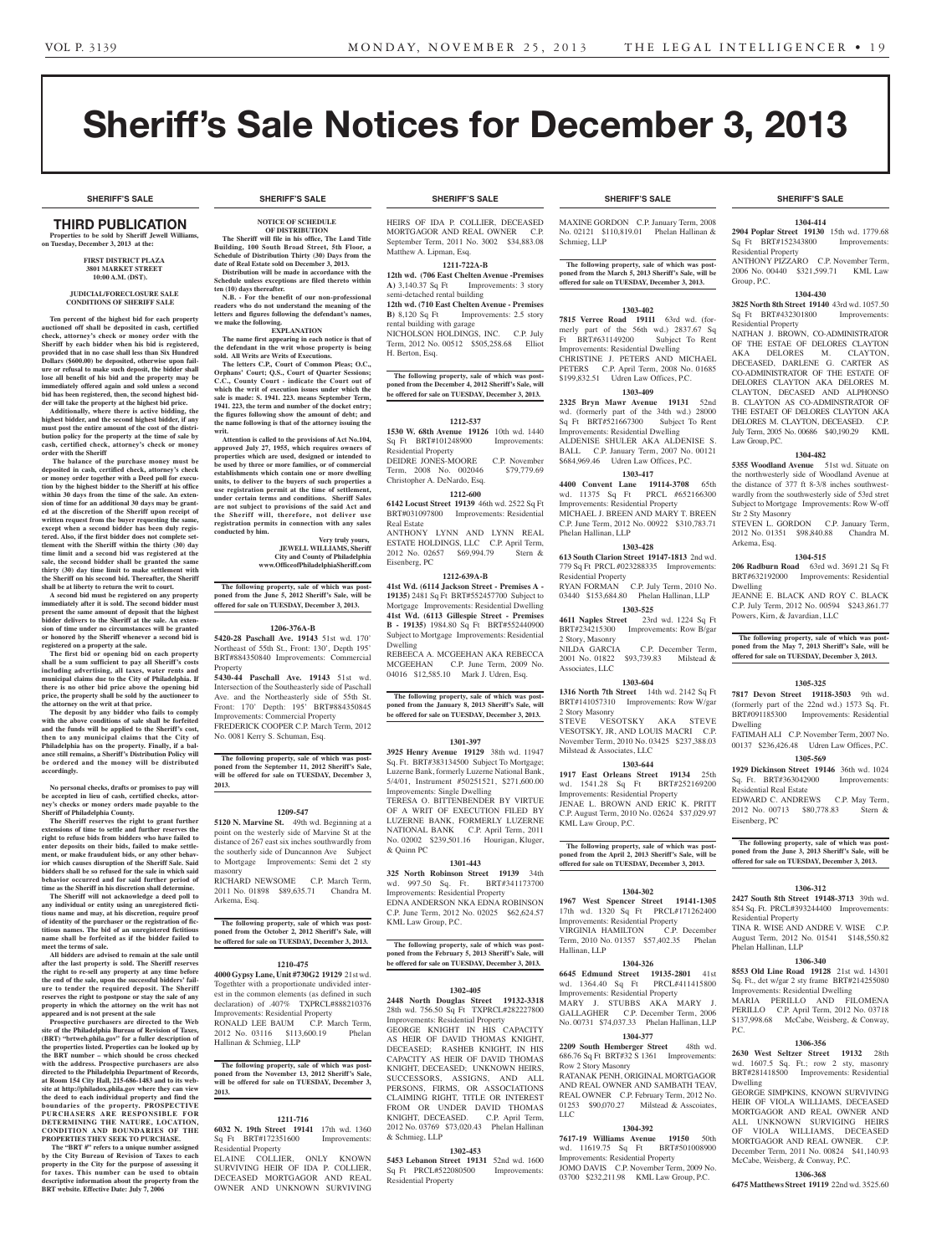#### Sq. Ft. BRT#221291100 Improvements: Residential Property

FREDERICK JEROME C.P. October Term, 2012 No. 00090 \$136,761.13 KML Law Group, P.C.

#### **1306-372A-B**

**2952 South Iseminger Street - Premises A - 19148** 39th wd. Land area 708 sq ft; improvement area 1132 Sq. Ft. OPA#394416700 Improvements: Residential Real Estate - Single Family Dwelling

**2954 South Iseminger Street - Premises B - 19148** 39th wd. Land Area 783 Sq. Ft., improvement area 1568 Sq Ft OPA#871181650 Improvements: Residential Real Estate - Single Family Dwelling

GREG TENUTO AND MICAHEL TENUTO HUSBAND AND WIFE, BY DEED FROM 1221 OREGON PARTNERS, DATED 4/18/2006 AND RECORDED 5/2/2006 IN DOCUMENT ID #51431869. C.P. October Term, 2012 No. 03501 \$197,197.80 Robert J. Wilson, Esq., Wilson Law Firm

#### **1306-391**

**3280 Birch Road 19154-1721** 66th wd. 2952.60 Sq. Ft. PRCL#663006600 Improvements: Residential Property SCHILLER G. LESTAGE AND LYLE GEORGETTE LESTAGE C.P. March Term, 2009 No. 05530 \$202,551.49 Phelan

#### **1306-402**

Hallinan, LLP

Banks & Banks

**2724 Cleltenham Avenue AKA 2724 West Cheltenham Avenue 19150** 50th wd. 2081.04 Sq. Ft. BRT#501274400 Improvements: Residential Dwelling

JEFFREY B. THOMPSON AKA JEFFREY D. THOMPSON C.P. July Term, 2010 No. 03039 \$119,322.33 Udren Law Offices, P.C.

#### **1306-416 2400 North Broad Street 19132** 16th wd.

Land area 1663.11 Sq. Ft.; improvement area 4233 Sq Ft BRT#161003700 XIU HUI ZHEN C.P. September Term, 2012 No. 02019 \$192,023.76 David Banks, Esq.,

## **1306-428**

**1729 Wallace Street, Unit 201 19130** 

BRT#888151349 Improvements: Residential Dwelling ALEJANDRO F. AGUILAR AND MARIANELA BOAN C.P. April Term, 2012 No. 001859 \$284,982.51 Powers, Kirn & Javardian, LLC

#### **1306-441**

**1117 Plane Road 19115-3714** 63rd wd. 6523.50 Sq. Ft. PRCL#632108300 Improvements: Residential Property

THOMAS A. SUMMERS AND GAIL M. SUMMERS C.P. August Term, 2008 No. 03120 \$219,778.17 Phelan Hallinan, LLP

## **1306-466**

**2121 North 22nd Street 19121** 32nd wd. 1950 Sq. Ft. BRT#322087300 Subject to Mortgage Improvements: Residential Dwelling DAVID SULLIVAN C.P. May Term, 2012

No. 0891 \$150,216.54 Powers, Kirn & Javardian, LLC **1306-470**

**5501 Litchfield Street 19143** 51st wd. Corner formed by intersection of the northwest side of Litchfield Street with the southwest side of 55th Street. Subject to Mortgage Improvements: Row Conv/apartment 2 Sty Masonry WILLIE M. NEAL, JR. AND CLARA H. NEAL C.P. June Term, 2011 No. 00363 \$63,512.05 Chandra M. Arkema, Esq.

## **1306-499**

**2618 South Howard Street AKA 2618 Howard Street 19148-4743** 39th wd. 1530 Sq. Ft. PRCL#391251216 Improvements: Residential Property

## MAUREEN KANE C.P. January Term, 2012 No. 03056 \$79,427.86 Phelan Hallinan, LLP

**1306-591 2237 South Hobson Street 19142-1804**  40th wd. 952.94 Sq. Ft. PRCL#403062300 Improvements: Residential Property

GEORGE O. AKANNO C.P. May Term, 2012 No. 02250 \$27,828.05 Phelan Hallinan, LLP

#### **1306-613 1409 Alcott Street 19149** 62nd wd. 3174.71

Sq. Ft. BRT#621103800 Improvements: Residential Dwelling GREGG BOYD C.P. May Term, 2012 No.

01547 \$118,496.72 McCabe, Weisberg, & Conway, P.C.

## **1306-652A-B**

**49th Wd. (1331 West Ruscomb Street - Premises A - 19141)** 20 ft x 101 ft, 10 and 7/8 inches, x 23 ft 5/8 inches x 102 feet, 2 and 3/8 inches BRT#491140700 Improvements: Two Story, Brick Quadplex Made Up Of 2 Studios, One 1 Bedroom And One 3 Bedroom Apartments All With One Bath Each.

**51st Wd. (5420 Warrington Street - Premises B - 19143)** 15 ft, 5 inches x 79 ft, 6 inches

#### BRT#514056500 Improvements: Two Story, Brick Row Home Made Up Of 3 Bedrooms And One Bath With A One Car Garage PONTIAC PROPERTIES, LLC C.P. June Term, 2011 No. 01076 \$162,387.51 Janet L. Gold, Esq.

#### **1307-348**

**3228 Comly Road 19154-3324** 66th wd. 1803 Sq. Ft. PRCL#662475400 Improvements: Residential Property<br>PAMELA A. STE STEWART AKA PAMELA

STEWART AND FRANK A. STEWART, IV AKA FRANK STEWART, IV C.P. October Term, 2010 No. 02293 \$66,058.76 Phelan Hallinan, LLP **1307-356**

**1123 E Montgomery Avenue 19125** 18th wd. All that certain lot of ground with the buildings and improvements thereon erected situate on the easterly side of Montgomery Avenue at the distance of one hundred thirty-seven feet six inches southward from the southeast corner of Girard Avenue and Montgomery Avenue in the Eighteenth Ward of the City of Philadelphia. Containing in front or breadth on Montgomery Avenue twelve feet six inches and extending in length or depth easterly-fifth-eight feet. RICHARD E. HORAN C.P. September Term, 2012 No. 00216 \$119,392.65 Anthony R. Distasio, Esq., LINTON, DISTASIO, & EDWARDS, P.C.

## **1307-359**

**1932 Morris Street 19145** 36th wd. 1074.68 Sq. Ft. BRT#363126000 Improvements: Residential Property JAVINA R. CHAMBERLAIN C.P. August Term, 2007 No. 01179 \$96,377.95 KML Law Group, P.C.

## **1307-363**

**5442 Oakland Street 19124** 62nd wd. 1196 Sq. Ft. BRT#621393900 Improvements: Residential Property

LUZ AIDA MARIN C.P. September Term,<br>2012 No. 02465 \$74.684.77 KML Law 2012 No. 02465 \$74,684.77 Group, P.C.

### **1307-396**

**5955 Chester Avenue 19143-5517** 40th wd. 1448.75 Sq. Ft. PRCL#401118200 Improvements: Residential Property CHRISTIAN DIAZ C.P. May Term, 2009 No. 02774 \$51,102.44 Phelan Hallinan, LLP

**1307-398 6526 North 17th Street 19126-3514** 17th wd. 1408 Sq. Ft. PRCL#172214500 Improvements: Residential Property DWAYNE D. NELSON C.P. January Term,<br>2012 No. 03291 \$117,844,30 Phelan 2012 No. 03291 \$117,844.30

#### **1307-440**

Hallinan, LLP

Arkema, Esq.

**2213 North Uber Street 19132-4840** 16th wd. Situate on the east side of Uber Street at the distance of 95 feet northward from the north side of Susquehanna Avenue Subject to Mortgage Improvements: Row 3 Sty Masonry CHARLES BROWN C.P. December Term, 2012 No. 03665 \$109,091.61 Chandra M.

**1307-472 4309 Horrocks Street 19124** 23rd wd. 1320 Sq. Ft. BRT#234222300 Improvements: Residential Property DAVID LITCHFIELD C.P. September Term,<br>2012 No. 00996 \$93,871.70 Kristine M. 2012 No. 00996 \$93,871.70 Anthou, Esq.

#### **1307-478**

**1829 East Ontario Street 19134** 45th wd. 875 Sq. Ft. BRT#452081000 Improvements: Residential Property LEO JIWANMALL C.P. September Term,

2012 No. 02762 \$76,832.74 Kristine M. Anthou, Esq.

## **1307-488**

**535 Arthur Street 19111** 63rd wd. 3148 Sq. Ft.; row 2 sty masonry BRT#631343900 Improvements: Residential Dwelling PATRICIA ELLIOT AKA PATRICIA A. MEREDITH AND FRANCIS ELLIOT C.P. June Term, 2009 No. 03161 \$163,244.76 McCabe, Weisberg, & Conway, P.C.

### **1307-565**

**506 Oak Lane aka 506 Oak Lane Avenue 19126** 61st wd. 26062 Sq. Ft. BRT#611421800 Subject to Mortgage Improvements: Residential Property

GARFIELD SNEED; JOYCE LEORA BRYANT-SNEED C.P. September Term, 2008 No. 02227 \$260,762.05 Scott A. Dietterick, Esq., Kimberly A. Bonner, Esq., Joel A. Ackerman, Esq., Ashleigh L. Marin, Esq., Ralph M. Salvia, Esq., Jaime R. Ackerman, Esq., Zucker, Goldberg & Ackerman, LLC **1307-592**

#### **5942 Callowhill Street 19151** 4th wd. 1440 Sq. Ft. BRT#042184300 Improvements: Residential Property

EDWARD A. FENDERSON, JR. C.P. December Term, 2009 No. 03295 \$39,757.06

KML Law Group, P.C.

**1307-601 641 South Yewdall Street 19143** 46th wd. 1005 Sq. Ft. BRT#463169400 Improvements: Residential Property

ISAAC COLLINS C.P. January Term, 2010 No. 02386 \$91,203.22 KML Law Group, P.C. **1307-607**

**4060 Howland Street 19124** 33rd wd. 14'10" frontage x 65' depth OPA#332366000

Improvements: Residential Property RUTH COLON C.P. December Term, 2011 No. 00724 \$73,864.04 Richard M. Squire & Associates, LLC

#### **The following property, sale of which was postponed from the August 6, 2013 Sheriff's Sale, will be offered for sale on TUESDAY, December 3, 2013.**

#### **1308-302**

**304 Unruh Avenue 19111-4630** 35th wd. 2500 Sq. Ft. PRCL#353120600 Improvements: Residential Property EDWIN GIBSON AND DAWN GIBSON C.P. October Term, 2009 No. 04119 \$160,403.12 Phelan Hallinan, LLP

#### **1308-305**

**7510 Henry Avenue 19128-3101** 21st wd. 8821 Sq. Ft. PRCL#214244700 Improvements: Residential Property DAVID BOYLE C.P. November Term, 2009

#### No. 03707 \$245,392.87 Phelan Hallinan, LLP **1308-306**

**1469 North Wannamaker Street 19131- 3825** 4th wd. 780 Sq. Ft. PRCL#043148500 Improvements: Residential Property

ESTATE OF IDA MAE BLOODWORTH SYLIVA A. WATSON, ADMINSTRATRIX AND HEIR OF THE ESTATE OF IDA MAE BLOODWORTH, BERNARD TYLOR, HEIR OF THE ESTATE OF IDA MAE BLOODWORTH ODELL TYLOER, HEIR OF THE ESTATE OF IDA MAE BLOODWORTH CYNTHIA TYLER, HEIR OF THE ESTAE OF IDA MAE BLOODWORTH UNKNOWN HEIRS, SUCCESSORS, ASSIGNS, AND ALL PERSONS, FIRMS, OR ASSOCIATIONS CLAIMING RIGHT TITLE, OR INTEREST FROM OR UNDER IDA BLOODWORTH, DECEASED. ESTATE OF LOUIS BLOODWORTH AKA LEWIS BLOODWORTH, UNKNOWN SUCCESSORS ADMINISTRATOR OF ESTATE OF LOUIS BLOODWORTH AKA LEWIS BLOODWORTH JUANITA BLOODWORTH, HEIR OF THE ESTATE OF LOUIS BLOODWORTH AKA LEWIS BLOODWORTH AKA LEWIS JUANITA BLOODWORTH, HEIR OF THE ESTATE OF LOUIS BLOODWORTH AKA LEWIS BLOODWORTH UNKNOWN HEIRS, SUCCESSORS, ASSIGNS, AND ALL PERSONS, FIRMS, OR ASSOCIATIONS CLAIMING RIGHT, TITLE OR INTEREST FROM OR UNDER LOUIS BLOODWORTH, DECEASED. C.P. May Term, 2009 No. 02683 \$57,810.79 Phelan Hallinan, LLP

## **1308-309**

**6505 Buist Avenue 19142-2803** 40th wd. 1236.62 Sq. Ft. PRCL#406250400 Improvements: Residential Property FRANK BRENNAN C.P. October Term, 2011 No. 00041 \$41,650.02 Phelan Hallinan, LLP **1308-313**

**1503 Frankford Avenue 19125-4411** 18th wd. 1192.82 Sq. Ft. PRCL#181007900 Improvements: Residential Property NARCISCO R. RODRIGUEZ AKA NARCISCO R. RODRIGUEZ C.P. November Term, 2004 No. 04151 \$37,614.25 Phelan Hallinan, LLP

#### **1308-318**

**1825 West Ashdale Street 19141-1006**  17th wd. 900 Sq. Ft. PRCL#171054800 Improvements: Residential Property GUY M. SCHOOLFIELD AND MELISSA V SCHOOLFIELD C.P. March Term, 2012 No. 02611 \$35,966.01 Phelan Hallinan, LLP **1308-327**

**7054 Lincoln Drive 19119-2542** 22nd wd. 2874.19 Sq. Ft. PRCL#223279500 Improvements: Residential Property TIMOTHY E. ROWE AND BRIAN M. GREEN C.P. August Term, 2012 No. 00033 \$351,223.70 Phelan Hallinan, LLP

#### **1308-328**

**2754 Lardner Street 19149** 62nd wd. 1283.20 Sq. Ft. PRCL#1 621169200, PRCL#2 621169210 Improvements: Residential Property

FRANCES B. VASSALLO C.P. February Term, 2009 No. 01180 \$110,456.14 Phelan Hallinan, LLP

#### **1308-332**

**4514 Baltimore Avenue 19143** str/off + apts 3 story masonry BRT#461089000

#### **SHERIFF'S SALE SHERIFF'S SALE SHERIFF'S SALE SHERIFF'S SALE SHERIFF'S SALE**

**1308-386 1312 South Corlies Street 19146** 36th wd. Row 2sty, masonry; 1610 Sq. Ft. BRT#362255400 Improvements: Residential Dwelling WILLIAM MITCHELL, ONLY SURVIVING HEIR OF FLOYDA SAMPLE, DECEASED MORTGAGOR AND REWAL OWNER AND UNKNOWN SURVIVING HEIRS OF FLOYDA SAMPLE, DECEASED MORTGAGOR AND REAL OWNER. C.P. November Term, 2010 No. 03139 \$37,138.83 McCabe, Weisberg & Conway, P.C. **1308-389 2317 Vista Street 19152** 56th wd. S/D w b/g 2s masonry; 4074.3 Sq. Ft. BRT#561331300 Improvements: Residential Dwelling ERICIDELIA SANTIAGO C.P. October Term, 2012 No. 02772, \$214,161.23 McCabe

Weisberg & Conway, P.C.

Weisberg & Conway, P.C.

Residential Property

Ft. PRCL#171339600

Commercial

Residential Property

Phelan Hallinan, LLP

Hallinan, LLP

Residential Dwelling

Residential Dwelling

Sq. Ft. BRT#191011000 Residential Dwelling

Udren, Esq.

LLP

LLP

LLP

Dwelling

**1308-390 5736 Hasbrook Avenue 19120** 35th wd. semi/det 3sty, masonry; 11375 Sq. Ft. BRT#351312100 Improvements: Residential

SYNELL HALL-PHILLIPS C.P. March Term, 2012 No. 03776 \$141,004.56 McCabe,

**1308-398 1109 East Chelten Avenue 19138-1821**  59th wd. 1586.42 Sq. Ft. PRCL#591017800 Improvements: Residential Property WILLIE J. FAIRELL C.P. January Term, 2013 No. 00466 \$60,663.02 Phelan Hallinan, LLP **1308-402 427 East Walnut Lane 19144-1035** 59th wd. (formerly part of the 22nd wd.) 3252.28 Sq. Ft. PRCL#592075300 Improvements:

SANDRA TULLOCH C.P. January Term, 2013 No. 03844 \$20,718.18 Phelan Hallinan,

**1308-406 2065 East Chelten Avenue aka 2065 Chelten Avenue 19138-3043** 17th wd. 1935.15 Sq.<br>Ft. PRCL#171339600 Improvements:

WILLIAM J. HATTON C.P. August Term, 2010 No. 04673 \$91,187.14 Phelan Hallinan,

**1308-409 3018 Salmon Street 19134-5811** 25th wd. 960 Sq. Ft. PRCL#251192000 Improvements:

KELLI THAYRES C.P. February Term, 2012 No. 00019 \$106,408.78 Phelan Hallinan,

**1308-410 5922 Bustleton Avenue 19149-3406** 62nd wd. 2047.63 Sq. Ft. PRCL#621503000 Improvements: Residential Property RUTH BARRETO AND MARIA SERRANO C.P. June Term, 2011 No. 02230 \$132,788.01

**1308-415 5542 North Lawrence Street 19120-2808**  42nd wd. 2134 Sq. Ft. PRCL#422491900 Improvements: Residential Property GARNET C. MUSE C.P. February Term, 2012 No. 03604 \$49,843.85 Phelan Hallinan, LLP

**1308-416 8616 Rugby Street 19150-2706** 50th wd. 1534.40 Sq. Ft. PRCL#502089500 Improvements: Residential Property LEONARD M. WAKEFIELD AKA LEONARD WAKEFIELD C.P. January Term, 2012 No. 04366 \$163,868.11 Phelan Hallinan, LLP **1308-417 1659 Bridge Street 19124-1356** 62nd wd. 1872.56 Sq. Ft. PRCL#622110800 Improvements: Residential Property MODESTO BRITO C.P. September Term, 2010 No. 02637 \$112,948.32 Phelan

**1308-427 1044 Camas Drive 19115** 63rd wd. 7488 Sq. Ft. BRT#632086700 Improvements:

MOHAMAD YAGHNAM AND NIMEH YAGHNAM C.P. August Term, 2010 No. 03784 \$336,785.53 Udren Law Offices, P.C. **1308-428 1934 West Spencer Street 19141** 17th wd. 1320 Sq. Ft. BRT#171252800 Improvements:

CHAD WILLIAMS C.P. November Term, 2010 No. 03104 \$114,680.33 Mark J.

**1308-429 2137 North Hope Street 19122** 19th wd. 680<br>Sq. Ft. BRT#191011000 Improvements:

WILLIAM CLAUDIO AND ANGIE VALENTIN C.P. March Term, 2013 No. 03304 \$119,636.45 Udren Law Offices, P.C.

Improvements: Residential Dwelling SHEZANN H. SYED AND UNITED STATES OF AMERICA C/O US ATTORNEY FOR THE EASTERN DISTRICT OF PENNSYLVANIA C.P. April Term, 2011 No. 000021 \$218,315.96 Federman & Associates, LLC

## **1308-333**

**12603 Dunks Ferry Road 19154** 66th wd. 1825.42 Sq. Ft. BRT#663148800 Improvements: Residential Property

 C.P. January Term, 2011 No. 3697 \$209,242.19 Scott A. Dietterick, Esq., Kimberly A. Bonner, Esq., Joel A. Ackerman, Esq., Ashleigh L. Marin, Esq., Ralph M. Salvia, Esq., Jaime R. Ackerman, Esq., Zucker, Goldberg & Ackerman, LLC

### **1308-341**

**3339 Water Street aka 3339 N Water Street** 19134 7th wd. Approximate size 14'10" frontage x 72' depth OPA#073044200 Improvements: Residential Property CARMEN SANTIAGO, DECEASED, AND ALL KNOWN AND UNKNOWN INDIVIDUALS, HEIRS, SUCCESSORS, ASSIGNS, BUSINESS ENTITITIES, NON-PROFIT ENTITIES, AND/OR CHARITABLE ENTITITES HAVING AND/OR CLAIMING ANY RIGHT, TITLE, AND/OR INTEREST THEREIN, THEREFROM, AND/OR THEREUNDER AND JULIO A. RODRIGUEZ C.P. May Term, 2011 No. 03827 \$22,908.35 Richard M. Squire & Associates, LLC

#### **1308-343A-B**

**863 North Uber Street, Unit A 19130-2033**  29th wd. 905 Sq. Ft. +/- BRT#888154168 (Unit A) Subject to Mortgage Improvements: Residential Building/Condominium Units **863 North Uber Street Unit B 19130-2033**  29th wd. 905 Sq. Ft. +/- BRT#888154170 (Unit B) Subject to Mortgage Improvements: Residential Building/Condominium Units THE THOMAS COLE GROUP, INC February Term, 2012 No. 00291 \$34,720.60 Richard J. Weitzman, Esq.

**1308-351 2103 Federal 19147** 36th wd. 2509.95 Sq. Ft. BRT#361035715 Improvements: Residential

HORACE R. WEAVER C.P. August Term, 2012 No. 1704 \$16,312.05 Leonard J.

**1308-357 184 West Sparks Street 19120** 61st wd. 900 Sq. Ft. BRT#611254400 Improvements:

LORRIENA I. ROBERTS C.P. December Term, 2012 No. 03172 \$111,666.99 KML

**1308-359 710 Kingston Street 19134** 7th wd. 1057.88 Sq. Ft. BRT#073284601 Improvements:

EDWIN RODRIGUEZ C.P. January Term, 2013 No. 00408 \$65,412.55 KML Law

**1308-361 328 Cantrell Street 19148** 39th wd. 656.18 Sq. Ft. BRT#392083900 Improvements:

JOHN UHL AND ROBERT JOHN UHL C.P. January Term, 2012 No. 00300 \$98,027.84

**1308-365 1509 South Newkirk Street 19146** 36th wd. 708 Sq. Ft. BRT#364356700 Improvements:

LUCILLE MOOREHEAD C.P. January Term, 2013 No. 02473 \$36,295.09 KML Law

**1308-367 3330 Gurley Road 19154** 66th wd. 2000 Sq. Ft. BRT#663116300 Improvements:

KATHLEEN A. JORDAN C.P. January Term, 2013 No. 00948 \$115,675.21 KML Law

**1308-368 4102 Magee Avenue 19135** 55th wd. 1120 Sq. Ft. BRT#552137800 Improvements:

KIMBERLY MONTANYA C.P. January Term, 2013 No. 00716 \$119.726.29 KML Law

**1308-376 9301 Dietrich Street aka 9265 East Roosevelt Bldvd aka 9265R East Roosevelt Blvd 19114**  57th wd. all that certain lot or piece of ground with the buildings and improvements thereon erected, being known as 9301 Dietrich Street aka 9265 East Roosevelt Blvd aka 9265R East Roosevelt Blvd, Philadelphia, Pensylvania BRT#882093600; BRT#882093601 Subject To Mortgage (prior mortgage) Improvements:

CAR WASH AMERICA, LLC C.P. April Term, 2013 No. 02520 \$287,922.89 Charles

Property

Mucci, III, Esq.

Residential Property

Residential Property

Residential Property

KML Law Group, P.C.

Residential Property

Residential Property

Residential Property

Commerical Real Estate

N. Shurr, Jr., Esq.

Group, P.C.

Group, P.C.

Group, P.C.

Group, P.C.

Law Group, P.C.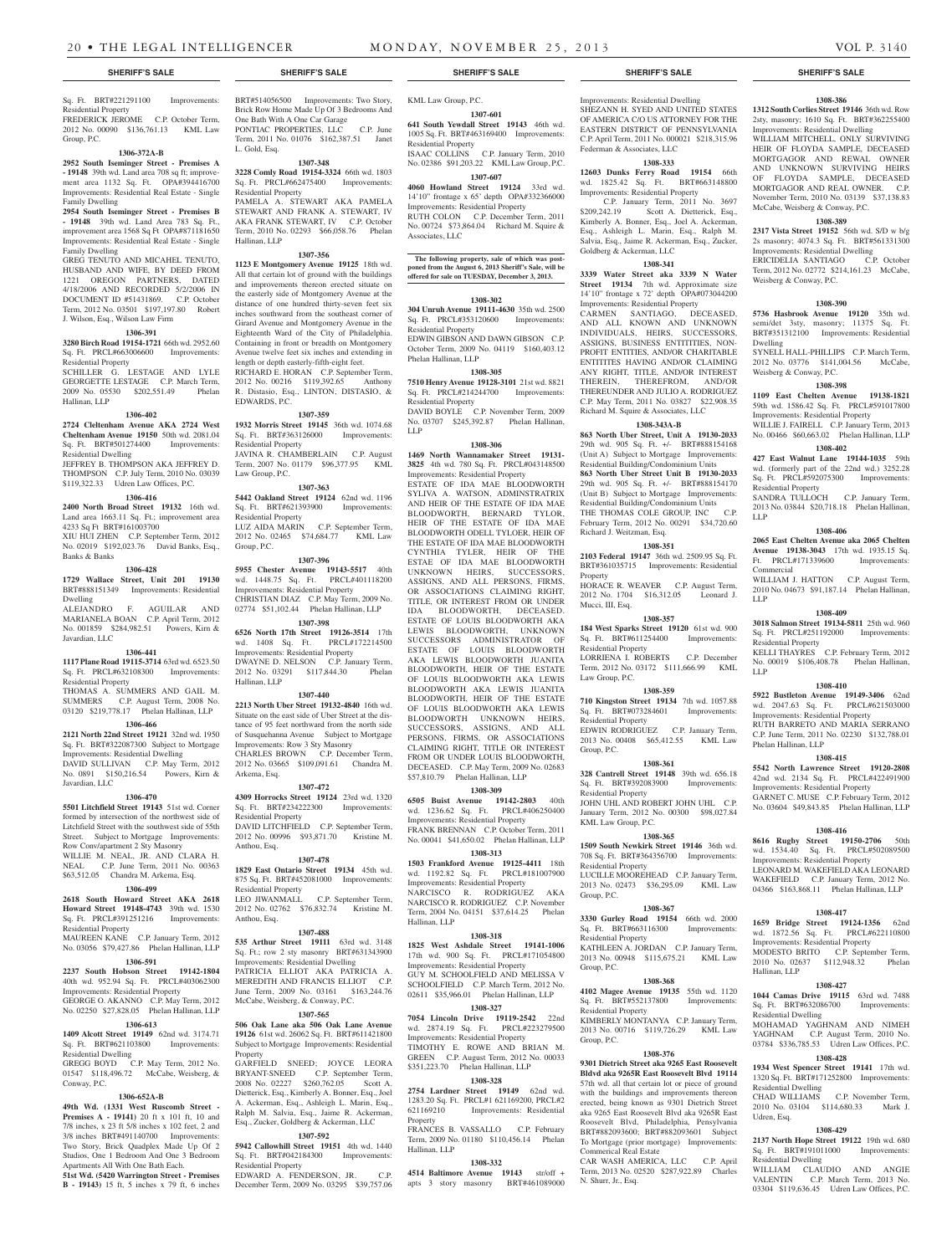Residential Property

Goldberg & Ackerman, LLC

Goldberg & Ackerman, LLC

Javardian, LLC

Residential Dwelling

Gregory Javardian, Esq.

Residential Property

Doyle, LLC

Real Estate

Masonry

**2013.**

LLC

Peterson, Esq.

Lauren S. Zabel, Esq

Javardian, LLC

Esq.

Property

**1308-638 3611 East Crown Avenue aka 3611 Crown Avenue East 19114** 66th wd. 2266.88 Sq. Ft. BRT#661232100 Improvements: Residential

 C.P. August Term, 2011 No. 0148 \$140,813.48 Scott A. Dietterick, Esq., \$140,813.48 Scott A. Dietterick, Esq., Kimberly A. Bonner, Esq., Joel A. Ackerman, Esq., Ashleigh L. Marin, Esq., Ralph M. Salvia, Esq., Jaime R. Ackerman, Esq., Zucker,

**1308-640 6600 Sylvester Street 19149-2232** 54th wd. 2762.20 Sq. Ft. BRT#541245400 Improvements: Residential Dwelling MERLYN HORSFORD C.P. July Term, 2012 No. 01231 \$169,383.69 Powers, Kirn, &

**1308-642 3241 Joyce Street 19134** 45th wd. 783.75 Sq. Ft. BRT#452290900 Improvements:

TINA M. NAPLES C.P. July Term, 2012 No. 00577 \$86,904.13 Powers, Kirn, &

**1308-643 3004 Magee Avenue 19149-2532** 55th wd. 1622.82 Sq. Ft. BRT#551084700 Improvements: Residential Dwelling THOMAS P. SMITH, SR. AND THERESA M. SMITH C.P. November Term, 2011 No. 000778 \$114,339.39 Richard J. Nalbandian,

**1308-645 5520 Boyer Street 19138-2306** 12th wd. 1852.9 Sq. Ft. BRT#122243600 Subject to Mortgage Improvements: Residential Dwelling SHIRLEY WILLIAMS C.P. August Term, 2012 No. 01563 \$73,856.64 Law Offices of

**1308-648 5755 Larchwood Avenue 19143-1209** 60th wd. 1226 Sq. Ft. BRT#604144000 Improvements:

EVANGELINE JONES C.P. February Term, 2010 No. 003430 \$74,797.33 Pressman &

**1308-652 4144 Levick Street 19135-3018** 55th wd. 1514.75 Sq. Ft. BRT#552073600 Improvements: Residential Property GREGORY CARUSO AND PATRICIA A. CARUSO C.P. September Term, 2012 No. 01157 \$70,588.51 Pressman & Doyle, LLC **1308-655 230 South 45th Street 19104** 46th wd. 2400 Sq. Ft. BRT#881707600 Subject to Mortgage Subject to Rent Improvements: Residential

HRVII, LLC C.P. March Term, 2013 No. 01643

**1308-658A-B 8th Wd. (2220 North 20th Street - Premises A – 19132)** 1275 Sq. Ft. BRT#162139800

**5th Wd. (2260 North Lambert Street – Premises B – 19132)** 1342 Sq. Ft. BRT#162170900 Improvements: Row 2sty,

JAMES Q. MORMON C.P. October Term, 2012 No. 04275 \$33,510.23 Jonathan M.

**The following property, sale of which was post-poned from the September 3, 2013 Sheriff's Sale, will be offered for sale on TUESDAY, December 3,** 

**1309-304 5945 Windsor Avenue 19143-5221** 40th wd. 1130.24 Sq. Ft. BRT#034093600 Improvements: Row B/gar 2 Story Masonry GEORGE ABBOTT, ORIGINAL MORTGAGOR AND HB HOLDING COMPANY, LLC, DEAN ROSSI, PRESIDENT, REAL OWNER C.P. October Term, 2012 No. 00126 \$65,286.79 Milstead & Associates,

Improvements: Row 3sty, Masonry

Sq. Ft. BRT#406347900 Improvements:

**1309-308 7905 Fox Run Lane 19111** Detached w/ garage 2 story frame BRT#631179803 Improvements: Residential Dwelling JOE L. BARRETO AND BETSY D. DELGADO C.P. September Term, 2007 No. 003442 \$312,982.79 Federman &

**1309-310 301-323 Spring Garden Street 19123-2976**  5th wd. West side of 3rd Street, front 33' 9-5/8

HUMER, LLC C.P. January Term, 2011 No. 02167 \$1,057,224.18 Phillip D. Berger, Esq. **1309-315 5250 West Berks Street 19131-3207** 52nd wd. South side of Berks Street 32 ft eastward from the east side of Fifthy Third St; front 16 ft, depth

LAUREN C. FELTON C.P. September Term, 2010 No. 00911 \$186,939.21 Louis P.

**1309-332 2112 South Garnet Street 19145** 48th wd. 1820.92 Sq. Ft. BRT#481301600 Improvements: Residential Dwelling LILY DEWI C.P. January Term, 2012 No. 02288 \$112,230.74 McCabe, Weisberg, &

**1309-338 6833 Guyer Avenue 19142-2518** 40th wd. 1184 Sq. Ft. BRT#406316000 Subject to Mortgage Improvements: Residential Dwelling ANTHONY J. VITO C.P. July Term, 2012 No. 01625 \$69,288.67 Law Offices of Gregory

**1309-355 2435 East Indiana Avenue 19134** 25th wd. 1014 Sq. Ft. BRT#251094800 Improvements:

CHRISTINA STEVER AND JAMES STEVER C.P. August Term, 2012 No. 00010 \$122,526.94

**1309-371 2549 North 17th Street 19132-3928** 16th wd.(formerly the 28th wd.) 1009.02 Sq. Ft. PRCL#161157600 Improvements: Residential

JOHN P. DENNIS C.P. January Term, 2012 No. 01191 \$70,416.34 Phelan Hallinan, LLP **1309-387 6112 Vandike Street 19135** 41st wd. 1077.78 Sq. Ft. BRT#411330400 Improvements:

GERARD SMITH C.P. March Term, 2012 No. 3061 \$66,065.53 Scott A. Dietterick, Esq., Kimberly A. Bonner, Esq., Joel A. Ackerman, Esq., Ashleigh L. Marin, Esq., Ralph M. Salvia, Esq., Jaime R. Ackerman, Esq., Zucker,

**1309-389 1915 McClellan Street 19145-2024** 48th wd. 928 Sq. Ft. BRT#481017000 Improvements:

CHRISTOPHER KING C.P. November Term, 2011 No. 0269 \$102,199.16 Scott A. Dietterick, Esq., Kimberly A. Bonner, Esq., Joel A. Ackerman, Esq., Ashleigh L. Marin, Esq., Ralph M. Salvia, Esq., Jaime R. Ackerman, Esq., Zucker, Goldberg & Ackerman, LLC **1309-394 729 North 44th Street 19104** 6th wd. 2784.25 Sq. Ft. BRT#061297300 Improvements:

CHERYL CLARK C.P. January Term, 2012 No. 02754 \$171,686.35 KML Law Group,

**1309-400 7200 Limekiln Turnpike 19138** 10th wd. 1470.66 Sq. Ft. BRT#102072200 Improvements: Residential Property JENNIFER PEARSON C.P. April Term, 2013 No. 01474 \$242,007.15 KML Law

**1309-427 2651 South 11th Street 19148-4407** 39th wd. 821.50 Sq. Ft. PRCL#394188700 Improvements: Residential Property ERIC BARTELLO C.P. May Term, 2011 No. 02734 \$189,002.78 Phelan Hallinan, LLP **1309-432 6820 North Gratz Street 19126-2614**  10th wd. 1608 Sq. Ft. PRCL#101108400 Improvements: Residential Property STACEY THOMPSON AKA STACEY M THOMPSON C.P. October Term, 2012 No. 00197 \$156,724.22 Phelan Hallinan, LLP **1309-435 2602 South Beulah Street 19148-4515**  39th wd. 611.24 Sq. Ft. PRCL#393212500 Improvements: Residential Property HSIAO L. WENG C.P. June Term, 2012 No. 00057 \$87,710.83 Phelan Hallinan, LLP **1309-439 566 Martin Street 19128-1619** 21st wd. 1500 Sq. Ft. PRCL#213174000 Improvements:

Associates, LLC

inch, depth 108 ft 1/8 in

100 ft BRT#521109200

Vitti, Esq.

Conway, P.C.

Javardian

**Property** 

Residential Property

KML Law Group, P.C.

Residential Property

Residential Property

Residential Property

P.C.

Group, P.C.

Goldberg & Ackerman, LLC

FRANK N. MESSINA C.P. August Term, 2010 No. 4820 \$92,615.61 Scott A. Dietterick, Esq., Kimberly A. Bonner, Esq., Joel A. Ackerman, Esq., Ashleigh L. Marin, Esq., Ralph M. Salvia, Esq., Jaime R. Ackerman, Esq., Zucker, Goldberg & Ackerman, LLC **1308-637 996 East Godfrey Avenue 19124** 23rd wd. 2501.25 Sq. Ft. BRT#233051200 Improvements: Residential Property SHARRDO DAVIS C.P. May Term, 2012 No. 3454 \$226,969.80 Scott A. Dietterick, Esq., Kimberly A. Bonner, Esq., Joel A. Ackerman, Esq., Ashleigh L. Marin, Esq., Ralph M. Salvia, Esq., Jaime R. Ackerman, Esq., Zucker,

#### **SHERIFF'S SALE SHERIFF'S SALE SHERIFF'S SALE SHERIFF'S SALE SHERIFF'S SALE**

## **1308-432**

**3509 Sheffield Avenue 19136** 84th wd. 1600 Sq. Ft. BRT#642226900 Improvements: Residential Dwelling ILHAM DRAISSI AND MOUNIR DRAISSI

C.P. July Term, 2011 No. 03203 \$143,341.94 Udren Law Offices, P.C.

### **1308-434**

**2955 Tremont Street 19136** 57th wd. 3200 Sq. Ft. BRT#572060500 Improvements: Residential Dwelling

MICHAEL KIRLIN C.P. April Term, 2012 No. 00346 \$251,855.26 Udren Law Offices, P.C.

#### **1308-435**

**3110 Tyson Avenue 19149** 55th wd. 2273.35 Sq. Ft. BRT#551328400 Improvements: Residential Dwelling

STEPHEN M. GALLAGHER C.P. March Term, 2011 No. 02031 \$246,858.61 Udren Law Offices, P.C.

#### **1308-436**

**3517 Aldine Street 19136** 64th wd. (formerly part of the thirty-fifth wd.) 1606.91 Sq. Ft. BRT#642119500 Improvements: Residential Dwelling

LYNN M. COPPOLA FKA LYNN M. ARMSTRONG AND EUGENE L. COPPOLA, JR. C.P. April Term, 2012 No. 00350 \$130,087.38 Udren Law Offices, P.C.

#### **1308-438**

**5410 Large Street 19124** 62nd wd. 1455.36 Sq. Ft. BRT#621334000 Improvements: Residential Dwelling GREGORY JONES C.P. December Term,

2012 No. 02661 \$108,845.78 Udren Law Offices, P.C.

### **1308-439**

**5737 Woodcrest Avenue 19131** 52nd wd. 1392 Sq. Ft. BRT#522155600 Improvements: Residential Dwelling

GEORGIA BURSE C.P. April Term, 2012 No. 03714 \$87,836.78 Udren Law Offices, P.C. **1308-440**

#### **4774 Loring Street 19136** 65th wd. 946.26

Sq. Ft. BRT#651028500 Improvements: Residential Dwelling DAVID CONNOR AND SHIRLEE E. COUNTS-CONNOR C.P. May Term, 2012 No. 02009 \$63,817.76 Udren Law Offices, P.C.

#### **1308-453**

**4140 Fairdale Road 19154** 66th wd. 1260 Sq. Ft. BRT#662568400 Improvements: Residential Property GARY A. HILBERT AND TINA L. HILBERT

C.P. May Term, 2011 No. 003101 \$136,872.50 Leonard J. Mucci, III, Esq.

## **1308-458**

**5238 Addison Street 19143** 46th wd. 967.50 Sq. Ft. BRT#602144400 Improvements: Residential Real Estate LEROY NELSON BROWN C.P. March

Term, 2013 No. 03549 \$37,970.58 Stern & Eisenberg, PC

#### **1308-465**

**4751 North 2nd Street 19120-4201** 42nd wd. 984.50 Sq. Ft. PRCL#422392100 Improvements: Residential Property JULIO A. RIVERA C.P. July Term, 2011 No. 03199 \$33,595.16 Phelan Hallinan, LLP

#### **1308-466**

**4622 Meridian Street 19136-3205** 65th wd. (formerly in the 41st wd.) 1072 Sq. Ft. PRCL#651154000 Improvements: Residential Property

JULIE E. CAPPELLO C.P. March Term, 2012 No. 01556 \$122,247.22 Phelan Hallinan, LLP

## **1308-467**

**628 Martin Street 19128-1621** 21st wd. 1450 Sq. Ft. PRCL#213177100 Improvements: Residential Property ROBERT D. BIDDLE C.P. September Term,

2011 No. 03840 \$60,264.10 Phelan Hallinan, LLP

#### **1308-472**

**65 East Clapier Street 19144-5932** 12th wd. 1580 Sq. Ft. BRT#121028200 Improvements:

### Residential Property ROY SMITH AND BRNADY HOLDEN C.P. November Term, 2011 No. 01034 \$193,181.96

Phelan Hallinan, LLP **1308-474**

#### **5365 Charles Street 19124-1403** 62nd wd. 2325 Sq. Ft. PRCL#622291900 Improvements: Residential Property

CARLIN H. BELL C.P. March Term, 2010 No. 04791 \$73,056.70 Phelan Hallinan, LLP

**1308-478 4326 Potter Street 19124-4428** 33rd wd. 1602 Sq. Ft. PRCL#332559600 Improvements:

Residential Property TOMASA GARCIA C.P. July Term, 2012 No. 04242 \$60,107.58 Phelan Hallinan, LLP

## **1308-480**

**936 East Phil Ellena Street aka 936 Phil-Ellena Street 19150-3606** 50th wd. 2650 Sq. Ft. PRCL#502350200 Improvements: Residential Property JACQUELINE M. JOHNSON C.P. September Term, 2010 No. 03793 \$168,095.41 Phelan Hallinan, LLP

## **1308-481**

**2152 West 74th Avenue aka 2152 74th Avenue 19138-1417** 50th wd. (formerly the 15th wd.) 1791 Sq. Ft. PRCL#501397300 Improvements: Residential Property JOEREL BESSON C.P. March Term, 2010 No. 01842 \$167.716.25 Phelan Hallinan, LLP

#### **1308-483**

**5528 Hunter Street 19131-3507** 4th wd. 1492.24 Sq. Ft. PRCL#041260500 Improvements: Residential Property VINCENT HEATH C.P. March Term, 2013 No. 01564 \$82,715.73 Phelan Hallinan, LLP

**1308-487 1236 North 55th Street 1931-4208** 4th wd. 1575 Sq. Ft. PRCL#041180300 Improvements: Residential Property VINCENT HEATH C.P. February Term, 2013

No. 01606 \$108,776.84 Phelan Hallinan, LLP **1308-490**

**601 Anchor Street 19120-1707** 35th wd. 2091 Sq. Ft. BRT#351278400 Improvements: Residential Property

 C.P. April Term, 2012 No. 4246 \$79,986.90 Scott A. Dietterick, Esq., Kimberly A. Bonner, Esq., Joel A. Ackerman, Esq., Ashleigh L. Marin, Esq., Ralph M. Salvia, Esq., Jaime R. Ackerman, Esq., Zucker, Goldberg & Ackerman, LLC

#### **1308-492**

**5841 North 6th Street 19120** 61st wd. 1712 Sq. Ft. BRT#612287900 Improvements: Residential Property

WILLIAM TAYLOR C.P. January Term, 2011 No. 1245 \$119,089.40 Scott A. Dietterick, Esq., Kimberly A. Bonner, Esq., Joel A. Ackerman, Esq., Ashleigh L. Marin, Esq., Ralph M. Salvia, Esq., Jaime R. Ackerman, Esq., Zucker, Goldberg & Ackerman, LLC

#### **1308-496**

**2514 South 13th Street 19148-4306** 39th wd. Beginning point: containing in front or breadth on the said Thirteenth Street sixteen feet and extending of that width in length or depth westward between lines parallel at right anlges to said Thirteenth Streeet. Subject to Mortgage Improvements: Row 2 Sty Masonry ANTOINETTE TUMOLO (DECEASED) C.P. February Term, 2012 No. 00082 \$302,695.66 Chandra M. Arkema, Esq.

#### **1308-503**

**5737 Cedar Avenue 19143** 46th wd. 1280 Sq. Ft. BRT#463044200 Improvements: Residential Property TERESA MORRISON C.P. January Term, 2009 No. 03647 \$88,745.51 KML Law Group, P.C.

## **1308-519**

**5223 North Mascher Street 19120** 42nd wd. 1322.73 Sq. Ft. BRT#422358800 Improvements: Residential Property

EFRAIN BERRIOS AND MARITZA BERRIOS C.P. August Term, 2011 No. 00042

#### \$39,298.98 KML Law Group, P.C. **1308-535**

**4745 North Mascher Street 19120-4207** 42nd wd. East side of Mascher St 175' 5/8" southward of Louden St; front 15 ft 0 in, depth 97 ft 0 in

CAROL A. CLARK C.P. September Term, 2012 No. 02244 \$37,559.87 McGrath Law Group

#### **1308-547**

**6056 Belden Street 19149** 53rd wd. Row b/gar 2sty, masonry; 2764.88 Sq. Ft. BRT#531297000 Improvements: Residential Dwelling LITA DANIELS C.P. August Term, 2012 No. 00319 \$143,390.44 McCabe, Weisberg & Conway, P.C.

#### **1308-553**

**8227 Rodney Street 19150** 50th wd. Det w/det gar 2sty mason; 7034 Sq. Ft. BRT#502047200 Improvements: Residential Dwelling PATRICE M. HAWTHORNE C.P. October Term, 2012 No. 00170 \$130,232.12 McCabe, Weisberg & Conway, P.C.

#### **1308-557**

**941 East Price Street 19138** 59th wd. Row b/ gar 2sty masonry; 2736 Sq. Ft. BRT#591089800 Improvements: Residential Dwelling CYNTHIA J. WARD C.P. August Term, 2008 No. 00640 \$106,549.80 McCabe, Weisberg & Conway, P.C.

#### **1308-566**

**5009 Sheldon Street 19144** 12th wd. det 2 sty, masonry; 6938.15 Sq. Ft. BRT#121187010 Improvements: Residential Dwelling

ALLEN SPEARMAN C.P. February Term, 2012 No. 01501 \$199,097.07 McCabe, Weisberg & Conway, P.C.

## **1308-567**

**1870 Schiller Street 19134** 45th wd. Row 2 sty, masonry; 2122.86 Sq. Ft. BRT#452098600 Improvements: Residential Dwelling ANTONIO SERRANO AKA ANTONIO SERRANO, JR. C.P. February Term, 2012 No. 02548 \$51,896.11 McCabe, Weisberg & Conway, P.C.

#### **1308-569**

**1609 Christian Street aka 1609 South Christian Street 19146** 30th wd. 2655 Sq. Ft. BRT#301170800 Improvements: Residential Property

JOANNE THORNTON C.P. May Term, 2011 003442 \$75,580.10 Leonard J. Mucci, III, Esq.

#### **1308-573**

**1943 Georgian Road 19138** 10th wd. 1664 Sq. Ft. BRT#101273800 Improvements: Residential Property JOHN NEAL AND LOUSE L. NEAL AKA

LOUISE L. NEIL C.P. July Term, 2012 No. 2345 \$78,147.99 Leonard J. Mucci, III, Esq **1308-575**

**2950 North 6th Street 19133** 37th wd. 875 Sq. Ft. BRT#372005400 Improvements: Residential Property NICHOLAS LOMAX C.P. January Term, 2013 No. 002129 \$60,004.08 Leonard J. Mucci, III, Esq.

## **1308-580**

**323 Elwood Street 19144** 12th wd. (formerly 22nd wd.) 562.14 Sq. Ft. BRT#121010600 Improvements: Residential Real Estate ERIC HOLIDAY AND SOMAR HOLIDAY C.P. January Term, 2013 No. 02035 \$90,895.01 Stern & Eisenberg, PC

#### **1308-587**

**5141 Cedar Avenue 19143** 46th wd. 1755 Sq. Ft. BRT#462045400 Improvements: Residential Dwelling

RICHARD LOWE AND MARLENE LOWE C.P. February Term, 2013 No. 00404 \$57,123.29 Heather Riloff, Esq. **1308-590**

**1556 East Lycoming Street 19124** 33rd wd. 1117.50 Sq. Ft. BRT#332052800 Improvements: Residential Dwelling OLGA HENRY SATURNE C.P. March Term, 2013 No. 000331 \$58,696.18 Heather Riloff, Esq.

#### **1308-592**

**1207 Foulkrod Street 19124-2930** 23rd wd. Situate on the northeastwardly side of Foulkrod Street (as laid fiftty  $\{50\}$  ft wide Subject to Mortgage Improvements: S/d W Det Gar 2.5 S Masonry JAIME RIVERA AND MELISA CRUZ-

RIVERA C.P. April Term, 2012 No. 01673 \$168,393.40 Chandra M. Arkema, Esq. **1308-602**

**725 South 56th Steet 19143-2507** 46th wd. 1232 Sq. Ft. PRCL#463214300 GEORGE AKANNO C.P. May Term, 2012 No. 01896 \$47,771.59 Phelan Hallinan, LLP

## **1308-605**

**1818 Kendrick Street 19152-1839** 56th wd. (formerly the 57th wd.) 2503.60 Sq. Ft. PRCL#562195000 Improvements: Residential Property KOHA PHAM AND TRAM DINH C.P.

December Term, 2012 No. 03553 \$210,797.44

**1308-610 1405 North 2nd Street 19122-3801** 18th wd. 1084.23 Sq. Ft. PRCL#182106500 Improvements: Residential Property KASEY JACKSON AND BRENDAN OLKUS C.P. August Term, 2012 No. 02358 \$309,051.59

**1308-611 2614 South 6th Street 19148-4625** 39th wd. 714 Sq. Ft. PRCL#392357700 Improvements:

SAMANTHA HO AKA SAMATHA HO C.P. July Term, 2012 No. 01846 \$111,604.20

**1308-620 333 Tasker Street 19148** 1st wd. 1024 Sq. Ft. BRT#011294800 Improvements: Residential

MARYANN STRICKER C.P. January Term, 2013 No. 03095 \$73,038.34 KML Law

**1308-632 3333 Tyson Avenue 19149** 55th wd. 2081.82 Sq. Ft. BRT#551342815 Improvements:

HELEN DONAGHY AND PETER DONAGHY C.P. June Term, 2012 No. 00477 \$173,305.95

**1308-635 6630 Doral Street 19142** 40th wd. 1143.10

Phelan Hallinan, LLP

Phelan Hallinan, LLP

Residential Property

Phelan Hallinan, LLP

Property

Group, P.C.

Residential Property

KML Law Group, P.C.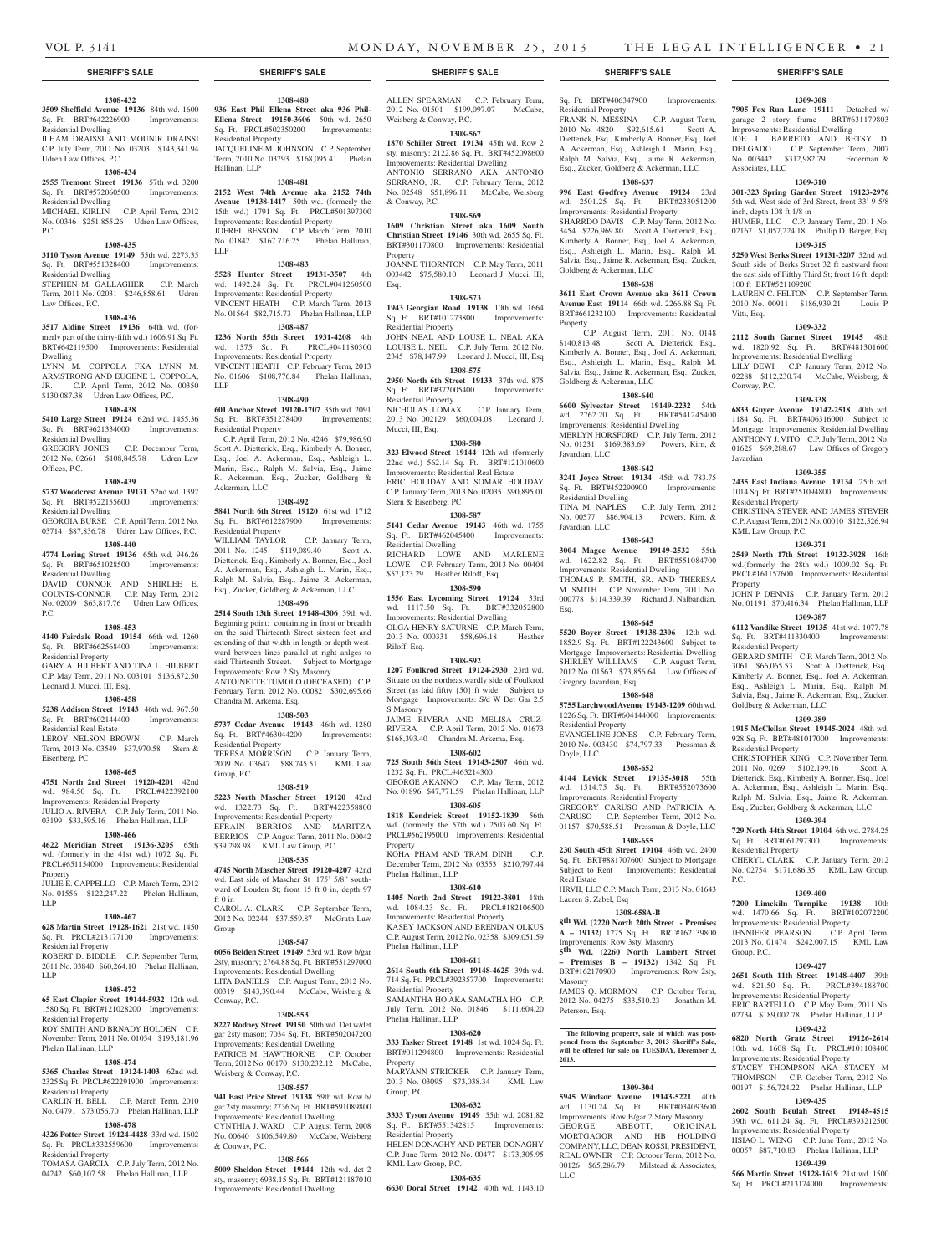**1310-315 6320 Milton Street 19138** 22nd wd. 4168.38 Sq. Ft. BRT#221303800 Improvements:

HERSCHEL DAVIS JR. AND DERRICK HARRISON C.P. February Term, 2012 No. 03316 \$232,951.17 KML Law Group, P.C. **1310-320 1318 North Marshall Street 19122** 14TH wd. 2392.20 Sq. Ft. BRT#141031815 Improvements: Residential Property CARLISA MITCHELL AND DAVID W. MITCHELL C.P. January Term, 2013 No. 00476 \$192,930.89 KML Law Group, P.C. **1310-321A-B 2541 North 9th Street (Premises A - 19133- 1908)** 37th wd. parcel #1 - Situate on the easterly side of Ninth Street at the distance of One Hundred and fifty six feet eleven inches southwardly from the southerly side of Huntington Street. Parcel #3- situate on the east side of 9th Street at the distance of 113 feet 10 inches southwardly from the south side of Huntington Street. Improvements: Row 2 Sty, Masonry

**2547 North 9th Street (Premises B - 19133- 1908)** 37th wd. parcel #1 - Situate on the easterly side of Ninth Street at the distance of One Hundred and fifty six feet eleven inches southwardly from the southerly side of Huntington Street. Parcel #3- situate on the east side of 9th Street at the distance of 113 feet 10 inches southwardly from the south side of Huntington Street. Improvements: Row 2 Sty, Masonry

AMERICAN DREAM GROUP INVESTMENTS, LLC C.P. April Term, 2012 No. 03429 \$69,787.37 Chandra M.

**1310-325 246 South 55th Street 19139-4044** 60th wd. (formerly part of the 46th wd.) Land area 1578.50 Sq. Ft. BRT#604201000 Improvements: Semi Det 2 Story Masonry CLARENCE BURCHETTE AKA CLARENCE LEE BURCHETTE C.P. July Term, 2012 No. 00435 \$161,490.38 Milstead & Associates,

**1310-326 4545-47 North Front Street 19140-1606** 88th wd. (formerly part of the 42nd wd.) Land area: premises A 1130 Sq. Ft.; premises B 3560 Sq. Ft. PremisesA:BRT#421256400;PremisesB:B RT#884348610 Improvements: Premises A: Ind Lumber Yard Masonry; Premises B Auto

2012 No. 00616 \$323,819.83 Milstead &

**1310-329 4076 East Roosevelt Boulevard 19124-3053**  35th wd. 1568 Sq. Ft. BRT#351020800 Subject to Mortgage Improvements: Residential

KELVIN OBARA C.P. February Term, 2013 No. 00222 \$99,373.94 Powers, Kirn &

**1310-331 734 Millwood Road 19115-4122** 63rd wd. 6774 Sq. Ft. PRCL#632049100 Improvements:

MATTHEW KLINE AND DELILAH KLINE C.P. March Term, 2013 No. 02984 \$267,249.35

**1310-341 2214 West Cumberland Street 19132**  16th wd. 2700 Sq. Ft.; row 2sty masonry BRT#162283500 Improvements: Residential

RONALD W. WARREN C.P. September Term, 2012 No. 01780 \$61,727.54 McCabe,

**1310-342 5739 Dunlap Street 19131** 4th wd. 2625 Sq. Ft.; row b/gar 2sty masonry BRT#043241100 Improvements: Residential Dwelling GILBERT J. ROGERS C.P. March Term, 2013 No. 03449 \$53,143.57 McCabe, Weisberg,

**1310-343 5033 Schuyler Street 19144** 13th wd. 6888 Sq. Ft.; s/d w det gar 3 sty masonry BRT#133158300 Improvements: Residential

ANTHONY WALL C.P. July Term, 2008 No. 02738 \$481,628.89 McCabe, Weisberg, &

**1310-344 4625 Sheffield Street 19136** 41st wd. 1200 Sq. Ft.; row 2 sty, masonry BRT#651146500 Improvements: Residential Dwelling DAVID J. CLAWGES C.P. July Term, 2012 No. 00975 \$168,290.44 McCabe, Weisberg,

**1310-349 3449 Cottman Avenue 19149** 64th wd. 3152 Sq. Ft.; row conv/apartment 2sty masonry

C.P. September Term,

Residential Property

(both Properties)

(both Properties)<br>AMERICAN

Arkema, Esq.

LLC

Repair Shop Masonry

Associates, LLC

Dwelling

Javardian, LLC

Residential Property

Phelan Hallinan, LLP

Weisberg, & Conway, P.C.

Dwelling

& Conway, P.C.

Dwelling

Conway, P.C.

& Conway, P.C.

Residential Property ANTHONY J. STANKIEWICZ AND DENISE M. STANKIEWICZ C.P. March Term, 2012 No. 02618 \$150,503.73 Phelan Hallinan, LLP

#### **1309-444**

**5746 Commerce Street 19139** 4th wd. Row 2 sty, masonry; 2034.45 Sq. Ft. BRT#042011700 Improvements: Residential Dwelling CHARLES MCCALL C.P. December Term, 2012 No. 03066 \$68,495.80 McCabe,

### Weisberg, & Conway, P.C. **1309-456**

**1074 Wakeling Street 19124** 23rd wd. .1817 AC, c48 residential detached with detached garage 2.5 stories stone PRCL#234151800 IGNACIO MORALES AKA IGNACIO L. MORALES AKA IGNACIO I MORALES AKA IGNACIO ISSAC MORALES ALBINO AND ANNETTE CRUZ AKA ANETTE CRUZ AKA ANNETTE MORALES AKA ANETTE MORALES AKA ANNETTE MORALES-CRUZ AKA ANETTE MORALES-CRUZ C.P. November Term, 2012 No. 01742 \$258,507.87 Brian H. Smith, Esq.

#### **1309-459**

Hallinan, LLP

**225 Wakeling Street 19137-1215** 45th wd. formerly the 10th wd. 972.40 Sq. Ft. BRT#4563367800 Improvements: Residential **Property** MANOUSOS FASARAKIS C.P. August

## Term, 2011 No. 00568 \$100,852.49 Phelan

## **1309-481**

**1806 West Master Street 19121-4908**  29th wd. 1583.3 Sq. Ft. BRT#471108100 Improvements: Residential Dwelling SAMUEL G. SMITH AKA SAMUEL G. SMITH III AKA SAMUEL GRANT SMITH, III

C.P. June Term, 2012 No. 01039 \$56,851.33 Law Offices of Gregory Javardian **1309-491**

**2461 76th Avenue 19150** 42nd wd. Row conv/apartment 2 sty masonry; 3537.60 Sq. Ft. BRT#501415100 Improvements: Residential Dwelling CHRISTOPHER KNIGHT C.P. September

Term, 2012 No. 02068 \$127,019.46 McCabe, Weisberg, & Conway, P.C.

#### **1309-498**

**608 South 12th Street 19147** 2nd wd. Row 2 sty, masonry; 1275.3 Sq. Ft. BRT#023278060 Improvements: Residential Dwelling KATIE YELSON AND KELLY YELSON C.P. June Term, 2012 No. 00180 \$286,637.33 McCabe, Weisberg, & Conway, P.C.

## **1309-524**

**422 East Church Lane aka 422 Church Lane 19144-5873** 12th wd. 3273.75 Sq. Ft. PRCL#122035100 Improvements:

Residential Property ANGELA Y ADDISON AKA ANGELA ADDISON AND BENJAMIN A. ADDISON AKA BENJAMIN ADDISON C.P. August Term, 2012 No. 00377 \$217,901.36 Phelan Hallinan, LLP

#### **1309-546**

**7613 Toresdale Avenue 19136-3328** 65th wd. 1268.95 Sq. Ft. PRCL#651265500 Improvements: Residential Property DOREEN R. TALLEY C.P. May Term, 2012 No. 03508 \$79,993.67 Phelan Hallinan, LLP

#### **1309-551**

**1529 Marcy Place, Unit B 19115-4285** 88th wd. Together with all right, title, and interest being a 50% undivided interest of, in, and to the common element as set forth in the aforesaid Declaration of Condominimum PRCL#888560534 Improvements: Condominium Unit

RICHARD J. GAUNCE C.P. June Term, 2011 No. 01314 \$143,144.58 Phelan Hallinan, LLP

#### **1309-573**

**8609 Rugby Road 19510** 50th wd. 1458 Sq. Ft. BRT#502105500 Improvements: Residential Property

JAMES E. JONES; MARGARET A. JONES C.P. October Term, 2011 No. 4618 \$100,499.53 Scott A. Dietterick, Esq., Kimberly A. Bonner, Esq., Joel A. Ackerman, Esq., Ashleigh L. Marin, Esq., Ralph M. Salvia, Esq., Jaime R. Ackerman, Esq., Zucker, Goldberg & Ackerman, LLC

#### **1309-584**

**4328-4342 North Marshall Street 19140**  43rd wd. (formerly the 33rd wd.) West side of Marshall Street

LUIS H. ROBLEDO C.P. March Term, 2013 No. 02872 \$146,376.83 Nicholas A. Didomenico, Esq.

#### **1309-591**

**644 East Courtland Street 19120** 42nd wd. 1131 Sq. Ft. BRT#421025000 Improvements: Residential Dwelling

FRANCELEEN RESTO C.P. February Term, No. 02743 \$90,901.12 Powers, Kirn &

#### Javardian, LLC **1309-598A-M**

**10th Wd. (6327 Martins Mill Road – Premises A – 19111)** 3003 Sq. Ft. BRT#353302900 Subject to Mortgage Improvements: 2 Story Building **9th Wd. (6902 Castor Avenue – Premises B – 19111)** 9th wd. 3850 Sq. Ft. BRT#882925520 Subject to Mortgage Subject

to Rent Improvements: Masonry Building, Miscellaneous Use **10th Wd** (**6800-6814 Bingham Street – Premises C – 19111)** 20,000 Sq. Ft. BRT#881132500 Subject to Mortgage Subject to Rent Improvements: Multi-unit Apartment

Building **7th Wd. (1326 Greeby Street – Premises D – 19111)** 1271 Sq. Ft. BRT#531141900 Subject to Mortgage Subject to Rent Improvements: 2 Story Rowhouse

**9th Wd. (588 East Godfrey Avenue – Premises E – 19120)** 1242 Sq. Ft. BRT#351094800 Subject to Mortgage Subject to Rent

Improvements: 2 Story Rowhouse **9th Wd. (507 East Godfrey Avenue – Premises F – 19120)** 9th wd. 2766 Sq. Ft. BRT#351102800 Subject to Mortgage Subject to Rent Improvements: 2 Story Rowhouse

**6th Wd. (2239 Brighton Street – Premises G – 19149)** 1796 Sq. Ft. BRT#542102600 Subject to Mortgage Subject to Rent Improvements: 2 Story Rowhouse **9th Wd. (434 East Cheltenham Avenue** 

**– Premises H – 19111)** 3016 Sq. Ft. BRT#351292900 Subject to Mortgage Subject to Rent Improvements: 2 Story Converted

Apartments **9th Wd.** (**344 Van Kirk Street – Premises I – 19120)** 4218 Sq. Ft. BRT#881130120 Subject to Mortgage Subject to Rent Improvements: Multi-unit Apartment Building

**9th Wd. (355 Gilham Street – Premises J – 19111)** 2500 Sq. Ft. BRT#353090190 Subject to Mortgage Subject to Rent Improvements: 1 Story Building

**9th Wd. (1232 Greeby Street – Premises K – 19111)** 9th wd. 1121 Sq. Ft. BRT#531139000 Subject to Mortgage Subject to Rent

Improvements: 2 Story Rowhouse **6th Wd. (7127 Montague Street – Premises L – 19135)** 1241 Sq. Ft. BRT#412261900 Subject to Mortgage Subject to Rent Improvements: 2 Story Rowhouse

**9th Wd. (6340 Martins Mill Road – Premises M – 19111)** 2545 Sq. Ft. BRT#353297500 Subject to Mortgage Subject to Rent Improvements: 2 Story Rowhouse TD BANK, N.A. C.P. November Term, 2011 No. 01501 \$3,278,637.08 Scott M. Klein,

Esq.

## **The following property, sale of which was post-poned from the October 1, 2013 Sheriff's Sale, will be offered for sale on TUESDAY, December 3, 2013.**

#### **1310-302**

**442-444 East Indiana Avenue 19134** 7th wd. 1849.5 Sq. Ft.; row 2 sty masonry BRT#071240600 Improvements: Residential Dwelling KEITH FEINGOLD, KNOWN SURVIGING HEIR OF ALMAR FEINGOLD, DECEASED MORTGAGOR, AND REAL OWNER, CORINNA FEINGOLD, KNOWN SURIVING HEIR OF ALMAR FEINGOLD, DECEASED MORTGAGOR AND REAL OWNER AND

UNKNOWN SURVIVING HEIRS OF ALMAR FEINGOLD, DECEASED MORTGAGOR AND REAL OWNER C.P. May Term, 2012 No. 00292 \$73,937.50 McCabe, Weisberg, & Conway, P.C.

#### **1310-307**

**2934 Arlan Street 19136** 57th wd. 4440 Sq. Ft. BRT#572050540 Improvements: Residential Property

EDWARD GALLAGHER AND ERIN M. GALLAGHER C.P. March Term, 2013 No. 01664 \$199,881.04 KML Law Group, P.C. **1310-308**

#### **2168 Unruh Avenue 19149** 54th wd. 5462.40 Sq. Ft. BRT#541151400 Improvements: Residential Property

JAHANGIR AHMED C.P. March Term, 2013 No. 03671 \$155,727.28 KML Law Group, P.C.

## **1310-313**

**412 Tyson Avenue 19111** 35th wd. 2449.14 Sq. Ft. BRT#353164100 Improvements: Residential Property DAWN REIDY AND DAVID J. REIDY C.P. September Term, 2009 No. 00132 \$71,096.52 KML Law Group, P.C.

#### **1310-314**

**7464 Rhoads Street 19151** 34th wd. 1626.90 Sq. Ft. BRT#343156200 Improvements: Residential Property CARLA WATTS C.P. January Term, 2011 No.

02976 \$126,895.20 KML Law Group, P.C.

#### **SHERIFF'S SALE SHERIFF'S SALE SHERIFF'S SALE SHERIFF'S SALE SHERIFF'S SALE**

BRT#642090000 Improvements: Residential Dwelling ANDREW L. NGUYEN AKA LINH TUAN NGUYEN C.P. April Term, 2013 No. 02693 \$151,221.95 McCabe, Weisberg, & Conway, P.C.

**1310-399 902 Emily Street 19148-2304** 39th wd. 768 Sq. Ft. PRCL#393288700 Improvements:

AZHAR JAMAL C.P. March Term, 2012 No. 02606 \$75,603.14 Phelan Hallinan, LLP **1310-402 1316 Longshore Avenue aka 1316- 18 Longshore Avenue 19111-4510** 53rd wd. (formerly of the 35th wd.) 9000 Sq. Ft. PRCL#532173900 Improvements: Residential

ERCILIA E. VARGAS AND JOSE ROJA C.P. July Term, 2012 No. 03186 \$245,046.14

**1310-406 1218 South 50th Street 19143-5102** 27th wd. 882 Sq. Ft. PRCL#273082600 Improvements:

GAU LY AKA GAU TI LY AND MEI YU WU C.P. November Term, 2011 No. 02678 \$39,927.97 Phelan Hallinan, LLP

**1310-412 1115 Friendship Street 19111-4201** 35th wd. 5280 Sq. Ft. PRCL#532304700 Improvements: Residential Property WANDENIZIO PEREIRA DOS SANTOS AND MARIA LUIZA DOS SANTOS C.P. October Term, 2010 No. 01944 \$147,860.85

**1310-413 6226 North Camac Street aka 6230 North Camac Street 19141-3350** 49th wd. 3192 Sq. Ft. PRCL#493190000 Improvements:

ERIC HODGE AND SYDELLA HODGE C.P. March Term, 2012 No. 02133 \$144,308.10

**1310-415 3220 D Street 19134-1704** 7th wd. 772.5 Sq. Ft. PRCL#073147300 Improvements:

JOHNNA ITHIER C.P. March Term, 2013 No. 02417 \$40,558.87 Phelan Hallinan, LLP **1310-417 865 Perkiomen Street 19130** 15th wd. 854 Sq. Ft. PRCL#151373900 Improvements:

ERIC B MCCOY AND VERA D. SCOTT C.P. April Term, 2008 No. 02248 \$337,318.43

**1310-419 848 East Cornwall Street 19134-1906**  33rd wd. 819 Sq. Ft. PRCL#331117400 Improvements: Residential Property KIERON MARKS-PARNELL, IN HER CAPACITY AS ADMINISTRATRIX AND HEIR OF THE ESTATE OF ROSSLYN F. MARKS. SYLVESTER MARKS, III IN HIS CAPACITY AS HEIR OF THE ESTATE OF ROSSLYN F. MARKS. UNKNOWN HEIRS, SUCCESSORS, ASSIGNS, AND ALL PERSONS, FIRMS, OR ASSOCIATIONS CLAIMING RIGHT, TITLE, OR INTEREST FROM OR UNDER ROSSLYN F. MARKS, DECEASED. C.P. October Term, 2012 No. 00044 \$35,715.39 Phelan Hallinan, LLP **1310-420 4037 North Broad Street 19140-3030**  43rd wd. 1600 Sq. Ft. PRCL#433184200 Improvements: Residential Property CHARLES D. MASON C.P. September Term, 2012 No. 00509 \$204,524.46 Phelan

**1310-424 6612 Guyer Avenue 19142-2603** 40th wd. 1061.45 Sq. Ft. PRCL#406323100 Improvements: Residential Property JACK JANES C.P. May Term, 2012 No. 02701 \$58,211.95 Phelan Hallinan, LLP **1310-425 1384 North 76th Street 19151-2823** 34th wd. 2240 Sq. Ft. PRCL#343309000 Improvements: Residential Property TARA THERESA BLIGEN AKA TARA BLIGEN C.P. March Term, 2013 No. 01752 \$168,955.74 Phelan Hallinan, LLP **1310-426 6139 Walker Street 19135-3525** 55th wd. 1522 Sq. Ft. PRCL#552322600 Improvements:

ELEANOR FISHER AND JOHN J. MARTINO C.P. August Term, 2011 No. 03930, \$78,593.57

**1310-428 29 North Robinson Street 19139-2311**  34th wd. 1349.04 Sq. Ft. PRCL#341165300 Improvements: Residential Property TANYA R REID C.P. April Term, 2010 No. 00028 \$63,818.40 Phelan Hallinan, LLP **1310-430 4311 Shelmire Avenue 19136-3624** 65th wd. 1279.47 Sq. Ft. PRCL#651045700 Improvements: Residential Property ANDREW DEMPSKY AND CYNTHIA DEMPSKY C.P. March Term, 2012 No. 01216 \$126,734.24 Phelan Hallinan, LLP

Residential Property

Phelan Hallinan, LLP

Residential Property

Phelan Hallinan, LLP

Residential Property

Phelan Hallinan, LLP

Residential Property

Residential Property

Phelan Hallinan, LLP

Hallinan, LLP

Residential Property

Phelan Hallinan, LLP

Property

#### **1310-350**

**8636 Bayard Street 19150** 50th wd. 2586.56 Sq. Ft.; row b/gar 2 sty masonry BRT#501208500 Improvements: Residential Dwelling THEOLA THOMPSON AND THOMAS THOMPSON C.P. August Term, 2009 No. 03564 \$119,653.51 McCabe, Weisberg, &

### Conway, P.C. **1310-351**

**2942 McKinley Street 19149** 62nd wd. 2269025 Sq. Ft.; row b/gar 2sty masonry BRT#621250600 Improvements: Residential Dwelling

DORIAN PARSLEY C.P. April Term, 2012 No. 00802 \$150,823.61 McCabe, Weisberg, & Conway, P.C.

#### **1310-360**

**7345 Woodbine Avenue 19151-2212** 34th wd. 1477.22 Sq. Ft. PRCL#344139300

Improvements: Residential Property TAMARA BATTLE C.P. December Term, 2011 No. 00736 \$131,584.44 Phelan Hallinan, LLP

### **1310-362**

**4041 North Twelfth Street 19140-2101**  43rd wd. 1305 Sq. Ft. PRCL#433162500 Improvements: Residential Property<br>GWENDOLYN BURBAGE C.P. March GWENDOLYN BURBAGE Term, 2013 No. 02234 \$68,322.85 Phelan Hallinan, LLP

## **1310-365**

**6067 North Norwood Street 19138-2409**  17th wd. 1274.40 Sq. Ft. PRCL#172471500 Improvements: Residential Property MUHAMMAD M. AL AHMAR C.P. March Term, 2013 No. 01002 \$79,413.56 Phelan Hallinan, LLP

#### **1310-368**

**6527 Cutler Street 19126-3504** 17th wd. 1440 Sq. Ft. PRCL#172074200 Improvements: Residential Property

MARY RAVEN IN HER CAPACITY AS ADMINSTRATRIX HEIR OF THE ESTATE OF RUBY PUGH. UNKNOWN HEIRS, SUCCESSORS, ASSIGNS, AND ALL PERSONS, FIRMS, OR ASSOCIATIONS CLAIMING RIGHT, TITLE, OR INTEREST FROM OR UNDER RUBY PUGH, DECEASED. C.P. September Term, 2012 No. 02235 \$74,716.90 Phelan Hallinan, LLP

#### **1310-370**

**64201 Delaire Landing Road aka 64201 Delaire Landing Road Unit 7B201 aka 64201 Delaire Landing Road Unit 7B 19114-5415**  88th wd. 1022 Sq. Ft. PRCL#888650876 Improvements: Residential Property DAYNA B. ROUMAN C.P. June Term, 2012 No. 03911 \$73,869.00 Phelan Hallinan, LLP

**1310-378 15081 London Road 19116** 58th wd. 2904

## Sq. Ft. BRT#583169400 Improvements

Residential Dwelling DOROTHY A. KEOUGH C.P. January Term, 2013 No. 01764 \$117,317.95 Udren Law Offices, P.C.

## **1310-385**

**1206 Sydney Street 19150** 50th wd. 2748.37 Sq. Ft. BRT#502470900 Residential Dwelling RICHARD KENNEY AKA RICHARD LAWRENCE KENNEY C.P. March Term, 2013 No. 03303 \$206,372.22 Udren Law Offices, P.C.

#### **1310-386**

**2031 South Croskey Street 19145** 48th wd. 783 Sq. Ft. BRT#482211700 Improvements: Residential Dwelling<br>APRIL B. LOVETT C.P. September Term, 2012 No. 01571 \$45,844.32 Udren Law Offices, P.C.

## **1310-388**

**2725 Tolbut Street 19152** 57th wd. 2580.90 Sq. Ft. BRT#571114000 Improvements: Residential Dwelling JAMIE KAYROS C.P. March Term, 2013 No.

#### 03409 \$193,561.43 Udren Law Offices P.C.**1310-391**

**6345 Bingham Street 19111** 35th wd. 1584 Sq. Ft. PRCL#353272900 Improvements: Residential Property ALVARAO A. ACOSTA C.P. June Term, 2012

No. 03903 \$116,948.43 Phelan Hallinan, LLP **1310-397**

**5011 North Franklin Street 19120-3111**  49th wd. 996.87 Sq. Ft. PRCL#491231400 Improvements: Residential Property KIMBERLY SPADY C.P. July Term, 2012

No. 04450 \$76,356.36 Phelan Hallinan, LLP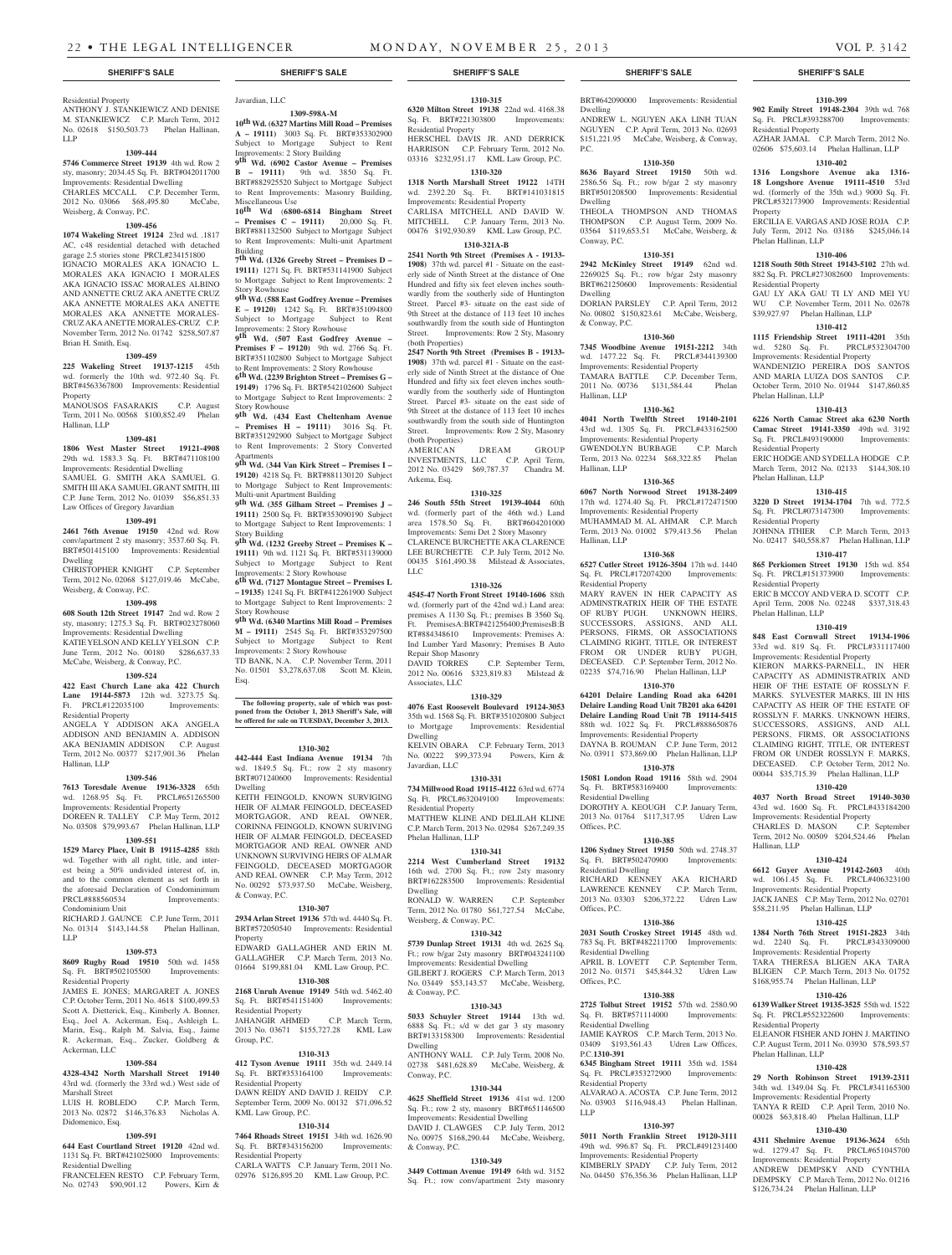#### **SHERIFF'S SALE SHERIFF'S SALE SHERIFF'S SALE SHERIFF'S SALE SHERIFF'S SALE**

#### **1310-432**

**2654 Carroll Street aka 2654 South Carroll Street 19142-2115** 40th wd. 1256 Sq. Ft. PRCL#406112500 Improvements: Residential Property

STEVEN B. BROWN AKA STEPHEN BROWN C.P. June Term, 2012 No. 01368 \$47,374.03 Phelan Hallinan, LLP

## **1310-433**

**2367 East Cumberland Street 19125-3126**  31st wd. 1140 Sq. Ft. PRCL#314037300 Improvements: Residential Property JAMES P. ACKLEY, JR., HEIR OF JAMES ACKLEY, DECEASED. NORA LOUISE

ACKLEY, HEIR OF JAMES ACKLEY, DECEASED. UNKNOWN HEIRS, SUCCESSORS, ASSIGNS, AND ALL PERSONS, FIRMS, OR ASSOCIATIONS CLAIMING RIGHT, TITLE, OR INTEREST FROM OR UNDER JAMES ACKLEY, DECEASED. C.P. December Term, 2011 No. 00889 \$148,565.67 Phelan Hallinan, LLP **1310-435**

**8502 Fayette Street 19150-1902** 50th wd. 1458 Sq. Ft. PRCL#502300300 Improvements: Residential Property

JEROME ROLLERSON C.P. October Term, 2007 No. 04061 \$75,467.35 Phelan Hallinan, LLP

#### **1310-437**

**2411 Vista Street 19152-4304** 56th wd. 2568.60 Sq. Ft. PRCL#561332400 Improvements: Residential Property RAED M. SHEIKH-YOUSEF AKA READ

SHEIKH YOUSEF C.P. October Term, 2011 No. 01524 \$59,397.43 Phelan Hallinan, LLP

## **1310-438**

**116 Almatt Drive 19115-2742** 57th wd. 7500 Sq. Ft. PRCL#632192639 Improvements: Residential Property JENNIFER BURKE KUEHNLE AKA JENNIFER BURKE-KUEHNLE C.P.

December Term, 2011 No. 02539 \$445,271.27 Phelan Hallinan, LLP

## **1310-440**

**732 Brighton Street 19111-4028** 53rd wd. 2689.50 Sq. Ft. PRCL#532244100 Improvements: Residential Property NATACHA E. AUDAIN AKA NATACHA AUDAIN C.P. August Term, 2012 No. 03177 \$105,180.62 Phelan Hallinan, LLP

#### **1310-441**

**1814 Farrington Road 19151-2011** 34th

wd. 1530.56 Sq. Ft. PRCL#343350800 Improvements: Residential Property RICADO ROSA AKA RICARDO A. ROSA C.P. October Term, 2012 No. 00218 \$165,380.60 Phelan Hallinan, LLP

### **1310-442**

**5418 Rutland Street 19124-1128** 62nd wd. 1488 Sq. Ft. PRCL#621326300 Improvements: Residential Property JEAN STRIPLET C.P. December Term, 2011

No. 00457 \$93,379.75 Phelan Hallinan, LLP **1310-443**

#### **53 East Sedgwick Street 19119** 22nd

wd. 11112 Sq. Ft. PRCL#222130000 Improvements: Residential Property BESSIE M. PIERCE AKA BESSIE MIRIAM PIERCE AND CLEVELAND C. PIERCE C.P. October Term, 2007 No. 01366 \$158,594.00 Phelan Hallinan, LLP

#### **1310-444**

**2435 South 74th Street 19153-1404** 40th wd. 960 Sq. Ft. PRCL#404129900 Improvements: Residential Property

AISSA CHRISTINE BAMBA, IN HER CAPACITY AS ADMINISTRATRIX AND HEIR OF THE ESTATE OF MAMA BAMBA AKA BAMBA MAMADOU. ALI BAMBA, IN HIS CAPCITY AS HEIR OF THE ESTATE OF MAMADOU BAMBA AKA BAMBA MAMADOU. UNKNOWN HEIRS, SUCCESSORS, ASSIGNS, AND ALL PERSONS, FIRMS, OR ASSOCIATIONS CLAIMING RIGHT, TITLE, OR INTEREST FROM OR UNDER MAMADOU BAMBA AKA BAMBA MAMADOU, DECEASED. C.P. August Term, 2010 No. 04091 \$79,298.86 Phelan Hallinan, LLP

## **1310-456**

**927 Marcella Street 19124-1734** 35th wd. 1050 Sq. Ft. PRCL#351128200 Improvements: Residential Property

CHERYL D. WATSON C.P. April Term, 2010 No. 00884 \$71,332.16 Phelan Hallinan, LLP

## **1310-463**

**2719 East Huntingdon Street 19125** 31st wd. 1260 Sq. Ft. BRT#314166700 Improvements: Residential Dwelling

ANGELA M. DEVOS AND JACOB DEANE DEVOS C.P. April Term, 2013 No. 00862 \$197,573.00 Martha E. Von Rosenstiel, Esq., Heather Riloff, Esq.

#### **1310-465**

**6231 North Gratz Street 19141** 50th wd. 1200 Sq. Ft. BRT#172288600 Improvements:

Residential Real Estate DOROTHY BUTLER C.P. April Term, 2013 No. 00354 \$67,567.84 Stern & Eisenberg, PC

## **1310-470**

**3324 North Bailey Street 19129-1308** 38th wd. 906.31 Sq. Ft. BRT#381183600 Subject to Mortgage Improvements: Residential Dwelling HENRIETTA HALL-EDWARDS C.P. July Term, 2012 No. 01730 \$99,870.97 Powers, Kirn & Javardian, LLC

### **1310-474**

**4729 Walnut Avenue 19139-4404** 46th wd. 2427.57 Sq. Ft. BRT#601043100 Subject to Mortgage Improvements: Residential Dwelling RAYMOND PAYTON, ADMINISTRATOR OF THE ESTATE OF JOAN L. PAYTON, DECEASED C.P. September Term, 2012 No. 03268 \$125,558.79 Powers, Kirn & Javardian, LLC

#### **1310-475**

**1637 East Comly Street 19149-3437**  62nd wd. 2126.30 Sq. Ft. BRT#621139600 Improvements: Residential Dwelling JOANNE R. MARTINELLI AND CRAIG J. MARTINELLI C.P. April Term, 2012 No. 03792 \$91,480.71 Powers, Kirn & Javardian, LLC

#### **1310-476**

**2122 South 65th Street 19142** 65th wd. 1344 Sq. Ft. BRT#403012000 Improvements: Residential Dwelling MOHAMMED A. CHOWDHURRY C.P. April Term, 2012 No. 01865 \$75,815.85

## Powers, Kirn & Javardian, LLC

**1310-478A-D 49th wd. (5631 North 11th Street - Premises A - 19141-3607)** 1440 Sq. Ft. BRT#492238600 Improvements: Residential Dwelling **31st wd. (2356 East Boston Avenue - Premises B - 19125-3015)** 1144 Sq. Ft. BRT#313174200 Improvements: Residential Dwelling **61st wd. (253 Rosemar Street - Premises C - 19120-1414)** 1050 Sq. Ft. BRT#611239800 Improvements: Residential Dwelling **23rd wd. (5515 Torresdale Avenue - Premises D - 19124-1624)** 1106 Sq. Ft. BRT#411305000 Improvements: Residential Dwelling DAVID STEINER C.P. May Term, 2013

No. 2391 \$384,581.10 Weber Gallagher Simpson Stapleton Fires & Newby, LLP, Sarah A. Elia, Esq.

#### **1310-481**

**212 East Wellens Avenue 19120-3524** 42nd wd. 1440 Sq. Ft. BRT#421188500 Subject to Mortgage Improvements: Residential Dwelling ANTHONY B. JEFFERSON AND VALERIE ROWELL-JEFFERSON C.P. May Term, 2012 No. 02592 \$112,205.30 Powers, Kirn & Javardian, LLC

#### **1310-482**

**1644 South 4th Street 19148-1303** 1st wd. 2415 Sq. Ft. BRT#011431900 Subject to Mortgage Improvements: Residential Dwelling ERNEST WILKIE AND LINDA A. SMITH C.P. September Term, 2012 No. 03468 \$218,993.25 Powers, Kirn & Javardian, LLC

#### **1310-483**

**3546 K Street 19134-1413** 33rd wd. 1662 Sq. Ft. BRT#331393300 Subject to Mortgage Improvements: Residential Dwelling MICHAEL FRAZIER C.P. June Term, 2012 No. 01434 \$58,132.42 Powers, Kirn & Javardian, LLC

### **1310-484**

**3334 Cottman Avenue 19149-1601** 55th wd. 1600 Sq. Ft. BRT#551515400 Subject to Mortgage Improvements: Residential Dwelling ROSE TOMBERLAIN C.P. August Term, 2012 No. 00651 \$149,878.62 Powers, Kirn & Javardian, LLC

### **1310-486**

**6336 Eastwood Street 19149** 35th wd. 1107.01 Sq. Ft.; row b/gar 2 story masonry BRT#541266900 Improvements: Residential Dwelling IRENE I. GASKINS BY DEED DATED

09/30/1999 AND RECORDED 10/07/1999 IN RECORD BOOK JTD 1184, PG 628 C.P. December Term, 2009 No. 03503 \$120,745.21 Federman & Associates, LLC

#### **1310-487**

**6816 North Carlisle Street 19126** semi detached 2 story masonry BRT#101012000/ PRCL#119N1243 Improvements: Residential Dwelling

PATRICIA DAVIS IN HER CAPACITY AS HEIR OF HUDSON I. LINDSAY, DECEASED AND UNKNOWN HEIRS OF HUDSON I. LINDSAY, DECEASED C.P. December Term, 2012 No. 000260 \$57,134.54 Federman & Associates, LLC

#### **1310-488**

**2409 South 62nd Street 19142** 40th wd. 1440

Sq. Ft. BRT#402100400 Improvements: Residential Property

C.P. December Term, 2010 No. 0126

## \$85,440.94 Scott A. Dietterick, Esq., Kimberly A. Bonner, Esq., Joel A. Ackerman, Esq., Ashleigh L. Marin, Esq., Ralph M.

Salvia, Esq., Jaime R. Ackerman, Esq., Zucker, Goldberg & Ackerman, LLC **1310-491**

**1301 Wakeling Street 19124** 62nd wd. 8191 Sq. Ft. BRT#234159700 Improvements: Residential Property MARILYN D. PEED AND VINCENT D.

PEED C.P. October Term, 2012 No. 000708 \$222,590.88 Christopher A. DeNardo, Esq.

#### **1310-497**

**5922 Vine Stret 19139** 4th wd. 1050 Sq. Ft. BRT#042162100 Improvements: Residential Property DAIREN L. THOMAS C.P. February Term, 2013 No. 001307 \$58,212.99 Christopher A. DeNardo, Esq.

#### **1310-498**

**2122 South Woodstock Street 19145**  48th wd. 783.75 Sq. Ft. BRT#481340600 Improvements: Residential Property JIMMY S. TJOENG C.P. October Term, 2011 No. 003166 \$91,100.66 Christopher A. DeNardo, Esq.

#### **1310-501**

**303 Forest Hills Avenue 19116** 58th wd. 6555 Sq. Ft. BRT#583028600 Improvements: Residential Real Estate EDWARD F. O'TOOLE AND KATIE L.

O'TOOLE C.P. March Term, 2012 No. 02370 \$140,809.75 Stern & Eisenberg, PC **1310-504**

**7102 Bustleton Avenue 19149** 54th wd. 2064.70 Sq. Ft.; row b/gar 2sty masonry BRT#542454500 Improvements: Residential Dwelling

RAYMOND G. BROWN AND PATRICIA A. BROWN C.P. February Term, 2012 No. 02988 \$81,739.86 McCabe, Weisberg, & Conway, P.C.

#### **1310-506**

**4405-7 Silverwood Street 19127** 21st wd. 6298 Sq. Ft.; det 3.5 sty stone BRT#211239100 Improvements: Residential Dwelling PETER MCDONOUGH C.P. March Term, 2013 No. 03307 \$225,401.89 McCabe, Weisberg, & Conway, P.C.

#### **1310-508**

**2444 South Philip Street 19148** 39th wd. 986 Sq. Ft.; row 2sty masonry BRT#391310500 Improvements: Residential Dwelling JACQUELINE POOLER AND CAMEL REAL ESTATE, LLC C.P. July Term, 2012 No. 04135 \$146,218.60 McCabe, Weisberg, & Conway, P.C.

#### **1310-510**

**914 Brighton Street 19111** 53rd wd. 1220 Sq. Ft.; s/d w b/g 2s masonry BRT#532248000 Improvements: Residential Dwelling DERRICK CAIN C.P. December Term, 2011 No. 01713 \$128,580.01 McCabe, Weisberg, & Conway, P.C.

#### **1310-511**

**729 North Capitol Street 19130** 15th wd. 3013.53 Sq. Ft.; row 1.5 sty brick BRT#151091460 Improvements: Residential Dwelling JAMES MCQUEEN SR AKA JAMES MCQUEEN C.P. February Term, 2012 No. 01495 \$201,621.49 McCabe, Weisberg, & Conway, P.C.

#### **1310-513**

**729 Disston Street 19111** 53rd wd. 4196.25 Sq. Ft.; s/d w b/g 2s masonry BRT#532200700 Improvements: Residential Dwelling ARIEL VIRELLA C.P. December Term, 2011 No. 02672 \$194,155.84 McCabe, Weisberg, & Conway, P.C.

## **1310-514**

**625 Sears Street 19147** 1st wd. 1808 Sq. Ft.; row 2 sty masonry BRT#012005900 Improvements: Residential Dwelling JOHN T. NOLAN, JR. C.P. December Term, 2012 No. 00587 \$178,323.46 McCabe, Weisberg, & Conway, P.C.

### **1310-515**

**12635 Biscayne Drive 19154** 58th wd. 3019 Sq. Ft.; row b/gar 2sty mas +other BRT#663409600 Improvements: Residential Dwelling BRIAN SEIGER AND LINDSEY GOEKE C.P. June Term, 2012 No. 00183 \$203,559.89 McCabe, Weisberg, & Conway, P.C.

#### **1310-517**

**346 East Church Lane 19144** 12th wd. 4113 Sq. Ft.; semi/det 3 sty stone BRT#122032700 Improvements: Residential Dwelling RICHARD A. TYLER JR., DIVONNE TYLER AND THE UNITED STATES OF AMERICA C/O UNITED STATES ATTORNEY FOR THE EASTERN DISTRICT OF PENNSYLVANIA C.P. February Term, 2013 No. 00993 \$203,469.26 McCabe, Weisberg, & Conway, P.C.

## **1310-523**

Residential Property

Group, P.C.

Residential Dwelling

Mitchell B. Klein, Esq.

Berger, Esq.,

Conway, P.C.

Weisberg, & Conway, P.C.

Weisberg, & Conway, P.C.

Dwelling

Dwelling

& Conway, P.C.

Residential Property

Residential Property

Residential Property

Residential Property

Residential Property

Law Group, P.C.

Group, P.C.

Group, P.C.

**555 Devereaux Avenue 19111** 35th wd. 1458 Sq. Ft. BRT#353006900 Improvements:

**1310-572 5243 Wissahickon Avenue 19144** 12th wd. 2213.61 Sq. Ft. BRT#123245010 Improvements: Residential Property JADA PENNICK AND CHARLES H. PENNICK C.P. October Term, 2012 No. 04267 \$208,289.06 KML Law Group, P.C. **1310-576 1147 South 61st Street 19143** 3rd wd. 1591 Sq. Ft. BRT#033225200 Improvements:

ROSALINID D. MILES AKA ROSALIND MILES-THOMPSON C.P. March Term, 2013 No. 02807 \$82,623.46 KML Law

**1310-578 5959 Upland Way 19131-2233** 52nd wd. 1320.48 Sq. Ft. BRT#522010900 Improvements: Residential Property WANDA HENRY C.P. January Term, 1999 No. 01690 \$69,848.43 KML Law Group,

**1310-579 2113 East Clementine Street 19134** 25th wd. 1466.25 Sq. Ft. BRT#252266800 Improvements: Residential Property THE UNKNOWN HEIRS OF THERESA A. GRIFFIN AKA THERESA GRIFFIN, DECEASED, NIGEL GRIFFIN, SOLELY IN HIS CAPACITY AS HEIR OF THERESA A. GRIFFIN AKA THERESA GRIFFIN, DECEASED, WALIDA ARMSTRONG, SOLELY IN HER CAPACITY AS HEIR OF THERESA A. GRIFFIN, AKA THERESA GRIFFIN, DECEASED AND ALEXANDER GRIFFIN, SOLELY IN HIS CAPACITY AS HEIR OF THERESA A. GRIFFIN AKA THERESA GRIFFIN, DECEASED C.P. June Term, 2012 No. 03035 \$29,268.11 KML

**1310-580 236 West Sparks Street 19120** 61st wd. 1050 Sq. Ft. BRT#611251800 Improvements:

MICHELLE CARTER C.P. October Term, 2012 No. 00051 \$51,795.67 KML Law

**1310-582 4522 Carwithan Street 19136** 65th wd. 1894.80 Sq. Ft. BRT#652119300 Improvements:

JORGE LOPEZ C.P. March Term, 2012 No. 03592 \$140,942.44 KML Law Group, P.C. **1310-585 7144 Cottage Street 19135-1202** 41st wd. 1440 Sq. Ft. PRCL#412286200 Improvements:

WENDELL BISSAINTHE C.P. November Term, 2012 No. 02771 \$146,717.43 Phelan

**1310-586 133 Osborn Street 19128-3716** 21st wd. 1782 Sq. Ft. PRCL#213046700 Improvements:

STEPHANIE PALMER AND JUSTIN PALMER C.P. January Term, 2013 No. 03872 \$228,516.46 Phelan Hallinan, LLP **1310-592 2115 South Woodstock Street 19145-3508**  48th wd. 783.75 Sq. Ft. PRCL#481333200 Improvements: Residential Property MARJORIE WILKINSON AKA MARGIE WILKINSON AKA MARGURITE WILKINSON C.P. October Term, 2009 No. 01796 \$114,085.11 Phelan Hallinan, LLP **1310-596 901 South 47th Street 19143-3618** 46th wd. 2990 Sq. Ft. PRCL#461195400 Improvements: Residential Property JOACHIM V. TREICHEL, AKA JOACHIM TREICHEL, AKA JOACHIM V C TREICHEL C.P. February Term, 2012 No. 00504 \$350,779.17 Phelan Hallinan, LLP **1310-601 5848 Sansom Street 19139** 60TH wd. 1420.73 Sq. Ft. BRT#604160800 Improvements:

Residential Property

Group, P.C.

P.C.

Law Group, P.C.

Residential Property

Residential Property

Residential Property

Residential Property

Residential Dwelling

LLC

Arkema, Esq.

LISA THOMAS C.P. March Term, 2010 No. 5458 \$81,758.46 Powers, Kirn & Javardian,

**1310-603 3326 West Cumberland Street 19132- 2819** 28th wd. Situate on the south side of Cumberland Street at the distance of 203 ft 4 inches westward from the west side of 33rd Street Improvements: Row 2 Sty, Masonry D'ANDRE T. PARMLEY C.P. April Term, 2013 No. 00373 \$72,848.98 Chandra M.

**1310-610 1403 East Cheltenham Avenue 19124**  62nd wd. 1265.75 Sq. Ft. BRT#621079500 Improvements: Residential Dwelling JUANITA APONTE C.P. May Term, 2012 No. 00021 \$105,783.47 Udren Law Offices, P.C. **1310-618 110 West Chew Avenue 19120-2428** 61st wd.

Hallinan, LLP

Group, P.C.

THE UNKNOWN HEIRS OF JOHN HA, DECEASED, TUAN HA, SOLELY IN HIS CAPACITY AS HEIR OF JOHN HA, DECEASED, AND NGA TRAN, SOLELY IN HER CAPACITY AS HEIR OF JOHN HA, DECEASED. C.P. August Term, 2012 No. 03586 \$105,403.39 KML Law Group, P.C. **1310-524 742 South Frazier Street 19143** 46th wd. 935.55 Sq. Ft. BRT#463232800 Improvements: Residential Property COREY J. DORSEY C.P. December Term, 2012 No. 02210 \$49,614.84 KML Law

**1310-531 1025 Tyson Avenue 19111** 53rd wd. 1506.83 Sq. Ft. OPA#532235600 Improvements:

PAMELA FRENCH AND BETH FRENCH C.P. October Term, 2012 No. 03451 \$67,616.03

**1310-532 1534 South 20th Street 19146-4508** 36th wd. West side of 20th st 120 ft 0 in north of Tasker Street front: 16 ft 0 in, depth: 66 ft 0 in Subject To Mortgage of Lava Funding, LLC assigned to Parke Bank in principal sum of \$50,000.00 CHARLES HODGE C.P. Feburary Term, 2013 No. 02345 \$70,203.14 Phillip D.

**1310-534 6345 Marsden Street 19135** 41st wd. 2169.56 Sq. Ft.; row 2 sty masonry BRT#411268900 Improvements: Residential Dwelling SIMON RAMOS C.P. April Term, 2009 No. 00918 \$89,138.62 McCabe, Weisberg, &

**1310-536 4911 Girard Avenue 19131** 44th wd. 2932 Sq. Ft.; row w/det gar 3sty masonry BRT#442080700 Subject to Mortgage Improvements: Residential Dwelling PATRICIA RICE NKA PATRICIA KNOX C.P. June Term, 2010 No. 02964 \$28,145.15 McCabe, Weisberg, & Conway, P.C. **1310-537 6109 Marsden Street 19135** 41st wd. 3260 Sq. Ft.; s/d conv apt 2 sty masonry BRT#411262000 Improvements: Residential Dwelling ANTHONY PIZZARO C.P. December Term, 2006 No. 00791 \$90,776.44 McCabe,

**1310-538 3511 Ashville Street 19136** 64th wd. 2965.44 Sq. Ft.; row b/gar 2 sty masonry BRT#642283200 Improvements: Residential

KRISTY SWEDBERG C.P. October Term, 2011 No. 04788 \$168,386.37 McCabe,

**1310-541 9401 Kirkwood Road 9114-2605** 57th wd. 5231.8 Sq. Ft.; apartment 2-4 units 2 sty mas +O BRT#572322701 Improvements: Residential

VALERIY MURIN C.P. February Term, 2013 No. 02661 \$210,554.35 McCabe, Weisberg,

**1310-548 2307 Almond Street 19125** 31st wd. 889 Sq. Ft. BRT#312086000 Improvements:

WILLIAM J. COLLINS JR C.P. April Term, 2010 No. 01769 \$117,886.27 KML Law

**1310-553 5312 North 2nd Street 19120** 42nd wd. 2008 Sq. Ft. BRT#422412100 Improvements:

SHIRLEY M. HART C.P. November Term, 2009 No. 00965 \$29,564.32 KML Law

**1310-560 516 East Cabot Street 19125** 18th wd. 1440 Sq. Ft. BRT#181376800 Improvements:

COLLEEN BOOTH AND JACOMB TIMOTHY BOOTH C.P. March Term, 2011 No. 00907 \$212,299.17 KML Law Group, P.C. **1310-562 1116 East Tioga Street 19134** 33rd wd. 1345.55 Sq. Ft. BRT#331208600 Improvements:

DAVID R PRADO C.P. March Term, 2013 No. 02602 \$65,952.91 KML Law Group, P.C. **1310-570 8415 Provident Street 19150** 50th wd. 1448.90 Sq. Ft. BRT#501192000 Improvements:

CHARLES A. WARDLAW C.P. October Term, 2008 No. 00324 \$117,926.23 KML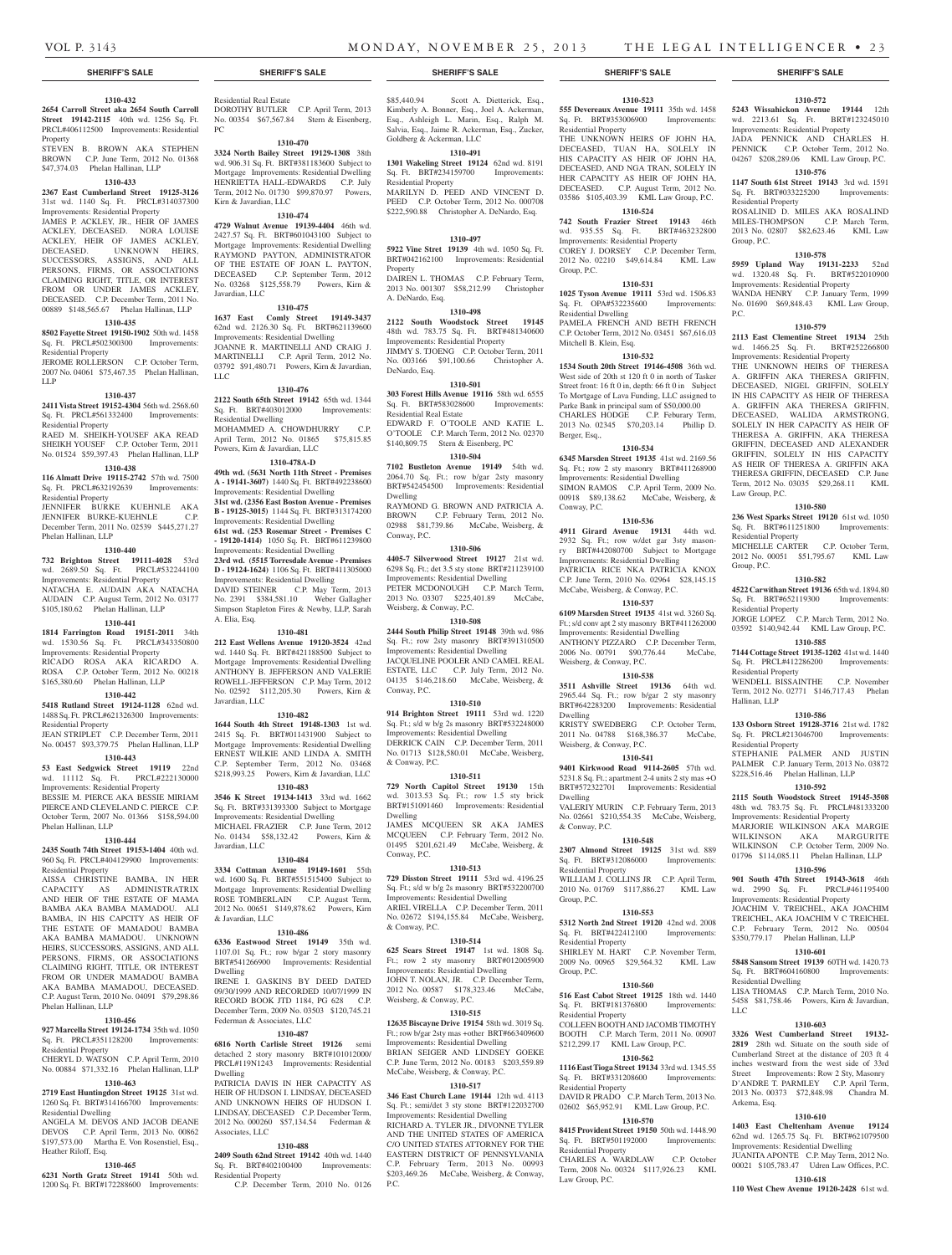1792 Sq. Ft. BRT#105N18266 Improvements:

WAHABIT EDWARDS C.P. December Term,

**1310-623**

Sq. Ft. BRT#361044800 Improvements:

CHANEL CUNNINGHAM C.P. March Term, 2013 No. 000361 \$201,513.34 Martha E. Von Rosenstiel, Esq., Heather Riloff, Esq.

**1310-625 2951 Disston Street 19149** 55th wd. 2624.06 Sq. Ft. BRT#551307200 Improvements:

JEFFREY E. DEGNAN C.P. January Term, 2013 No. 003552 \$84,544.71 Martha E. Von Rosenstiel, Esq., Heather Riloff, Esq. **1310-645**

Sq. Ft. BRT#612145501 Improvements:

LANEEKE LONG C.P. December Term, 2009 No. 02519 \$48,053.00 KML Law

**1310-648 1417 Betsy Ross Place 19122** 20th wd. 1602 Sq. Ft. BRT#202269100 Improvements:

ANNETTE JAMES C.P. March Term, 2013 No. 04072 \$56,471.86 KML Law Group,

**1310-652 5835 North Park Avenue 19141-3102** 49th wd. 2368.20 Sq. Ft. PRCL#493229900 Improvements: Residential Property RONALD WILBUR SMITH C.P. August Term, 2012 No. 01543 \$97,193.99 Phelan

**1310-659 932 Granite Street 19124-1731** 35th wd. 1050 Sq. Ft. PRCL#351134800 Improvements:

STEPHEN POSTELL C.P. February Term, 2013 No. 00806 \$96,148.88 Phelan Hallinan,

**1310-660 3915 North 10th Street 19140-3107** 43rd wd. 816 Sq. Ft. PRCL#433157400 Improvements:

MARJORIE GIDDINGS C.P. September Term, 2012 No. 03430 \$37,274.02 Phelan

**1310-666 2832 Memphis Street 19134-4208** 25th wd. 714 Sq. Ft. PRCL#252314200 Improvements:

JAMES D. BUSK C.P. April Term, 2013 No. 04945 \$65,335.99 Phelan Hallinan, LLP **1310-669 6843 Algard Street 19135-2105** 55th wd. 1252.80 Sq. Ft. PRCL#552376600 Improvements: Residential Property KEVIN F. MILLER C.P. July Term, 2012 No. 04326 \$44,781.63 Phelan Hallinan, LLP **1310-670 329 North 9th Street aka 329 North 9th Street Unit A-8 19107-1409** 5th wd. 1069.32 Sq. Ft. PRCL#056296105 Improvements:

SAM A. SAM C.P. December Term, 2012 No. 03129 \$144,867.49 Phelan Hallinan, LLP **1310-673 579 East Herman Street 19144-1018**  59th wd. 918.90 Sq. Ft. PRCL#592091900 Improvements: Residential Property MAURICE A. BROWN, IN HIS CAPACITY AS CO-ADMINISTRATOR AND HEIR OF THE ESTATE OF GREGORY BROWN; SHERRY RHODES IN HER CAPACITY AS CO-ADMINISTRATOROF THE ESTATE OF GREGORY BROWN; PAUL BROWN, IN HIS CAPACITY AS HEIR OF THE ESTATE OF GREGORY BROWN. UNKNOWN HEIRS, SUCCESSORS, ASSIGNS, AND ALL PERSONS, FIRMS, OR ASSOCIATIONS CLAIMING RIGHT, TITLE, OR INTEREST FROM OR UNDER GREGORY BROWN, DECEASED. C.P. February Term, 2012 No. 03110 \$27,765.90 Phelan Hallinan, LLP **1310-674 5134 Parkside Avenue 19131-4715** 44th wd. 1312 Sq. Ft. PRCL#521093900 Improvements: Residential Property ELLA DEANS-FRANCIS C.P. September Term, 2012 No. 00033 \$138,062.78 Phelan

**1310-676 2411 South Chadwick Street 19145** 26th wd. 902 Sq. Ft. BRT#261316900 Improvements:

MICHAEL SOFI, ROBERT POLIZZANO AND MICHELE POLIZZANO C.P. March Term, 2012 No. 3629 \$76,900.79 Weber

Row Conv/apr 2 Story Masonry

Associates, LLC

Residential Dwelling

Residential Dwelling

Residential Property

Residential Property

Hallinan, LLP

Residential Property

Residential Property

Residential Property

Residential Property

Hallinan, LLP

Residential Dwelling

Hallinan, LLP

Group, P.C.

P.C.

LLP

Gallagher Simpson Stapleton Fires & Newby, LLP, Sarah A. Elia, Esq. **1310-680**

2003 No. 002181 \$76,357.47 Milstead & **2110 Federal Street 19146** 36th wd. 1034.11 **141 Linton Street 19120** 61st wd. 1054.69 **5527 Ludlow Street 19139** 60th wd. 1032 Sq. Ft.; ROW 2 STY MASONRY BRT#604006400 Improvements: Residential Dwelling PROPERTY OF ARLEAN D. BOWMAN KNOWN SURVIVING HEIR OF LAURA BOWMAN, DECEASED MORTGAGOR AND REAL OWNER, HOWARD BOWMAN, KNOWN SURVIVING HEIR OF LAURA BOWMAN, DECEASED MORTGAGOR AND REAL OWNER, VERNATTA BOWMAN, KNOWN SURVIVING HEIR OF LAURA BOWMAN, DECEASED MORTGAGOR AND REAL OWNER, MARCUS BOWMAN, KNOWN SURVIVING HEIR OF LAURA BOWMAN, DECEASED MORTGAGOR AND REAL OWNER, ALL UNKNOWN SURVIVING HEIRS OF LAURA BOWMAN, DECEASED MORTGAGOR AND REAL OWNER C.P. December Term, 2011 No. 00111 \$40,513.87 McCabe, Weisberg, & Conway, P.C.

> **The following property, sale of which was postponed from the November 5, 2013 Sheriff's Sale, will be offered for sale on TUESDAY, December 3, 2013.**

> > **1311-301**

**4705 B Street 19120** 42nd wd. 598 Sq. Ft. BRT#421321000 Improvements: Residential Property LILAILA VILLAFANE C.P. August 2012 Term, No. 00203 \$68,551.99 Kristine M. Anthou, Esq.

#### **1311-305**

**1022 South Ithan Street 19143** 51st wd. 921.6 Sq. Ft. BRT#513028000 Improvements: Residential Property<br>LAMONT WHITE C.P. September Term, 2012 No. 003093 \$71,641.32 Kristine M. Anthou, Esq.

#### **1311-309**

**418 Longshore Street nka 418 Longshore Avenue 19111** 35th wd. 3463.50 Sq. Ft. BRT#353154300 Improvements: Residential Dwelling ANLIZAR DERRICKS AND MATTHEW DERRICKS C.P. April Term, 2013 No. 01927 \$150,881.35 Udren Law Offices, P.C.

## **1311-311**

**7447 Thouron Avenue 19138-1221** 50th wd. Land area: 2912.50 Sq. Ft. BRT#502161200 Improvements: Semi Det 2 Sty Masonry MARIA DIAZ C.P. October Term, 2011 No. 00338 \$126,220.19 Milstead & Associates, LLC

#### **1311-324**

**4642 Locust Street 19139-4414** 46th wd. 1728 Sq. Ft. PRCL#461011000 Improvements: Residential Property KALENA RYANT FKA KALENA

JEFFERSON C.P. September Term, 2012 No. 02054 \$370,964.82 Phelan Hallinan, LLP **1311-327**

**11805 Millbrook Road 19154-3710** 66th wd. 1296 Sq. Ft. PRCL#662235500 Improvements: Residential Property RAYMOND MARASHESKI C.P. June Term, 2012 No. 02227 \$171,741.71 Phelan Hallinan, LLP

#### **1311-332**

**7308 North 21st Street 19138-2108** 10th wd. 1888 Sq. Ft. Improvements: Residential Property CARLA E. GOBANTES AND ASKIA FLUELLEN C.P. July Term, 2012 No. 03966 \$183,416.09 Phelan Hallinan, LLP

#### **1311-341**

**358 Winton Street 19148-3322** 39th wd. 623 Sq. Ft. PRCL#392101800 Improvements: Residential Property PETER MARANDOLA C.P. March Term, 2012 No. 03856 \$165,925.33 Phelan Hallinan, LLP

#### **1311-348**

**4841 North 18th Street 19141-1524** 17th wd. Situate on the east side of 18th Street (60 ft) wide at the distance of 180 ft southward from the south side of Rockland Street (50 feet) wide. ents: Row Conv/apt 2 Sty Masonry ADALBERT NDEMASSOHA C.P. August Term, 2011 No. 04164 \$90,675.53 Chandra M. Arkema, Esq.

#### **1311-350**

**4210 North Darien Street 19140-2221** 43rd wd. Situate on the west side of Darien Street at the distance of 415 ft 9 inches southward from the south side of Bristol Street. Improvements: Row 2 Sty Masonry

### FELICIA WILSON C.P. May Term, 2012 No. 00513 \$47,872.66 Chandra M. Arkema, Esq. **1311-356**

**4209 Claridge Street 19124** 33rd wd. 1756.70

Sq. Ft. BRT#332355300 Improvements:

Residential Dwelling HANH VAN NGUYEN C.P. June Term, 2013 No. 001260 \$100,612.37 Martha E. Von Rosenstiel, Esq.; Heather E Riloff, Esq.

#### **1311-361A-B**

**4847 North 6th Street – Premises A – 19120** 49th wd. 5490 Sq. Ft. more or less BRT#491181400 Improvements: Residential Dwelling

**4857 North 6th Street – Premises B – 19120** 49th wd. 4840 Sq. Ft. more or less BRT#491181500 Improvements: Residential Dwelling

ROSE SIMMONS-TROTTER, CALVIN SIMMONS AND LEANTYE EVANS C.P. April Term, 2012 No. 00223 \$89,931.07 Leona Mogavero, Esq., Klehr Harrison Harvey Branzburg LLP

#### **1311-362**

**2124 East Susquehanna Avenue 19125** 31st wd. Det w/det gar 3sty masonry; 3400 Sq. Ft. BRT#313031610 KEITH BRIAN M. OBERHOLTZER C.P. November Term, 2009 No. 04477 \$21,867.25

Richard J. Weitzman, Esq.; Law Offices of Richard J. Weitzman, P.C. **1311-363**

**4301 Ludlow Street 19104** 27th wd. Front 14.00 ft x depth 86.00 ft, 1204 Sq. Ft. BRT#27200620 DOUBLE CROWN, LLC C.P. July Term, 2011 No. 02207 \$10,212,03 Justin L. Krik, Esq., Lipsky and Brandt

#### **1311-366**

**3263-3265 Emerald Street 19134** 45th wd. On southeast side of Emerald Street 75 ft 2-3/4-in southwestward of Westmoreland Street; front irregular ft, depth irregular feet. Improvements: Ind. Shop, Masonry, 13,413 Sq Ft

EMERALD STREET ASSOCIATES, LP C.P. June Term, 2013 No. 01893 \$172,402.15 Steven J. White, Esq.; Stradley Ronon Stevens & Young, LLP

## **1311-375**

**946 East Tioga Street 19134** 33rd wd. 1160.23 Sq. Ft. BRT#331204300 Improvements: Residential Property YOLANDA LOPEZ C.P. February Term,

2013 No. 01208 \$50,006.69 KML Law Group, P.C. **1311-389**

#### **4213 Lansing Street 19136** 65th wd. s/d w b/g 2s masonry; 3808 Sq. Ft. BRT#651176600 Improvements: Residential Dwelling RAYMOND BROWN AKA RAY BROWN AKA RAY G. BROWN AKA RAYMOND G. BROWN C.P. November Term, 2007 No. 00125 \$207,748.01 McCabe, Weisberg, & Conway, P.C.

#### **1311-400**

**4942 Mulberry Street 19124** 23rd wd. row conv/apt 2 sty masonry; 3678.71 Sq. Ft. BRT#232314100 Improvements: Residential Dwelling

ANTHONY BETHER ORCHOWSKI C.P. April Term, 2013 No. 05011 \$125,256.67 McCabe, Weisberg, & Conway, P.C.

#### **1311-405**

**641 East Tioga Street 19134** 07th wd. 2805 Sq. Ft. row 2 sty masonry BRT#073279000 Improvements: Residential Dwelling APOLONIO OTERO, DECEASED MORTGAGOR AND REAL OWNER C.P.

November Term, 2011 No. 01714 \$38,400.43 McCabe, Weisberg, & Conway, P.C. **1311-406**

**5619 North 15th Street 19141** 49th wd. 3536 Sq. Ft.; row w/dt gar 2sty masonry BRT#172048900 Improvements: Residential Dwelling FERRIS GRIFFIN AND DAVID GRIFFIN

C.P. March Term, 2012 No. 01220 \$83,099.10 McCabe, Weisberg, & Conway, P.C.

## **1311-409**

**2224 North Howard Street 19133** 19th wd. 780 Sq. Ft. BRT#191033300 Improvements: Residential Dwelling FRANCISCO J. MENDEZ C.P. March Term,

2012 No. 01319 \$58,881.12 Udren Law Offices, P.C.

## **1311-412**

**406 Wood Street 19106** 5th wd. 663 Sq. Ft. BRT#056015000 Improvements: Residential Dwelling

RONALD B. MCKAY C.P. August Term, 2012 No. 03320 \$443,378.86 Udren Law Offices, P.C.

#### **1311-414 642 West Johnsons Street 19144** 21st wd.

Unknown size BRT#213107200 Subject to Mortgage Improvements: Det 2.5 Sty Mas + Other TODD MOSSER AND NICOLE MOSSER C.P. February Term, 2012 No. 03804

#### **SHERIFF'S SALE SHERIFF'S SALE SHERIFF'S SALE SHERIFF'S SALE SHERIFF'S SALE**

### \$209,946.26 Sarah E. Ehasz, Esq. **1311-417A-D**

**1507 East Moyamensing Avenue, Unit A 19147-6025** 2nd wd. 1570 Sq. Ft. BRT#888010180 Improvements: Residential Dwelling

**1507 East Moyamensing Avenue, Unit B 19147-6025** 2nd wd. 1480 Sq. Ft. BRT#888010182 Improvements: Residential

Dwelling **1507 East Moyamensing Avenue, Unit C 19147-6025** 2nd wd. 1650 Sq. Ft. BRT#888010184 Improvements: Residential Dwelling

## **1507 East Moyamensing Avenue, Unit**

**D 19147-6025** 2nd wd. 1650 Sq. Ft. BRT#888010186 Improvements: Residential Dwelling SILVERLEAF DEVELOPMENT, LLC C.P. April Term, 2012 No. 2168 \$1,935,061.03 Weber Gallagher Simpson Stapleton Fires &

Newby, LLP, Sarah A. Elia, Esq. **1311-418 220 Locust Street, PH #2S 19106** 5th wd.

1253 Sq. Ft. BRT#888051852 DEFENDANT, CLIFFORD LEE VAN SYOC C.P. February Term, 2013 No. 265634 \$11,637.50 Evan R. Bachove, Esq., Fineman Krekstein & Harris, P.C.

#### **1311-423**

**3917 K Street 19124** 33rd wd. 1131.20 Sq. Ft. BRT#332321600 Improvements: Residential Property CHRISTIAN LAFTY C.P. April Term, 2013

No. 03879 \$25,976.27 KML Law Group, P.C.

## **1311-439**

**5615 Sansom Street 19139** 60th wd. 1166.10 Sq. Ft. BRT#604025700 Improvements: Residential Property DERRICK S. GOLDEN AND PATRICIA J. BARNES C.P. May Term, 2012 No. 02793 \$89,220.57 Christopher A. DeNardo, Esq.

## **1311-440**

**8832 Fairfield Street 19152** 57th wd. S/D w b/g 1 sty masonry; 4449.15 Sq. Ft. BRT#571168900 Improvements: Residential Dwelling ROBERT J. SAUER AND KATHLEEN

MAMMARELLA C.P. January Term, 2013 No. 02676 \$43,593.50 McCabe, Weisberg, & Conway, P.C.

## **1311-442**

**5416 Walker Street 19124** 62nd wd. Row b/ gar 2sty masonry; 912 Sq. Ft. BRT#622361800 Improvements: Residential Dwelling ADEMOLA FAWOLE C.P. November Term, 2011 No. 00389 \$72,256.55 McCabe, Weisberg, & Conway, P.C.

## **1311-446**

**2609 West Jefferson Street 19121** 29th wd. Row w/gar 2sty masonry; 910 Sq. Ft. BRT#2911904100 Improvements: Residential Dwelling KENNETH CRAWFORD SR. AND KENNETH

CRAWFORD JR. C.P. May Term, 2013 No. 00084 \$106,782.37 McCabe, Weisberg, & Conway, P.C.

## **1311-447**

**5104-5106 Parkside Avenue 19131** 52nd wd. 1615 Sq. Ft. BRT#521092500 & BRT#521092600 Improvements: Residential Dwelling

AMY RINGGOLD C.P. November Term, 2001 No. 00325 \$97,073.07 Udren Law Offices, P.C.

#### **1311-448 7208 Edmund Street 19135** 65th wd. S/D conv

apt 2sty masonry; 6900 Sq. Ft. BRT#651287800 Improvements: Residential Dwelling MICHAEL I DAVALOS, SR. C.P. June Term, 2009 No. 00846 \$158,414.87 McCabe, Weisberg, & Conway, P.C.

#### **1311-457**

**1543 North 56th Street 19131-3906** 4th wd. 1712 Sq. Ft. PRCL#041350800

Improvements: Residential Property KAMILAH J. MININALL C.P. March Term, 2012 No. 03936 \$126,136.52 Phelan Hallinan, LLP

## **1311-458**

**6237 Reedland Street 19142-2909** 40th wd. 1112 Sq. Ft. PRCL#402201200 Improvements: Residential Property STEFANNIE L. WILLIAMS AND SHANNON D. NASH C.P. October Term, 2012 No. 02556 \$65,224.94 Phelan Hallinan, LLP

## **1311-474**

**1301 Devereaux Avenue 19149** 53rd wd. 1406<br>Sq. Ft. BRT#531013500 Improvements: Sq. Ft. BRT#531013500 Residential Property

ELENA SANTIAGO C.P. March Term, 2011 No. 02796 \$170,128.17 KML Law Group, P.C.

725 Sq. Ft. BRT#323190300 Improvements:

CARRIE HAMILTON C.P. April Term, 2013 No. 04140 \$37,973.09 KML Law Group,

**1311-482 5837 North Camac Street 19141** 49th wd. 1672.44 Sq. Ft. BRT#493164200 Improvements: Residential Property TALISA R. DOUGLAS C.P. February Term, 2011 No. 03360 \$101,106.19 KML Law

**1311-494 4924 Ella Street 19120** 42nd wd. 1226.85 Sq. Ft. BRT#421307300 Improvements:

CHARLES J. CYR C.P. March Term, 2013 No. 04061 \$51,902.89 KML Law Group,

**1311-502 3839 Pearson aka 3839 Pearson Street 19114**  57th wd. 3850.00 Sq. Ft. BRT#572154122 Improvements: Residential Dwelling LORI L. SINGMASTER AND WILLIAM SINGMASTER AKA WILLIAM J SINGMASTER C.P. October Term, 2011 No. 03635 \$120,335.20 Udren Law Offices, P.C. **1311-508 1529 Chelten Avenue 19126** 17th wd. 1494.50 Sq. Ft. BRT#171333600 Improvements:

BARRY A. JONES SR. C.P. June Term, 2009 No. 01704 \$77,890.56 KML Law

**1311-510 7568 Maryland Street 19138** row b/ garage 2 story masonry BRT#501381700 Improvements: Residential Dwelling FRANCES TUCKER C.P. April Term, 2012 No. 002352 \$148,581.19 Federman &

**1311-512 7357 Garman Street 19153** 40th wd. 1096 Sq. Ft. BRT#404306300 Improvements:

RICHARD B. KELLY C.P. June Term, 2013 No. 03192 \$80,600.65 Stern & Eisenberg,

**1311-520 3178 Chatham Street 19134** 25th wd. Row 2 sty masonry; 1290 Sq. Ft. BRT#251420200 Improvements: Residential Dwelling KAREN FLYNN C.P. March Term, 2013 No. 03968 \$109,007.64 McCabe, Weisberg, &

**1311-538 5454 Irving Street 19139-4054** 60th wd. 1530 Sq. Ft. PRCL#603060500 Improvements:

BARBARA STATON, IN HER CAPACITY AS HEIR OF CHARLES E. HURST, JR., DECEASED. UNKNOWN HEIRS, SUCCESSORS, ASSIGNS, AND ALL PERSONS, FIRMS, OR ASSOCIATIONS CLAIMING RIGHT, TITLE, OR INTEREST FROM OR UNDER CHARLES E. HURST, JR. DECEASED C.P. March Term, 2011 No. 01492 \$14,769.68 Phelan Hallinan, LLP **1311-550 9448 Woodbridge Road 19114-3457** 57th wd. 1791.61 Sq. Ft. PRCL#572197436 Improvements: Residential Property HOLLIS SEABROOKS C.P. February Term, 2012 No. 03450 \$96,029.58 Phelan Hallinan,

**1311-552 5221 North 9th Street 19141-4005** 49th wd. 1675.21 Sq. Ft. PRCL#492140900 Improvements: Residential Property

KENDRA F. BRIGMAN AKA KENDRA<br>BRIGMAN C.P. January Term. 2013 No.

03820 \$107,346.21 Phelan Hallinan, LLP **1311-562 264 South Cecil Street 19139-3825** 60th wd. 900 Sq. Ft. PRCL#604280400 Improvements:

JEANNINE ERWIN AND WILLIAM FOWLER C.P. December Term, 2012 No. 01687 \$79,023.55 Phelan Hallinan, LLP **1311-563 1532 Forrestal Street 19145-5828** 26th wd. 1561.28 Sq. Ft. BRT#261072400 Improvements: Row B/gar 2 Story Masonry LINDA ROTELLA AKA LINDA M. ROTELLA C.P. July Term, 2012 No. 02124 \$325,618.97

**1311-568 12145 Rambler Road 19154-1722** 66th wd. 2250 Sq. Ft. PRCL#663213500 Improvements: Residential Property

DAWN MALONE C.P. March Term, 2012 No. 03393 \$87,391.81 Phelan Hallinan, LLP

C.P. January Term, 2013 No.

#### **1311-475 2017 North Marston Street 19121** 32nd wd.

Residential Property

P.C.

Group, P.C.

P.C.

Residential Property

Residential Property

Group, P.C.

Associates, LLC

PC

Conway, P.C.

Townhouse

LLP

Residential Property

Milstead & Associates, LLC

Residential Real Estate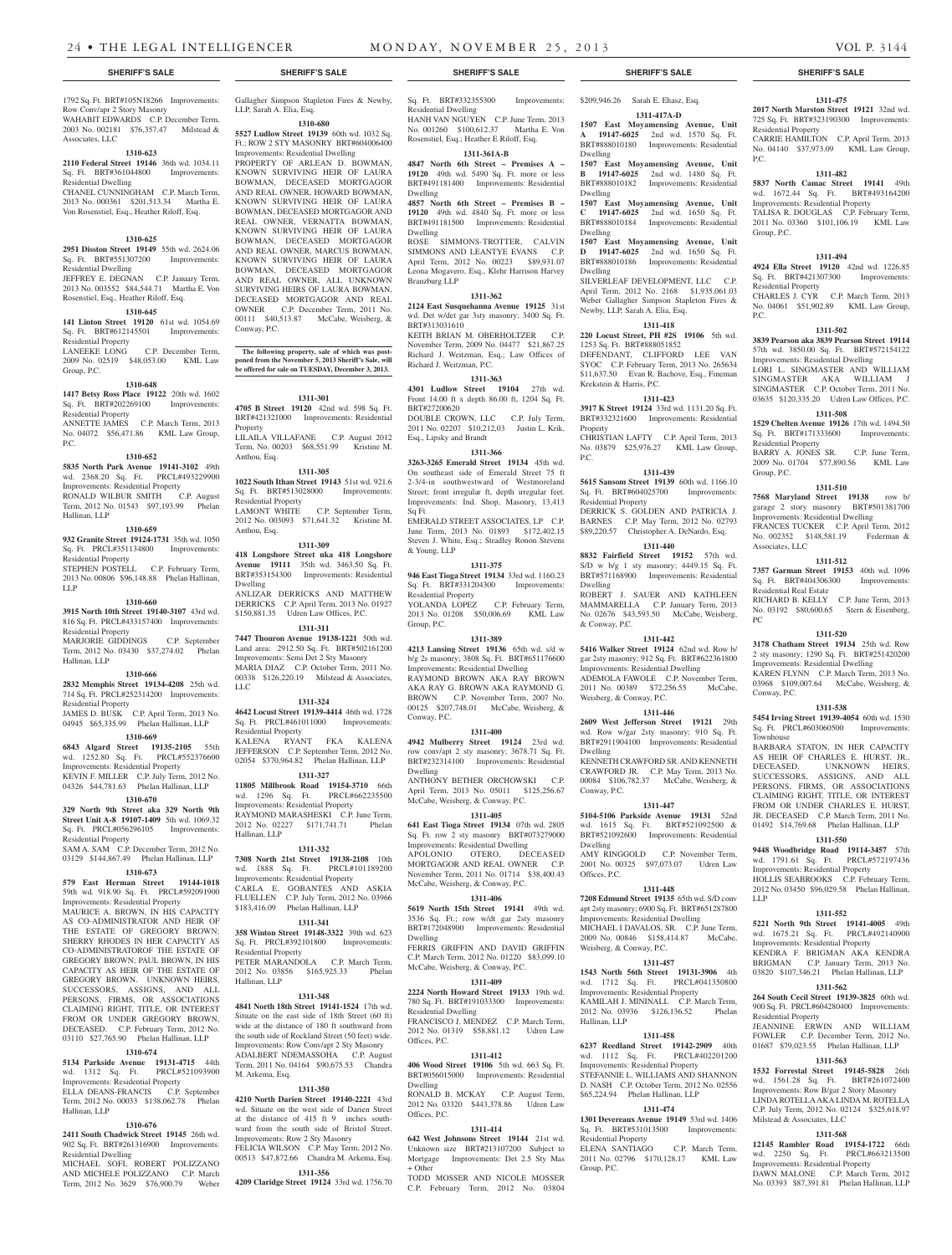## **1311-574**

**7604 Woodcrest Avenue 19151-2705**  34th wd. 1316.86 Sq. Ft. BRT#343186900 Improvements: Residential Dwelling TANYA JOHNSON C.P. January Term, 2013 No. 02352 \$136,278.31 Law Offices of Gregory Javardian, Esq.

## **1311-575**

**248 East Mayfield Street 19134-2810** 7th wd. 609 Sq. Ft. PRCL#071252400 Improvements: Residential Property MORRIS CLARK C.P. April Term, 2010 No.

## 02499 \$57,224.95 Phelan Hallinan, LLP

**1311-593**

#### **3924 I Street 19124-5404** 33rd wd. 1566.47 Sq. Ft. PRCL#332147300 Improvements: Residential Property

RODNEY S. RHODES C.P. July Term, 2012 No. 03163 \$92,763.51 Phelan Hallinan, LLP

## **1311-602**

**1648 Pratt Street 19124-1368** 62nd wd. 1114.96 Sq. Ft. PRCL#622050200

Improvements: Residential Property LUECEAL OWES C.P. September Term, 2012

## No. 02240 \$22,139.34 Phelan Hallinan, LLP **1311-639**

**6118 Bustleton Avenue 19149-3430**  62nd wd. 1625 Sq. Ft. PRCL#621504400 Improvements: Residential Property KEVIN BELL AND NICOLE BELL C.P. September Term, 2012 No. 00471 \$204,537.75 Phelan Hallinan, LLP

#### **1311-641**

**4735 Ramona Avenue 19124-2468** 23rd wd. 4125 Sq. Ft. PRCL#233125500 Improvements: Residential Property ROSS NICHOLS AND EMILY NICHOLS C.P. May Term, 2012 No. 01262 \$118,639.18 Phelan Hallinan, LLP

## **1311-651**

**12029 Salina Place 19154-2612** 58th wd. 2542.86 Sq. Ft. PRCL#662118900 Improvements: Residential Property ADAM SWITAJ C.P. March Term, 2013 No. 02729 \$115,128.76 Phelan Hallinan, LLP

## **1311-662**

**2224 Melvin Steet 19131** 52nd wd. Row b/gar 2 sty masonry; 2663.6 Sq. Ft. BRT#522252900 Improvements: Residential Dwelling ROSHANDA DAVIS C.P. November Term, 2009 No. 05366 \$100,634.42 McCabe, Weisberg, & Conway, P.C.

#### **1311-665**

**5837 Catharine Street 19143** 3rd wd. Row 2 sty masonry; 2425.13 Sq. Ft. BRT#032186300 Improvements: Residential Dwelling JOHN T. JACKSON C.P. October Term, 2011

No. 03985 \$43,843.42 McCabe, Weisberg, & Conway, P.C.

## **1311-667**

**5404 Akron Street 19124-1202** 62nd wd. 1209.45 Sq. Ft. PRCL#621421500 Improvements: Residential Property RAYMOND T. MERKLE C.P. May Term, 2013 No. 00920 \$43,098.74 Phelan Hallinan, LLP

### **1311-668**

**5133 Catharine Street 19143** 46th wd. Row 2 sty masonry; 3076.25 Sq. Ft. BRT#462093700 Improvements: Residential Dwelling PATRILLIA E. ASKEW-HARRIS C.P. January Term, 2011 No. 04872 \$109,999.56 McCabe, Weisberg, & Conway, P.C.

## **1311-681**

**805 Red Lion Road, Unit A1 19115-1462**  58th wd. PRCL#888580001 Improvements:

#### Condominium Unit

GRIGORIY AVSHALUMOV C.P. July Term,<br>2010 No. 02810 \$166.087.06 Phelan 2010 No. 02810 \$166,087.06 Hallinan, LLP

#### **1311-683**

**4336 East Wayne Avenue aka 4336 Wayne Avenue 19140-1745** 13th wd. 1005 Sq. Ft. PRCL#131407200 Improvements: Residential Property

#### KHINEESHA JOHNSON C.P. April Term, 2013 No. 04026 \$61,103.53 Phelan Hallinan, LLP

#### **1311-684**

**7729 Loretto Avenue 19111-3555** 56th wd. 4312.50 Sq. Ft. PRCL#561193100 Improvements: Residential Property AMANDA LUNDRIGAN AND WILLIAM TAYLOR C.P. October Term, 2012 No. 00043

#### \$179,230.08 Phelan Hallinan, LLP **1311-689**

**2707 South 13th Street 19148-4926** 39th wd. 1185.36 Sq. Ft. PRCL#395336500 Improvements: Residential Property

### JAMIE CURRO AND RICHARD A. CURRO, JR. C.P. July Term, 2012 No. 01479 \$313,431.98 Phelan Hallinan, LLP

**1311-693**

#### **1411 East Duval Street 19138** 10th wd. s/d w

b/g 2s masonry; 1888 Sq. Ft. BRT#102289300 Improvements: Residential Dwelling ALL UNKNOWN SURVIVING HEIRS

YVONNE STUBBS, DECEASED MORTGAGOR AND REAL OWNER C.P. February Term, 2012 No. 01715 \$143,771.15 McCabe, Weisberg, & Conway, P.C.

#### **1311-697**

**1116 West Silver Street 19133** 37th wd. Row 2 sty masonry; 1594 Sq. Ft. BRT#372302500 Improvements: Residential Dwelling PROPERTY OF REBA C. GRAVES, KNOWN SURVIVING HEIR OF JULIA A. GRAVES, DECEASED MORTGAGOR AND REAL OWNER; SAMUEL W. GRAVES, KNOWN SURVIVING HEIR OF JULIA A. GRAVES, DECEASED MORTGAGOR AND REAL OWNER; SANDRA G. GRAVES, KNOWN SURVIVING HEIR OF JULIA A. GRAVES, DECEASED MORTGAGOR AND REAL OWNER; AND ALL UNKNOWN SURVIVING HEIRS OF JULIA A. GRAVES, DECEASED MORTGAGOR AND REAL OWNER. C.P. March Term, 2012 No. 03881 \$62,726.92 McCabe, Weisberg, & Conway, P.C.

#### **1311-698**

**3114 North Pennock Street 19132** 38th wd. Row 2 sty masonry; 754 Sq. Ft. BRT#381246200 Improvements: Residential Dwelling PROPERTY OF ROBERT YOUNG, KNOWN SURVIVING HEIR OF ROBERT YOUNG, DECEASED MORTGAGOR AND REAL OWNER; JESSE EUGENE YOUNG, KNOWN SURVIVING HEIR OF ROBERT YOUNG, DECEASED MORTGAGOR AND REAL OWNER; WILHEMENA J. YOUNG, KNOWN SURVIVING HEIR OF ROBERT YOUNG, DECEASED MORTGAGOR AND REAL OWNER; ALL UNKNOWN SURVIVING HEIRS OF ROBERT YOUNG, DECEASED MORTGAGOR AND REAL OWNER. C.P. March Term, 2012 No. 00789 \$41,531.46 McCabe, Weisberg, & Conway, P.C.

#### **1311-702**

**6224 North Beechwood Street 19138**  17th wd. row 2sty masonry; 1509 Sq. Ft. BRT#172519900 Improvements: Residential Dwelling

FRITZ M. TIBOIS AND MYRLINE TIBOIS C.P. December Term, 2012 No. 00166 \$35,477.26 McCabe, Weisberg, & Conway, P.C.

#### **1311-708**

**2077 East Victoria 19134** 45th wd. 727.70 Sq. Ft. BRT#452160900 Improvements: Residential Property THOMAS LAVERGHETTA AND STEPHANIE LAVERGHETTA C.P. May Term, 2013 No. 003464 \$65,497.45 Christopher A. DeNardo, Esq.

## **1311-724**

**3244 Rorer Street 19134-1739** 33rd wd. Row 2 sty masonry; 1200 Sq. Ft. BRT#073164300 Improvements: Residential Dwelling SHANTAY MADDOX C.P. April Term, 2013 No. 04124 \$47,869.96 McCabe, Weisberg, & Conway, P.C.

#### **1311-726**

**2507 South Hobson Street 19142-2719**  40th wd. 1112 Sq. Ft. BRT#406080200 Improvements: Row 2 Sty Masonry STERLING MCCOY C.P. February Term, 2012 No. 02540 \$43,688.94 Milstead & Associates, LLC

## **1311-729**

**820 Greenwich Street 19147** 1st wd. Land area: 672 Sq. Ft. BRT#012230000 Improvements: Residential Dwelling JOSEPH D. DOLAN, JR. C.P. June Term, 2013 No. 000703 \$115,860.59 Martha E. Von Rosenstiel, Esq.; Heather E Riloff, Esq.

### **1311-740**

**639 North Frazier Street 19131-4810** 52nd wd. 1165.08 Sq. Ft. PRCL#043063400 Improvements: Residential Property OTIS BARNES C.P. May Term, 2012 No. 01162 \$69,547.53 Phelan Hallinan, LLP

#### **1311-746**

**824 East Chelten Avenue 19138** row 3sty masonry; 2488 Sq. Ft. BRT#122117000 Improvements: Residential Dwelling MARQUISE ROBINSON C.P. March Term, No. 01170 \$60,754.64 McCabe, Weisberg, & Conway, P.C.

#### **1311-752**

**1433 West Mayfield Street 19132** 11th wd. 769.95 Sq. Ft. BRT#111088900 Improvements: Residential Property WILLIAM O. MOORE AS ADMINSTRATOR OF THE ESTATE OF FANNIE M. MOOR AKA FANNIE MAE MOORE, DECEASED C.P. April Term, 2006 No. 01632 \$33,581.76 KML Law Group, P.C.

#### **1311-753**

**3828 Bennington Street 19124** 33rd wd. 975 Sq. Ft. BRT#332280600 Improvements:

**SHERIFF'S SALE SHERIFF'S SALE SHERIFF'S SALE SHERIFF'S SALE SHERIFF'S SALE**

Residential Property THE UNKNOWN HEIRS OF THE ESTATE OF CAROL DUNN, DECEASED C.P. January Term, 2013 No. 03606 \$43,238.85 KML Law Group, P.C.

## **1311-756**

**7148 Vandike Street 19135-1333** 65th wd. Beginning at a point on the northwesterly side of Vandike Street (40 feet wide) at the distance of 120 ft northeastwardly from the northeasterly side of Friendship Street. Improvements: Semi Det 2 Sty Masonry JOHN J. MISNIK AND MARGARET M.

MISNIK C.P. September Term, 2011 No. 00731 \$129,544.54 Chandra M. Arkema, Esq.

### **1311-757**

**7705 Woolston Avenue 19150** 50th wd. APT 2-4 units 2sty masonry; 4730 Sq. Ft. BRT#502065400 Improvements: Residential Dwelling FERN ANDREWS C.P. March Term, 2012

No. 00779 \$126,468.76 McCabe, Weisberg, & Conway, P.C.

#### **1311-759**

**733 Winton Street 19148** 39th wd. 644 Sq. Ft. BRT#393069000 Improvements: Residential Property

BRADLEY BALDIA AKA BRADLEY L. BALDIA C.P. January Term, 2013 No. 00475 \$120,308.38 KML Law Group, P.C.

#### **1311-760**

**5712 Whitby Avenue 19143** 51st wd. 1600 Sq. Ft. BRT#513163300 Improvements: Residential Property

THE UNKNOWN HEIRS OF EDNA L. BROWN, DECEASED, BERNICE BROWN, SOLELY IN HER CAPACITY AS HEIR OF EDNA L. BROWN, DECEASED, KATRINA BROWN TROTMAN, SOLELY IN HER CAPACITY AS HEIR OF EDNA L. BROWN, DECEASED, ROXANNE BROWN, SOLELY IN HER CAPACITY AS HEIR OF EDNA L. BROWN, DECEASED, CORNELL BROWN, SOLELY IN HIS CAPACITY AS HEIR OF EDNA L. BROWN, DECEASED, FRANK BROWN, SOLELY IN HIS CAPACITY AS HEIR OF EDNA L. BROWN, DECEASED, JOSEPH BROWN, SOLELY IN HIS CAPACITY AS HEIR OF EDNA L. BROWN, DECEASED, MARION BROWN, SOLELY IN HIS CAPACITY AS HEIR OF EDNA L. BROWN, DECEASED. C.P. November Term, 2012 No. 02053 \$98,506.76 KML Law Group, P.C.

#### **1311-782**

**2536 Faunce Street 19152** 56th wd. APT 2-4 units 2sty masonr; 2496 Sq. Ft. BRT#561398965 Improvements: Residential Dwelling MELISSA MALLORY C.P. March Term, 2013 No. 01595 \$184,538.41 McCabe, Weisberg, & Conway, P.C.

## **1311-787**

**518 East Hilton Street 19134-1717** 7th wd. 1675.21 Sq. Ft. PRCL#492140900 Improvements: Residential Property EDWARD KAPLAN, LYUBOV KAPLAN, LEONID KAPLAN AND ANNA KAPLAN C.P. January Term, 2012 No. 01193 \$48,802.83 Phelan Hallinan, LLP

#### **1311-798**

**2258 Friendship Street 19149** 54th wd. Row b/gar 2sty masonry; 2880.45 Sq. Ft. BRT#542118600 Improvements: Residential Dwelling

BRUCE BASKERVILLE C.P. August Term,<br>2009 No. 04318 \$152,754.24 McCabe, 2009 No. 04318 \$152,754.24 Weisberg, & Conway, P.C.

#### **1311-807**

**2358 East Letterly Street 19125** 31st wd. Row 2 sty masonry; 1633.25 Sq. Ft. BRT#313224200 Improvements: Residential Dwelling ROBERT L. PALUMBO C.P. October Term, 2011 No. 00663 \$108,697.55 McCabe,

## Weisberg, & Conway, P.C. **1311-808**

**1419 East Susquehanna Avenue 19125**  18th wd. 2221.92 Sq. Ft. BRT#181252600 Improvements: Residential Property JOHN GENTNER AND LISA GENTNER AKA LISA GENTER C.P. March Term, 2012 No. 02024 \$282,519.92 KML Law Group, P.C.

#### **1311-819**

**1605 Colima Road 19115** 57th wd. det w-b/g 1.5 sty frame; 1668 Sq. Ft. BRT#562266800 Improvements: Residential Dwelling LUZAIDA MARIN C.P. March Term, 2012 No. 00813 \$214,825.45 McCabe, Weisberg, & Conway, P.C.

#### **1311-821**

**1129 East Johnson Street 19138** 22nd wd. s/d w b/g 2s masonry; 1728 Sq. Ft. BRT#221017100 Improvements: Residential Dwelling DAVID B. SMITH S.R AND LATONIA SMITH C.P. June Term, 2008 No. 00319 \$167,993.43

## McCabe, Weisberg, & Conway, P.C.

SHAREEMA PETERKIN C.P. February Term, 2013 No. 01673 \$127,424.19 KML

**1312-308 5515 Kingsessing Avenue 19143** 51st wd. 1125 Sq. Ft. BRT#514150700 Improvements:

JACQUELINE WILSON C.P. February Term, 2013 No. 00150 \$72,475.50 KML Law

**1312-309 5611 Stokes Street 19144** 12th wd. 1586.56 Sq. Ft. BRT#122201800 Improvements:

OMER MIRZA C.P. December Term, 2010 No. 01620 \$85,181.81 Udren Law Offices,

**1312-310 8556 Mitchener Avenue 19150** 50th wd. 1523.80 Sq. Ft. BRT#501141200 wd. 1523.80 Sq. Ft. BRT#5<br>Improvements: Residential Dwelling FRANCES C. HOUSTON C.P. May Term, 2013 No. 01670 \$17,075.93 Udren Law

**1312-311 2213 South Hobson Street 19142** 40th wd. BRT#403061100 Improvements: Residential

IHUOMA V. NWAKWO C.P. April Term, 2013 No. 03941 \$57,374.06 Udren Law

**1312-312 7528 Woodbine Avenue 19151** 34th wd. 1638.90 Sq. Ft. BRT#343199300 Improvements: Residential Dwelling CRYSTAL GREAVES AND DARWIN GREAVES C.P. May Term, 2013 No. 01671 \$108,705.47 Udren Law Offices, P.C. **1312-313 827 North 26th Street 19130-1845** 15th wd. Situate on the easterly side of Twenty-sixth Street and the southerly side of Parrish Street Improvements: Str/off + Apts 3 Sty Masonry FRANK J. ALLEN, JR. C.P. March Term, 2010 No. 04931 \$295,460.45 Chandra M.

**1312-314 609 East Wishart Street 19134** 33rd wd. 1064 Sq. Ft.; row 2 sty masonry BRT#331027900 Improvements: Residential Dwelling GREGORY STANISLAUS C.P. June Term, 2013 No. 01488 \$52,662.11 McCabe,

**1312-315 4651-53 Torresdale Avenue 19124**  23rd wd. 3008 Sq. Ft.; row 2 sty masonry BRT#232382700 Improvements: Residential

WILLIAM WEST AND BATIYAH WEST C.P. January Term, 2010 No. 03407 \$222,424.39 McCabe, Weisberg & Conway, P.C. **1312-316 820 Cantrell Street 19148** 39th wd. 700 Sq. Ft.; row 2 sty masonry BRT#393300400 Improvements: Residential Dwelling CHRISTOPHER J. LEONARD C.P. February Term, 2013 No. 01621 \$104,115.27 McCabe,

**1312-317 2835 North Mutter Street 19133** 7th wd. 1080 Sq. Ft.; Row 2 sty masonry BRT#071117500 Improvements: Residential Dwelling URSULA N. ONUCHUKWU AND JOSEPHAT C. ONUCHUKWU C.P. June Term, 2013 No. 02699 \$40,573.96 McCabe, Weisberg &

**1312-318 3705-07 Spring Garden Street 19104** 24th wd. 5400 Sq. Ft. BRT#242007300 Improvements:

YAN LIN C.P. February Term, 2013 No. 03283 \$343,524.65 KML Law Group, P.C. **1312-319 322 West Somerville Avenue 19120** 42nd wd. 2052 Sq. Ft. BRT#422274800 Improvements:

TERRI S. AVENT C.P. April Term, 2013 No. 03851 \$89,452.74 KML Law Group, P.C. **1312-320 5535 North Palethorp Street 19120** 42nd wd. 1688.57 Sq. Ft. BRT#422380800 Improvements: Residential Property CARMEN RODRIGUEZ C.P. July Term, 2013 No. 000958 \$52,618.54 Christopher

**1312-321 242 West Manheim Street aka 242 Manheim Street 19144** 13th wd. 4761.78 Sq Ft BRT#133078600 Improvements: Residential

DERRICK DAVIS AND ERIC PONDER C.P. June Term, 2008 No. 002009 \$190,370.56

Christopher A. DeNardo, Esq.

Law Group, P.C.

Residential Property

Residential Dwelling

Group, P.C.

P.C.

Offices, P.C.

Dwelling

Offices, P.C.

Arkema, Esq.

Dwelling

Weisberg & Conway, P.C.

Weisberg & Conway, P.C.

Conway, P.C.

Residential Property

Residential Property

A. DeNardo, Esq.

Property

**1311-828A-I 908-910 Spruce Street, Unit B1 - Premises A - 19107** 5th wd. 17800 Sq. Ft. BRT#888042031 Subject to Mortgage Subject to Rent Improvements: Commercial **908-910 Spruce Street, Unit 3 - Premises B - 19107** 5th wd. 17800 Sq. Ft. BRT#888042033

Subject to Mortgage Subject to Rent Improvements: Commercial **908-910 Spruce Street, Unit 5 - Premises C - 19107** 5th wd. 17800 Sq. Ft. BRT#888042035

Subject to Mortgage Subject to Rent

**908-910 Spruce Street, Unit 6 - Premises D - 19107** 5th wd. 17800 Sq. Ft. BRT#888042036 Subject to Mortgage Subject to Rent

**908-910 Spruce Street, Unit 7 - Premises E - 19107** 5th wd. 17800 Sq. Ft. BRT#888042037 Subject to Mortgage Subject to Rent

**908-910 Spruce Street, Unit 8 - Premises F - 19107** 5th wd. 17800 Sq. Ft. BRT#888042038 Subject to Mortgage Subject to Rent

**908-910 Spruce Street, Unit 9 - Premises G - 19107** 5th wd. 17800 Sq. Ft. BRT#888042039 Subject to Mortgage Subject to Rent

**908-910 Spruce Street, Unit 11 - Premises H - 19107** 5th wd. 17800 Sq. Ft. BRT#888042041 Subject to Mortgage Subject to Rent

**908-910 Spruce Street, Unit 12 - Premises I - 19107** 5th wd. 17800 Sq. Ft. BRT#888042042w Subject to Mortgage Subject to Rent

EFL PARTNERS, X C.P. January Term, 2010 No. 00314 \$4,005,226.47 Loren L.

**SHERIFF'S SALE OF TUESDAY, December 3, 2013**

**1312-301 4652 James Street 19137** 45th wd. 2000 Sq. Ft. BRT#453408700 Improvements:

CHARLES LEEMAN C.P. May Term, 2013 No. 01010 \$95,745.34 KML Law Group,

**1312-302 1362 East Haines Street 19138** 59th wd. 1110 Sq. Ft. BRT#591170415 Improvements:

JAMAL ANTHONY CARTER AND KIMERLY C CARTER C.P. February Term, 2013 No. 01676 \$113,097.10 KML Law

**1312-303 4307 Shelmire Avenue 19136** 65th wd. 1276.35 Sq. Ft. BRT#651045500 Improvements:

JOANNE WEIDNER C.P. April Term, 2013 No. 04765 \$141,229.22 KML Law Group,

**1312-304 6801 Quincy Street 19119** 22nd wd. 9573.07 Sq. Ft. BRT#223213320 Improvements:

PROPERTY OF ALICIA GILBERT, SOLELY IN HER CAPACITY AS HEIR OF ALFRED HENRY GILBERT, III, DECEASED; CRISTEN GILBERT, SOLELY IN HER CAPACITY AS HEIR OF ALFRED HENRY GILBERT, III, DECEASED; LAURA GILBERT-KING, SOLELY IN HER CAPACITY AS HEIR OF ALFRED HENRY GILBERT, III, DECEASED; AND GALEN SCOTT GILBERT, SOLELY IN HIS CAPACITY AS HEIR OF ALFRED HENRY GILBERT, III, DECEASED C.P. April Term, 2013 No. 00429 \$282,078.17

**1312-305 5812 Woodcrest Avenue 19131** 52nd wd. 1280 Sq. Ft. BRT#522145600 Improvements:

EDGAR BACAI C.P. June Term, 2013 No. 01303 \$140,108.43 KML Law Group, P.C. **1312-306 1528 South Etting Street 19146-0000** 1021 Sq. Ft.; row 2 sty masonry BRT#364314400 Improvements: Residential Dwelling KATRINA FLOYD AND RONALD MOORE C.P. August Term, 2001 No. 01297 \$46,287.09 McCabe, Weisberg & Conway, P.C. **1312-307 4122 East Howell Street 19135** 62nd wd. 1339.34 Sq. Ft. BRT#622174000 Improvements: Residential Property

Improvements: Commercial

Improvements: Commercial

Improvements: Commercial

Improvements: Commercial

Improvements: Commercial

Improvements: Commercial

Improvements: Commercial

Speziale, Esq.

Residential Property

Residential Property

Residential Property

Residential Property

KML Law Group, P.C.

Residential Property

Group, P.C.

P.C.

P.C.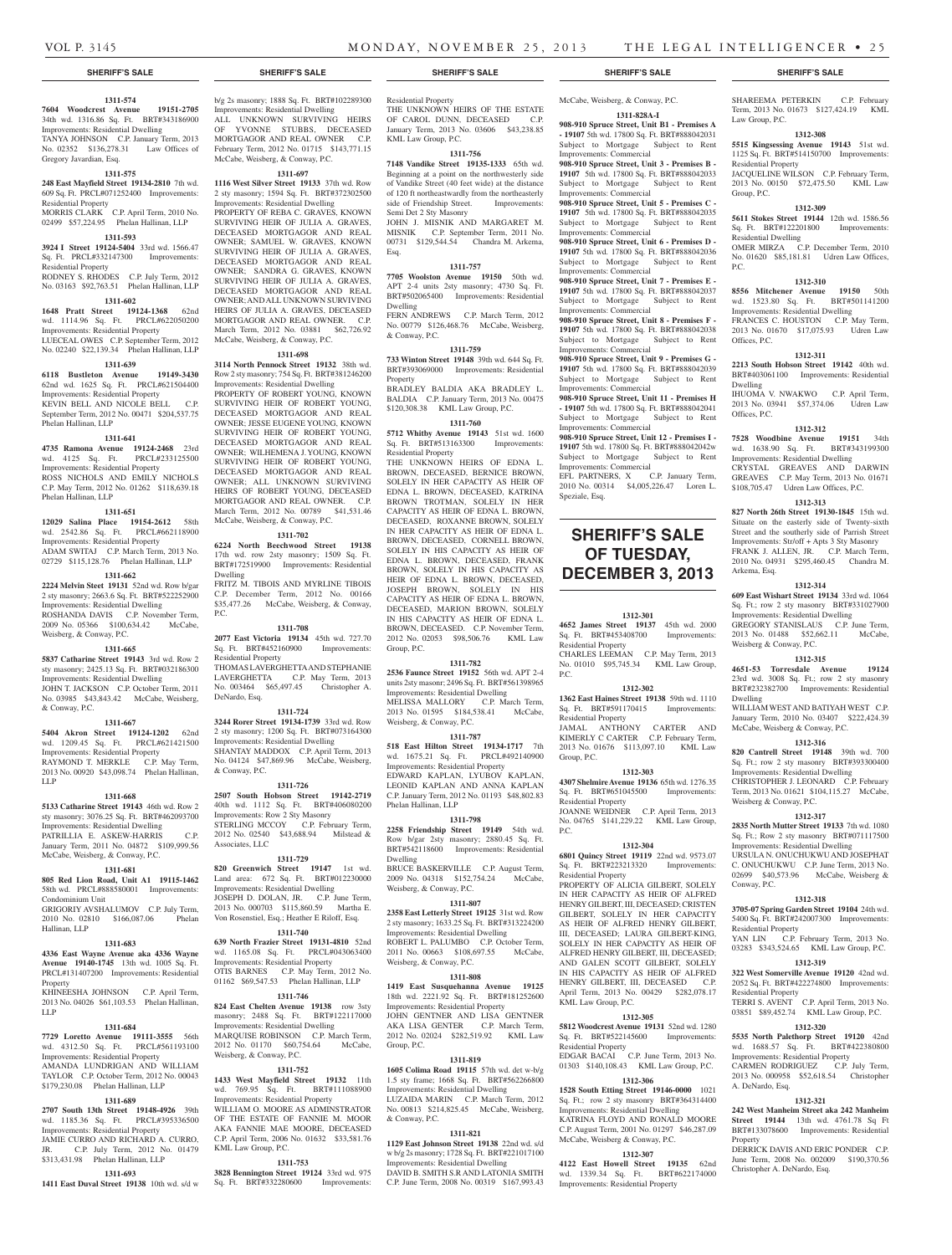**1312-336 2130 Anchor Street 19124** 41st wd. 915.20 Sq. Ft. BRT#411059600 Improvements:

PETER ROCHFORD C.P. May Term, 2013 No. 01710 \$32,654.40 KML Law Group,

**1312-337 1636 Allengrove Street 19124** 23rd wd. 1527.59 Sq. Ft. BRT#232215000 Improvements: Residential Property ALBERT M. KRATZ C.P. November Term, 2012 No. 02343 \$100,007.57 KML Law

**1312-338 1502 South Ringgold Street 19146** 36th wd. 714 Sq. Ft. BRT#364164505 Improvements:

RAQUEEBAH HOLMES C.P. June Term, 2013 No. 00116 \$46,979.99 KML Law

**1312-339 2349 Duncan Street 19124** 23rd wd. 1600 Sq. Ft. BRT#231011100 Improvements:

RAYMOND E LERRO C.P. June Term, 2012 No. 03682 \$79,077.34 KML Law Group,

**1312-340 1666 Wakeling Street 19124** 23rd wd. 3125 Sq. Ft. BRT#232221700 Improvements:

RICARDO L. MELENDEZ C.P. May Term, 2013 No. 02386 \$142,995.59 KML Law

**1312-341 413 Spruce Street 19106** 5th wd. 487 Sq. Ft.; res condo 3sty masonry BRT#888042025 Subject to Mortgage Improvements:

CAROLE ACKERMAN C.P. December Term, 2009 No. 02242 \$135,097.67 McCabe,

**1312-342 10766 Helmer Drive 19154** 66th wd. 3340 Sq. Ft.; row b/gar 2sty mas + other BRT#662107100 Subject to Mortgage Improvements: Residential

CHEVON YOUNG C.P. April Term, 2011 No. 02240 \$153,990.77 McCabe, Weisberg &

**1312-343 6655 Leeds Street 19151** 34th wd. 2328 Sq. Ft.; row 2 sty masonry BRT#344037700 Improvements: Residential Dwelling JOSEPH PAUL-FILS C.P. March Term, 2013 No. 01998 \$80,310.15 McCabe, Weisberg

**1312-344 3301 North 22nd Street 19140** 11th wd. 1320 Sq. Ft. BRT#112304100 Improvements:

DIANE BRADLEY, AS ADMINSTRATRIX OF THE ESTATE OF CORNELIA BRADLEY, DECEASED. C.P. May Term, 2013 No. 01728 \$46,966.94 KML Law Group, P.C. **1312-345 3249 Princeton Avenue 19149** 55th wd. 1696.80 Sq. Ft. BRT#551395000 Improvements: Residential Property JOSEPH BERTI AND JOSEPH R CASEY C.P. May Term, 2013 No. 01459 \$138,425.73

**1312-346 1900 Medary Avenue 19141** 17th wd. 18'x97' PRCL#171305400 Improvements: Two Story

PROPERTY OF THE ESTATE OF BYAIRD EDWARDS AND ALL UNKOWN BENEFICIAIRIES OF THE STATE OF BYAIRD EDWARDS. TITLE TO SAID PREMISES IS VESTED IN BYAIRD EDWARDS BY DEED FROM GIGNER BOLDEN, DATED APRIL 22, 1985 AND RECORDED APRIL 25, 1985 IN THE OFFICE OF THE RECORDER OF DEEDS IN AND FOR PHILADELPHIA COUNTY IN DEED BOOK FHS 132, PG 10. C.P. June Term, 2012 No. 03317 \$133,024.38 Martin S.

**1312-347 7013 Oxford Avenue 19111** 53rd wd. 2477 Sq. Ft. BRT#532374165 Improvements:

**1312-348 1825 East Clementine Street 19134** 25th wd. 777 Sq. Ft. BRT#252260100 Improvements:

ANNETTA DOWNAM C.P. April Term, 2013 No. 02234 \$32,951.33 KML Law

Residential Property

 $PC$ 

Group, P.C.

Group, P.C.

P.C.

Residential Property

Residential Property

Residential Property

Group, P.C.

Condominium

Dwelling

Conway, P.C.

& Conway, P.C.

Residential Property

KML Law Group, P.C.

Brick Store And Dwelling

Weisberg, Esq.

KML Law Group, P.C.

Residential Property

Group, P.C.

Weisberg & Conway, P.C.

## **1312-322**

**3252 Edgemont Street 19134** 45th wd. 945 Sq. Ft. BRT#451215900 Improvements: Residential Property THERESA O'MALLEY C.P. May Term, 2013 No. 000884 \$59,625.60 Christopher

## A. DeNardo, Esq. **1312-323**

#### **5459 Webster Street 19143** 46th wd. 919.80 Sq. Ft. BRT#463114400 Improvements: Residential Property DEBORA MACK C.P. May Term, 2013

No. 002366 \$104,239.76 Christopher A. DeNardo, Esq.

## **1312-324**

**510 Dickinson Street 19147** 1st wd. 1168 Sq. Ft.; row 3 sty masonry BRT#011268200 Improvements: Residential Dwelling

#### KATHLEEN FRANGOS AND PAUL FRANGOS C.P. June Term, 2013 No. 01919 \$230,102.73 McCabe, Weisberg & Conway, P.C.

#### **1312-325**

**1327 East Sedgley Avenue 19134** 33rd wd. 1200 Sq. Ft.; row 2sty masonry BRT#331233800 Improvements: Residential Dwelling JOHN MCALEER C.P. June Term, 2013 No. 01629 \$66,620.08 McCabe, Weisberg & Conway, P.C.

### **1312-326**

**10818 Perrin Road 19154-3924** 66th wd. 1449 Sq. Ft.; row b/gar 2sty mas + other BRT#662075900 Improvements: Residential Dwelling

MELISSA MIGUEL-HERNANDEZ AND MARIO HERNANDEZ C.P. June Term, 2013 No. 01524 \$223,276.88 McCabe, Weisberg & Conway, P.C.

#### **1312-327**

**6735 Gillespie Street 19135** 55th wd. 2624.4 Sq. Ft.; row b/gar 2sty masonry BRT#552451800 Improvements: Residential Dwelling RODOLFO AVILES AND MONICA Y POSSO

C.P. July Term, 2012 No. 02827 \$135,702.87 McCabe, Weisberg & Conway, P.C.

## **1312-328**

**5506 Crowson Street 19144** 12th wd. 1952.55 Sq. Ft.; row 2 sty masonry BRT#122209500 Improvements: Residential Dwelling MARQUISE ROBINSON C.P. May Term, 2013 No. 00633 \$65,192.14 McCabe. Weisberg & Conway, P.C.

#### **1312-329**

**2429 South Mildred Street 19148** 39th wd. 1724 Sq. Ft.; row 2 sty masonry BRT#393362700 Improvements: Residential Dwelling

DONATO CIFELLI AND ANGELINA JEAN CIFELLI C.P. August Term, 2010 No. 04094 \$221,408.71 McCabe, Weisberg & Conway, P.C.

#### **1312-330**

**2027 Church Lane 19138** 49th wd. 1194 Sq. Ft.; row 2 sty masonry BRT#171248200 Subject to Mortgage Improvements: Residential Dwelling HAROLD GUTZMORE AND LASHONDA

YOUNG C.P. August Term, 2010 No. 029728 \$52,419.61 McCabe, Weisberg & Conway, P.C.

## **1312-331**

**1341 Tyson Avenue 19111** 53rd wd. 5500 Sq. Ft. Improvements: Residential Property NICHOLAS TRUBISKY C.P. December Term, 2011 No. 02527 \$95,035.87 KML Law Group, P.C.

#### **1312-332**

**4945 Boudinot Street 19120** 42nd wd. 1242.88 Sq. Ft. BRT#421428000 Improvements: Residential Property

JOSE MAYMI C.P. January Term, 2013 No. 03916 \$49,472.48 KML Law Group, P.C.

## **1312-333**

**3810 Pearson Avenue 19114** 57th wd. 3811.74 Sq. Ft. BRT#572151000 Improvements: Residential Property ROXANNE KOCI AND XHELAL KOCI C.P. October Term, 2006 No. 04399 \$159,600.11

## KML Law Group, P.C. **1312-334**

**556 Geneva Avenue 19120** 42nd wd. 1500 Sq. Ft. BRT#421215100 Improvements:

#### Residential Property EVELYN L. CAMPBELL C.P. January Term, 2012 No. 01938 \$129,034.98 KML Law Residential Property SAM J. ABRAHAM, LINCY P. MULLUMKATTIL AND LILLY PHILIP C.P. April Term, 2013 No. 03359 \$150,949.60

Group, P.C. **1312-335**

#### **3054 Rorer Street 19134** 7th wd. 728 Sq. Ft. BRT#071526100 Improvements: Residential

**Property** JASMINE PEREZ C.P. February Term, 2013 No. 02816 \$59,827.28 KML Law Group, P.C.

#### **1312-349**

**1435 Ellsworth Street 19146-3107** 36th wd. 1496.60 Sq. Ft. BRT#365263000 Improvements: Row 2 Story Masonry ROCHELLE SPROUEL AKA ROCHELLEE SPROUEL C.P. January Term, 2010 No. 00915 \$166,653.39 Milstead & Associates, LLC

#### **1312-350**

**614 North 67th Steet 19151** 34th wd. 975 Sq. Ft. BRT#64N1254 and 93 Improvements: Row B/gar 2story Masonry PROPERTY OF SHARON ROSS-HAYMAN, ORIGINAL MORTGAGOR AND REAL OWNER AND FELTON A. HAYMAN, ORIGINAL MORTGAGOR C.P. April Term, 2013 No. 04511 \$127,414.59 Milstead & Associates, LLC

#### **1312-351 3518 Vinton Road 19154-1506** 66th wd. 2000

Sq. Ft. BRT#663126600 Improvements: Row B/gar 2story Masonry ANDREW MCCULLOUGH C.P. June Term, 2013 No. 01044 \$207,267.28 Milstead & Associates, LLC

## **1312-352**

**7615 Fayette Street 19150-2215** 50th wd. 1755.60 Sq. Ft. BRT#501026800 Improvements: Row B/gar 2 Story Masonry ANTHONY V. GRIFFIN C.P. December Term, 2012 No. 01900 \$92,073.01 Milstead & Associates, LLC

## **1312-353**

**267 Shawmont Street, Unit B (9 E 4) 19128-4208** 21st wd. 1792 Sq. Ft. (no land area) Subject to Mortgage Improvements: Residential Condominium Unit NADIA DARBOUZE C.P. October Term, 2011 No. 01444 \$26,181.82 Elliot H. Berton, Esq.

### **1312-354**

**1924 South 6th Street 19148-2451** 39th wd. 1072 Sq. Ft. (land area) Improvements: 3 Story Commercial Building MARKEEM KENDALL C.P. May Term, 2013 No. 04000 \$191,017.60 Elliot H. Berton, Esq.

#### **1312-355**

**6251 North 5th Street 19120** 1400 Sq. Ft.; apt 2-4 units 2sty masonr BRT#611092700 Improvements: Residential Dwelling GIA N. SCOTT C.P. July Term, 2011 No. 02970 \$161,620.35 McCabe, Weisberg & Conway, P.C.

#### **1312-356**

**2227 West Thompson Street 19121** 29th wd. 2340 Sq. Ft.; row conv/apt 3sty masonry BRT#291043600 Improvements: Residential Dwelling

ERNESTINE CHRISTIAN C.P. May Term, 2013 No. 01646 \$62,011.35 McCabe, Weisberg & Conway, P.C.

## **1312-357**

**9208 Ditman Street 19114** 65th wd. 1600 Sq. Ft.; s/d w/gar 2sty frame BRT#652291310 Improvements: Residential Dwelling SEAN O'DONNELL AND MELISSA O'DONNELL C.P. January Term, 2013 No. 03043 \$312,928.13 McCabe, Weisberg & Conway, P.C.

## **1312-358**

**1251 Alcott Street 19149** 35th wd. 1088 Sq. Ft.; row 2 sty masonry BRT#352089200 Improvements: Residential Dwelling JOSEPH R. RAYMOND C.P. January Term, 2013 No. 01963 \$104,732.60 McCabe, Weisberg & Conway, P.C.

#### **1312-359**

**1222 South Broad Street, Apartment G 19146** 1610 Sq. Ft.; res condo 3sty masonry BRT#888360012 Improvements: Condominium YAEL LEISMAN C.P. February Term, 2013 No. 02869 \$315,381.70 McCabe, Weisberg

## **1312-360**

& Conway, P.C.

**2131 North 17th Street 19121** 32nd wd. 2160 Sq. Ft.; row 3 sty masonry BRT#321115800 Improvements: Residential Dwelling DONALD W. OWENS AND JAMES E. JONES C.P. March Term, 2013 No. 02335 \$420,763.05 McCabe, Weisberg & Conway, P.C.

## **1312-361**

**6626 Chew Avenue 19119** 22nd wd. 1108 Sq. Ft.; row 2 sty masonry BRT#221255100

Improvements: Residential Dwelling PROPERTY OF DWAINE DUCKETT KNOWN SURVIVING HEIR OF LILLIAN P. DUCKETT, DECEASED MORTGAGOR AND REAL OWNER, VALORIE DUCKETT, KNOWN SURVIVING HEIR OF LILLIAN P. DUCKETT, DECEASED, MORTGAGOR AND REAL OWNER, AND UNKNOWN SURIVING HEIRS OF LILLIAN P. DUCKETT, DECEASED MORTGAGOR AND REAL OWNER. C.P. June Term, 2011 No.

#### **SHERIFF'S SALE SHERIFF'S SALE SHERIFF'S SALE SHERIFF'S SALE SHERIFF'S SALE**

02266 \$71,980.56 McCabe, Weisberg & Conway, P.C.

2695 Sq. Ft. BRT#482379000 Subject to Mortgage Improvements: Residential Dwelling RUFUS RAHADITOMO C.P. December Term, 2012 No. 03941 \$112,021.19 Powers,

**1312-377 1909 East Venango Street 19134-1536** 45th wd. 1058.68 Sq. Ft. BRT#452150900 Subject to Mortgage Improvements: Residential

BRANDON REEVES C.P. August Term, 2012 No. 01907 \$72,761.16 Powers, Kirn

**1312-378 8803 Hargrave Steet 19152** 57th wd. 2645 Sq. Ft. OPA#571282100 Improvements:

JEAN YSALEM METELUS C.P. November Term, 2012 No. 01718 \$139,807.68 Wilson

**1312-379 4844 North Franklin Street 19120-3738**  49th wd. 915 Sq. Ft. BRT#491239200 Improvements: Residential Dwelling BRENDA JOHNSON AND THOMAS M. PEGUES AKA THOMAS PEGUES C.P. April Term, 2013 No. 00650 \$69,856.11 Udren

**1312-380 2022 Mifflin Street 19145-2837** 48th wd. 882 Sq. Ft. OPA#481070900 Improvements:

DENISE EDWARDS AND ERIC EDWARDS C.P. January Term, 2010 No. 03253 \$45,401.35

**1312-381 7915 Rugby Street 19150-2511** 50th wd. 1849.65 Sq. Ft. PRCL#502096900 Improvements: Residential Property CHANDRA ANDREWS C.P. January Term, 2005 No. 01861 \$87,759.06 Phelan Hallinan,

**1312-382 7239 Guyer Avenue 19153-2416** 40th wd. 1233.03 Sq. Ft. BRT#404348800 Subject to Mortgage Improvements: Residential Dwelling BRUCE E MARTIN AKA BRUCE MARTIN C.P. August Term, 2012 No. 02678 \$102,337.34

**1312-383 324 Devereaux Avenue 19111-6015** 35th wd. 1430.10 Sq. Ft. OPA#352192700 Improvements: Residential Property RHONDA K. LARRY, HEIR OF ROBERT LARRY, JR.; KETURAH LARRY, HEIR OF ROBERT LARRY, JR.; ROBERT LARRY, III, HEIR OF ROBERT LARRY, JR. C.P. November Term, 2000 No. 00159 \$92,277.47

**1312-384 1126 Daly Street 19148-3019** 39th wd. 700 Sq. Ft. BRT#394083100 Subject to Mortgage Improvements: Residential Dwelling GEORGE EDWIN EASTWOOD December Term, 2012 No. 03472 \$122,528.37

**1312-385 2644 South Robinson Street 19142-3524**  40th wd. 1096 Sq. Ft. OPA#402097400 Improvements: Residential Property STEPHEN T. LIBERTY C.P. October Term, 2007 No. 04076 \$88,156.38 Phelan Hallinan,

**1312-386 135 North 60th Street 19139-2315** 34th wd. 1155 Sq. Ft. PRCL#042135000 Improvements: Residential Property JOHN AAGESEN C.P. December Term, 2011 No. 02761 \$48,352.17 Phelan Hallinan, LLP **1312-387 2654 South Franklin Street 19148** 39th wd. 672 Sq. Ft. BRT#393234900 Improvements:

ERNEST WILKIE C.P. October Term, 2012 No. 03313 \$94,713.21 Stern & Eisenberg,

**1312-388 5745 North 20th Street 19138-2901** 17th wd. 1834.16 Sq. Ft. PRCL#172375300 Improvements: Residential Property JOEL J. DAVENPORT, IN HIS CAPACITY AS HEIR OF THE ESTATE OF GOLDIE E. DAVENPORT, JACQUELINE DAVENPORT, IN HER CAPACITY AS HEIR OF THE ESTATE OF GOLDIE E. DAVENPORT. UNKNOWN HEIRS, SUCCESSORS, ASSIGNS, AND ALL PERSONS, FIRMS, OR ASSOCIATIONS CLAIMING RIGHT, TITLE, OR INTEREST FROM OR UNDER GOLDIE E. DAVENPORT, DECEASED. C.P. June Term, 2012 No. 03959 \$95,600.30 Phelan

**1312-389 521 Robbins Street 19111-5739** 10th wd. 3110.62 Sq. Ft. OPA#353029600

Powers, Kirn & Javardian, LLC

Phelan Hallinan, LLP

LLP

P.C.

Hallinan, LLP

Powers, Kirn & Javardian, LLC

Residential Real Estate

Kirn & Javardian, LLC

Dwelling

Law Firm

& Javardian, LLC

Residential Property

Law Offices, P.C.

Residential Property

Phelan Hallinan, LLP

LLP

## **1312-362**

**1606 Rowan Street 19140** 13th wd. 1136 Sq. Ft.; row 2 sty masonry BRT#132328300 Improvements: Residential Dwelling TASHIA PRICE C.P. January Term, 2012 No. 00286 \$65,861.50 McCabe, Weisberg & Conway, P.C.

## **1312-363**

**1236 Atwood Road 19151** 34th wd. 1256 Sq. Ft.; row b/gar 2sty masonry BRT#344340700 Improvements: Residential Dwelling RASHIDA PICKETT C.P. June Term, 2012 No. 01353 \$133,261.10 McCabe, Weisberg & Conway, P.C.

## **1312-364**

**9503 Tulip Street 19114-3011** 65th wd. 4500 Sq. Ft. BRT#652395610 Subject to Mortgage Improvements: Residential Dwelling JASBIR KAUR C.P. August Term, 2010 No. 01231 \$517,635.30 Powers, Kirn & Javardian, LLC

#### **1312-365**

**148 East Rustcumb Street nka 148 E Ruscomb Street 19120-3940** 42nd wd. 1365 Sq. Ft. BRT#421160300 Improvements: Residential Dwelling AARON LEWIS AND NATALIE WILLIAMS

LEWIS C.P. July Term, 2013 No. 02140 \$61,691.76 Udren Law Offices, P.C. **1312-366**

#### **2063 East Hagert Street 19125** 31st wd. 952 Sq. Ft. BRT#313203900 Improvements:

Residential Dwelling DAVID STEINER C.P. June Term, 2013 No. 002263 \$144,878.70 Martha E. Von Rosenstiel; Heather Riloff, Esq.

#### **1312-367**

**1226 McKinley Street 19111** 53rd wd. 1394 Sq. Ft. BRT#531019200 Improvements: Residential Property CHARLENE PRYOR C.P. September Term, 2012 No. 03127 \$170,523.30 Kristine M. Anthou, Esq.

## **1312-368**

**4334 Marple Street 19136-3631** 41st wd. 1156.7 Sq. Ft. BRT#651092200 Improvements: Residential Dwelling ELIZABETH Y WATSON C.P. April Term, 2013 No. 00701 \$29,581.30 Law Offices of Gregory Javardian

#### **1312-369 2833 Woodbridge Road 19114-3474** 57th wd.

2220 Sq. Ft. BRT#572095089 Improvements: Residential Dwelling SUKETU S. GANDHI AND VARHSA K. NARIEL WALA AKA VARSHA K. NARIEL WALA GANDHI C.P. February Term, 2012 No. 01047 \$148,888.03 Law Offices of Gregory Javardian

#### **1312-370**

**249 West Coulter Street 19144** 22nd wd. Semi det 2sty masonry; 843 Sq. Ft. BRT#124043100 Improvements: Residential Dwelling PHYLLIS SNYDER C.P. June Term, 2013 No. 01163 \$51,432.12 McCabe, Weisberg & Conway, P.C.

#### **1312-371**

**2828 Kirkbride Street 19137-2226** 45th wd. 2410 Sq. Ft. BRT#453124500 Improvements: Residential Dwelling KATHERINE CONN AKA KATHERINE J.

CONN C.P. April Term, 2013 No. 04712 \$27,754.06 Law Offices of Gregory Javardian **1312-372**

## **3623 North 19th Street 19140-3945** 13th wd.

1800 Sq. Ft. OPA#131270300 Improvements: Residential Property JASON TAITT C.P. April Term, 2011 No. 02281 \$93,939.71 Phelan Hallinan, LLP

## **1312-373**

**4302 Sheffield Avenue 19136-3128** 41st wd. 1573.20 Sq. Ft. OPA#651131000 Improvements: Residential Property MICHAEL P. GUINAN AKA MICHAEL GUINAN C.P. May Term, 2013 No. 03695 \$133,063.29 Phelan Hallinan, LLP

## **1312-374**

**766 South 2nd Street 19147** 2nd wd. 2001.16 Sq. Ft. BRT#022129810 Subject to Mortgage Improvements: Residential Dwelling LARRY SECHUK AND MARISA SECHUK C.P. May Term, 2013 No. 01672 \$241,696.09 Udren Law Offices, P.C.

#### **1312-375 2446 South Garnet Street 19145-4228**

48th wd. 665.52 Sq. Ft. OPA#262139100 Improvements: Residential Property FRANK J. RICCOBONO AND GINA RICCOBONO C.P. August Term, 2012 No. 02215 \$190,798.37 Phelan Hallinan, LLP **1312-376 1925 South Sartain Street 19148** 39th wd.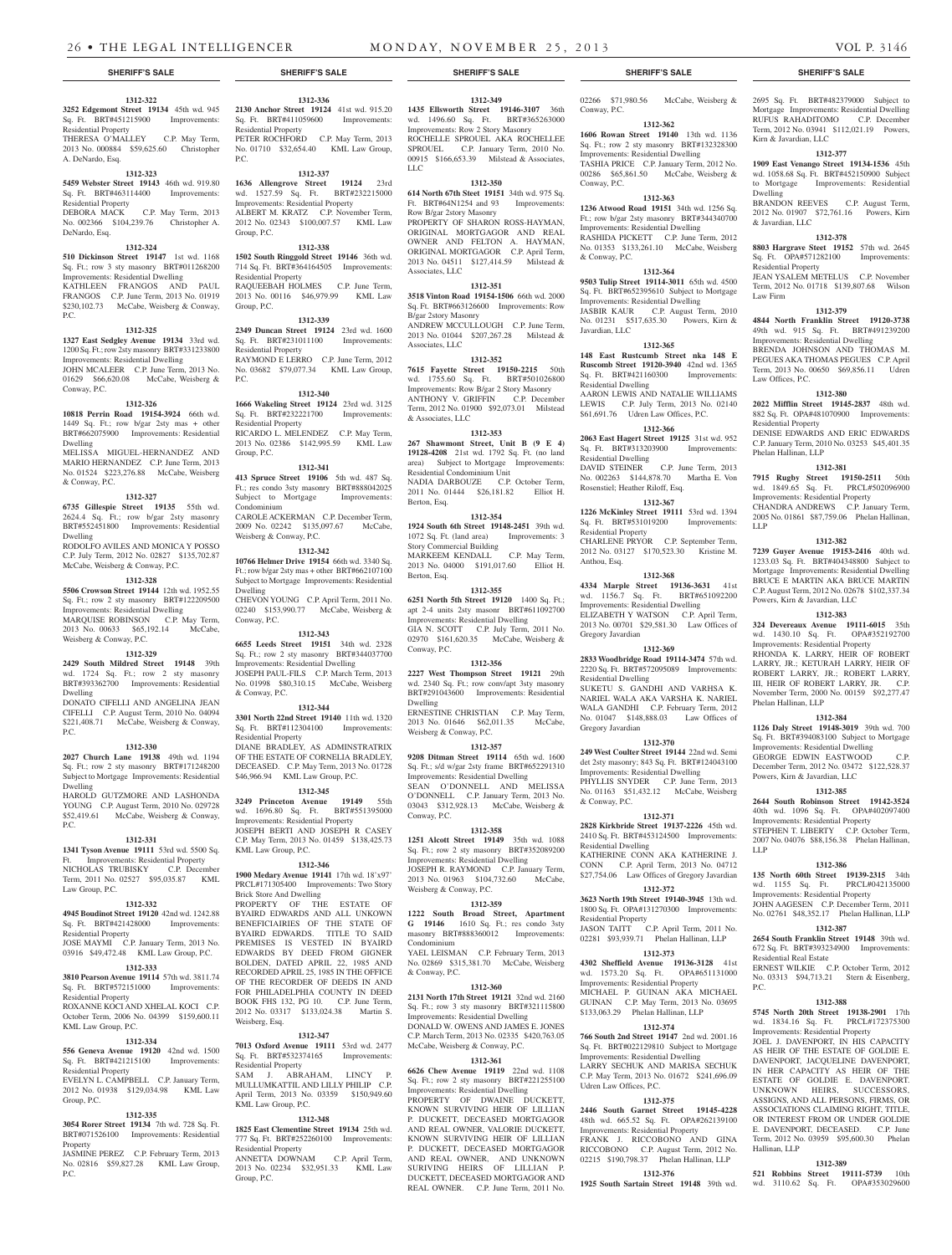#### **SHERIFF'S SALE SHERIFF'S SALE SHERIFF'S SALE SHERIFF'S SALE SHERIFF'S SALE**

## Improvements: Residential Property UNKNOWN HEIRS, SUCCESSORS,

ASSIGNS, AND ALL PERSONS, FIRMS, OR ASSOCIATIONS CLAIMING RIGHT, TITLE, OR INTEREST FROM OR UNDER NGOC TRAN, DECEASED C.P. February Term, 2013 No. 00160 \$186,570.77 Phelan Hallinan, LLP

#### **1312-390**

**2426 South Mildred Street 19148** row 2 sty masonry PRCL#134S9284, BRT#134S9284 Improvements: Residential Dwelling RICHARD SITES C.P. April Term, 2012 No. 002928 \$105,081.35 Federman & Associates, LLC

#### **1312-391**

**945 Pratt Street 19124** 35th wd. 930 Sq. Ft. BRT#351120000 Improvements: Residential

Property GARY S. THOMPSON C.P. June Term, 2013 No. 00114 \$38,680.25 KML Law Group, P.C.

#### **1312-392**

**1238 Patrick Henry Place 19122-4011**  14th wd. 1602 Sq. Ft. OPA#141177100 Improvements: Residential Property STANLEY INGRAM C.P. June Term, 2012 No. 01655 \$108,098.66 Phelan Hallinan, LLP

### **1312-393**

**6335 Wayne Avenue 19144-3112** 22nd wd. 2151.42 Sq. Ft. BRT#593196900 CRAIG ALLEYNE C.P. June Term, 2013 No. 03884 \$340,232.62 Andrew J. Flame, Esq.

#### **1312-394**

**1533 West Chew Street 19141** 17th wd. 1560 Sq. Ft. OPA#171102800 Improvements: Residential Property

CAROL L. BOYER-ROGERS, ADMINISTRATRIX OF THE ESTATE OF CONSTANCE E. JENKINS, DECEASED MORTGAGOR AND LAST REAL OWNER C.P. June Term, 2012 No. 518 \$62,773.90 Lauren Berschler Karl, Esq.

#### **1312-395**

**6603 Vandike Street 19135-2811** 41st wd. 1445.25 Sq. Ft. OPA#411351000 Improvements: Residential Property WILLIAM MCCLURG AKA WILLIAM MC CLURG AKA WILLIAM MC CLURGE C.P. April Term, 2013 No. 00089 \$85,859.60 Phelan Hallinan, LLP

## **1312-396**

**3089 Tulip Street 19134-3718** 25th wd. 683.62 Sq. Ft. OPA#252359600 Improvements:

Residential Property JOHN J. WINDISH AKA JOHN WINDISH C.P. September Term, 2012 No. 03172 \$80,468.86 Phelan Hallinan, LLP

#### **1312-397**

**6298 Kindred Street 19149-2805** 54th wd. 2256 Sq. Ft. OPA#541199500 Improvements: Residential Property

PEDRO BENCOSME C.P. October Term, 2011 No. 04347 \$222,150.08 Phelan Hallinan, LLP

#### **1312-398**

**7410 Dicks Avenue 19153-2215** 40th wd. 2340 Sq. Ft. OPA#406677300 Improvements: Residential Property UNKNOWN HEIRS, SUCCESSORS, ASSIGNS, AND ALL PERSONS, FIRMS, OR ASSOCIATIONS CLAIMING RIGHT,

TITLE, OR INTEREST FROM OR UNDER CHALRES D. WHITE, DECEASED C.P. February Term, 2013 No. 01605 \$86,799.35 Phelan Hallinan, LLP **1312-399**

**2022 Greymont Street 19116** 58th wd.<br>
irregular dimensions OPA#582024500 irregular dimensions Improvements: Residential Property DIANE M. KLEINBRAHM AND WILLIAM P KLEINBRAHM C.P. August Term, 2010 No. 00504 \$182,891.14 Richard M. Squire & Associates, LLC

## **1312-400**

**2640 South 16th Street 19145-4513** 26th wd. 840 Sq. Ft. OPA#261277000 Improvements: Residential Property LESLIE A. BOTTI C.P. May Term, 2012 No.

## 00035 \$187,711.23 Phelan Hallinan, LLP **1312-401**

**5545 Lena Street 19144** 12th wd. 2597 Sq. Ft. BRT#502502010 per Improvements: Residential CRYNELL PROPERTIES, LLC C.P.

## January Term, 2012 No. 03599 \$191,677.00 Christopher M. Brubaker, Esq.

## **1312-402**

**241 McClellan Street 19148-1956** 1st wd. 2376 Sq. Ft. BRT#011147910 KATHLEEN T. MOFFA AND PLACIDO M. MOFFA C.P. June Term, 2013 No. 002904 \$233,314.32 Andrew J. Flame, Esq.

## **1312-403**

**1112 Montrose Street 19147-3729** 2nd wd. Situate on the south side of Montrose Street at the distance of 134 feet 10-1/2 inches westward from the west side of 11th Street Improvements: Row 3 Story Masonry OSCAR YATES, JR. (DECEASED) C.P. May Term, 2012 No. 00997 \$190,497.22 Chandra M. Arkema, Esq.

#### **1312-404**

**3408 Arthur Street 19136-2322** 64th wd. Containing in front or breadth on the said Arthur Street, 20 feet and extending of that width in length or depth southwestwardly between parallel lines at right anles to the said Arthur Street. Improvements: Semi/det 2 Sty Frame JOSEPH J. BRETT AND ROCHELLE BRETT C.P. May Term, 2011 No. 00526 \$131,095.41 Chandra M. Arkema, Esq.

#### **1312-405**

**3534 North Marshall Street 19140-4406**  43rd wd. 1291.08 Sq. Ft. PRCL#44N10276 Improvements: Row 2 Story Masonry JOSE FIGUEROA C.P. April Term, 2013 No. 03446 \$58,258.69 Milstead & Associates, LLC

#### **1312-406**

**3322 Meridian Street 19136-3509** 35th wd. 1300 Sq. Ft. PRCL#642231300 Improvements: Residential Property JOHN WALTER BOLLER C.P. September Term, 2012 No. 03174 \$89,406.88 Phelan Hallinan, LLP

#### **1312-407**

**6550 North Lambert Street 19138** 10th wd. 1209 Sq. Ft. BRT#102086300 Improvements: Residential Property RACHEL ORTNER C.P. March Term, 2013

No. 02441 \$50,363.05 KML Law Group, P.C. **1312-408**

**3518 North 22nd Street 19140-3825** 38th wd. 1193.50 Sq. Ft. OPA#112312000 Improvements: Residential Property TERESA Y EDMUNDS C.P. May Term, 2012 No. 02087 \$46,992.89 Phelan Hallinan, LLP

#### **1312-409**

**1156 North 64th Street 19151-3127** 34th wd. 1600 Sq. Ft. BRT#344255600 Improvements: Residential Dwelling PHYLLIS WELTON C.P. February Term, 2013 No. 00105 \$151,458.43 Law Offices of Gregory Javardian

#### **1312-410**

**4309 Elsinore St 19124-4305** 30th wd. 1394.93 Sq. Ft. OPA#332222100 Improvements: Residential Property ANGEL OCASIO C.P. December Term, 2012 No. 03437 \$89,815.58 Phelan Hallinan, LLP

**1312-411 2019 South Beechwood Street 19145-2705**  48th wd. 1024 Sq. Ft. OPA#482164700 Improvements: Residential Property

RAMONA N. ROBINSON C.P. March Term, 2011 No. 03342 \$39,061.16 Phelan Hallinan, LLP

#### **1312-412**

**7120 Guyer Avenue 19153-2406** 40th wd. 1227.7 Sq. Ft. BRT#404352800 Improvements: Residential Dwelling RAHAMATOULAH TRAORE AND HADY TRAORE C.P. July Term, 2012 No. 03857 \$76,151.84 Law Offices of Gregory Javardian

## **1312-413**

**7602 Elmwood Avenue 19153-1315** 40th wd. 1166.54 Sq. Ft. PRCL#404239500 Improvements: Residential Property MOHAMED KABBA AKA MOHAMED M. KABBA C.P. June Term, 2013 No. 01751 \$158,538.64 Phelan Hallinan, LLP

#### **1312-414**

**5921 Crystal Street 19120-1127** 35th wd. 1227.75 Sq. Ft. OPA#352220300 Improvements: Residential Property CHRYSTAL J. PITTMAN AND MARK D. PITTMAN C.P. August Term, 2012 No. 02604 \$85,823.68 Phelan Hallinan, LLP

#### **1312-415**

**708 West York Street 19133-2123** 37th wd. 1344 Sq. Ft. OPA#371355900 Improvements: Residential Property NANETTE WILKINS AKA NANETTE M WILKINS AKA NANNETTE WILKINS C.P. February Term, 2013 No. 02835 \$93,382.98 Phelan Hallinan, LLP

#### **1312-416**

**1408 North 18th Street 19121-4246** 47th wd. On westerly side of St 220 ft 8-1/4 in southward from the southerly side of Jefferson St front: 31 ft 6-1/4 in, depth: 86 ft 11 in OPA#471299405 ROXANNE WHITNEY PRICE C.P. September Term, 2012 No. 00175 \$53,971.47 Louis P. Vitti, Esq.

**1312-417 3149 Barnett Street 19149** 55th wd. 975 Sq. Ft. BRT#551013000 Improvements: Residential Dwelling

ESTATE OF ROBERT SABA, DECEASED AND CHARMAIGNE HOUSER, HEIR AT LAW OF THE ESTATE OF ROBERT SABA, DECEASED AND GABRIELLE SABA, HEIR AT LAW OF THE ESTATE OF ROBERT SABA, DECEASED, AND NICOLE SABA, HEIR AT LAW OF THE ESTATE OF ROBERT SABA, DECEASED AND ALL KNOWN AND UNKNOWN HEIRS SUCCESSORS, AND ASSIGNS, REPRESENTATIVES, DEVISEES, AND ALL PERSONS, FIRMS, OR ASSOCIATIONS CLAIMING RIGHT TITLE, OR INTEREST FROM OR UNDER THE ESTATE OF ROBERT SABA, DECEASED. C.P. February Term, 2013 No. 02246 \$23,168.06 Martha E. Von Rosenstiel Esq., Heather Riloff, Esq.

## **1312-418**

**1019 Tomlinson Road 19116** 58th wd. 1730 Sq. Ft. BRT#582204100 Improvements: Residential Dwelling MURSHED HAJ (REAL OWNER) C.P. October Term, 2010 No. 002137 \$256,004.19 Martha E. Von Rosenstiel Esq., Heather Riloff, Esq.

#### **1312-419**

**354 West Duval Street 19144** 59th wd. 3971.44 Sq. Ft. BRT#593110900 Improvements: Residential Dwelling OLIVIA K. MYERS C.P. November Term, 2012 No. 001536 \$135,904.17 Martha E. Von Rosenstiel Esq., Heather Riloff, Esq.

## **1312-420**

**1669 East Hunting Park Avenue 19124**  33rd wd. 1275 Sq. Ft. BRT#332089900 Improvements: Residential Property JOSE ANOTNIO GONZALEZ C.P. January Term, 2011 No. 03759 \$96,170.43 KML Law Group, P.C.

## **1312-421**

**7309 Drexel Road 19151** 34th wd. 1466.12 Sq. Ft. BRT#344148600 Improvements: Residential Dwelling ANDRE SHULER (MORTGAGOR AND REAL OWNER) AND NAKIA SHULER (MORTGAGOR) C.P. September Term, 2010 003802 \$131,210.50 Martha E. Von Rosenstiel; Heather Riloff, Esq.

## **1312-422**

**1823 North 59th Street 19151** 4th wd. 1533 Sq. Ft. BRT#043312100 Improvements: Residential Property GERALD MORRIS C.P. April Term, 2013 No. 00082 \$30,238.66 KML Law Group, P.C.

### **1312-423**

**6451 Smedley Street 19126** 17th wd. 1280 Sq. Ft. BRT#172160000 Improvements: Residential Property DIANE R. BRIDGES C.P. May Term, 2012 No. 02778 \$95,532.48 KML Law Group, P.C.

#### **1312-424**

**2421 South 21st Street 19145-4206** 48th wd. 2684.40 Sq. Ft. OPA#262195600 Improvements: Residential Property JOHN D. TINNEY AND CAMILLE M. TINNEY C.P. August Term, 2010 No. 01546 \$326,773.26 Phelan Hallinan, LLP

#### **1312-425**

**7626 Wyndale Avenue 19151-2707** 34th wd. 2186.08 Sq. Ft. PRCL#343178100 Improvements: Residential Property CRYSTAL Y. LIGHT AKA CRYSTAL LIGHT C.P. October Term, 2010 No. 01104 \$90,900.56 Phelan Hallinan, LLP

#### **1312-426**

**5224 Saul Street 19124** 62nd wd. 1400.40 Sq. Ft. BRT#621448900 Improvements: Residential Property ADRIANO CORIANO C.P. March Term, 2013 No. 02506 \$90,527.24 KML Law Group, P.C.

#### **1312-427**

**5723 Hunter Street 19131-3421** 4th wd. 1280 Sq. Ft. BRT#043201600 Subject to Mortgage Improvements: Residential Dwelling LAVERNIS C. RICHARDSON C.P. April Term, 2013 No. 02242 \$74,416.15 Law Offices of Gregory Javardian

#### **1312-428**

**12629 Richton Road 19154-1435** 58th wd. 1789.36 Sq. Ft. BRT#663284000 Subject to Mortgage Improvements: Residential Dwelling STEPHEN W. BRENNAN C.P. April Term, 2012 No. 002936 \$157,882.87 Powers, Kirn & Javardian, LLC

#### **1312-429**

**2127 West 66th Avenue 19138-2627**  10th wd. 1223.6 Sq. Ft. BRT#102367700 Improvements: Residential Dwelling SHAMUS L. ARMSTEAD C.P. December Term, 2012 No. 00552 \$171,826.29 Law

## Offices of Gregory Javardian

**1312-430 4649 Whitaker Avenue 19120-4637** 42nd wd. 1557.13 Sq. Ft. BRT#421563700 Subject to Mortgage Improvements: Residential Dwelling DIANA M. BARANIECKI C.P. May Term, 2011 No. 02475 \$30,796.41 Powers, Kirn & Javardian, LLC

Sq. Ft. OPA#492115400 Improvements:

BARBARA ALLEYNE, IN HER CAPACITY AS ADMINSTRATRIX AND HEIR OF THE ESTATE OF ALFRETIA LEWIS. CALVIN LEWIS IN HIS CAPACITY AS HEIR OF THE ESTATE OF ALFRETIA LEWIS. UNKNOWN HEIRS, SUCCESSORS, ASSIGNS, AND ALL PERSONS, FIRMS, OR ASSOCIATIONS CLAIMING RIGHT, TITLE, OR INTEREST FROM OR UNDER ALFRETIA LEWIS, DECEASED. C.P. April Term, 2013 No. 00439 \$98,787.38 Phelan Hallinan, LLP **1312-444 217 East Duncannon Avenue 19120-3512**  42nd wd. 1480.96 Sq. Ft. OPA#421182600 Improvements: Residential Property BETTYANN SUMILANG C.P. July Term, 2012 No. 03955 \$103,972.73 Phelan

**1312-445 220-222 North 13th Street 19107-1537** 5th wd. BRT#871062700 and BRT#871062750 Improvements: Residential Dwelling C & S PHILADELPIA, LLC C.P. April Term, 2013 No. 03522 \$731,143.98 BARBARA

**1312-446 7414 Palmetto Street 19111-3633** 56th wd. 2773.92 Sq. Ft. OPA#561008700 Improvements: Residential Property ANIBAL P. FIGUEROA C.P. April Term, 2012 No. 01456 \$151,427.17 Phelan

**1312-447 3514 Wellington Street 19149** 55th wd. 1350.80 Sq. Ft. BRT#551466900 Improvements: Residential Property JOSHUA P. BENDLE C.P. March Term, 2013 No. 03835 \$52,380.62 KML Law

**1312-448 2523 South 9th Street 19148-4520** 39th wd. Situate on the east side of Ninth Street at the distance of one hundred sixty-four feet, six inches southward from the south side of Porter Street. Improvements: Row 2 Story Masonry BETTY COOK (DECEASED) C.P. January Term, 2012 No. 02173 \$152,911.23 Chandra

**1312-449 4415 Driftwood Drive, Unit 99 19129** 38th wd. 1327 Sq. Ft. BRT#888380121 Improvements:

PRAMOD MURTHY C.P. June Term, 2013 No. 00572 \$246,976.42 KML Law Group,

**1312-450 887 East Sanger Street 19124-1014** 35th wd. 1038.10 Sq. Ft. BRT#351221700 Improvements: Residential Property TINA L. VASQUEZ C.P. October Term, 2008 No. 00027 \$61,367.11 Phelan Hallinan, LLP **1312-451 6463 Milton Street 19119-3951** 22nd wd. 3997.50 Sq. Ft. PRCL#221309000 Improvements: Residential Property THOMAS K MURRAY C.P. April Term, 2013 No. 01377 \$212,453.30 Phelan Hallinan,

**1312-452 1033 Alcott Street 19149-3609** 35th wd. 2479.73 Sq. Ft. OPA#352082100 Improvements: Residential Property JAMILA PHILLIPS, INDIVIDUALLY AND IN HER CAPACITY AS HEIR OF JANET C. YOUNG, DECEASED. TYRONE B. YOUNG, IN HIS CAPACITY AS ADIMISTRATOR AND HEIR OF JANET C. YOUNG, DECEASED. TYLISA YOUNG, IN HER CAPACITY AS HEIR OF THE ESTATE OF JANET C. YOUNG. UNKNOWN HEIRS, SUCCESSORS, ASSIGNS, AND ALL PERSONS, FIRMS, OR ASSOCIATIONS CLAIMING RIGHT, TITLE, OR INTEREST FROM OR UNDER JANET C. YOUNG, DECEASED. TRINA BELLAMY IN HER CAPACITY AS HEIR OF THE ESTATE OF JANET C. YOUNG. C.P. December Term, 2011 No. 01840 \$82,464.76 Phelan

**1312-453 5639 North American Street 19120-2325**  61st wd. 1885 Sq. Ft. PRCL#612402600 Improvements: Residential Property THELMA JENNINGS C.P. June Term, 2012 No. 03493 \$57,534.24 Phelan Hallinan, LLP **1312-454 4736 Large Street 19124-2947** 23rd wd. 1979.40 Sq. Ft. PRCL#234202300 Improvements: Residential Property DOMINICK GIBBS C.P. April Term, 2013 No. 01049 \$170,209.30 Phelan Hallinan,

**1312-455 1114 South Wilton Street 19143-4207**  51st wd. 1892.47 Sq. Ft. PRCL#511211400

Residential Property

Hallinan, LLP

A. FEIN, Esq.

Hallinan, LLP

Group, P.C.

M. Arkema, Esq.

Residential Property

P.C.

LLP

Hallinan, LLP

LLP

#### **1312-431**

**5430 North Mascher Street 19120** 42nd wd. 3226.50 Sq. Ft. BRT#422373700 Improvements: Residential Property LOURDES MERCADO C.P. September Term, 2012 No. 01615 \$140,972.76 KML Law Group, P.C.

## **1312-432**

**2963 Aramingo Avenue 19134** 25th wd. 1226 Sq. Ft. BRT#251456700 Improvements: Residential Property<br>BRIDGET DEVLIN C.P. April Term, 2013 No. 04908 \$86,629.75 Scott A. Dietterick, Esq.; Kimberly A. Bonner, Esq.; Joel

A. Ackerman, Esq.; Ashleigh L. Marin, Esq.; Ralph M. Salvia, Esq.; Jaime R. Ackerman, Esq.;Zucker, Goldberg & Ackerman, LLC **1312-433**

## **3648 Whitehall Lane 19114-1827** 66th wd. 1794 Sq. Ft. OPA#661216900 Improvements:

JOSEPH CAMPONELLI AND JUDY DIANE CAMPONELLI C.P. July Term, 2012 No. 03177 \$96,425.22 Phelan Hallinan, LLP **1312-434 715 Sparks Street 19120-1332** 61st wd. 2322 Sq. Ft. OPA#611259600 Improvements:

SAMIR HICKSON C.P. August Term, 2007 No. 00100 \$103,543.35 Phelan Hallinan,

**1312-435 3847 Elsinore Street 19124-5409** 33rd wd. 1200 Sq. Ft. OPA#332215800 Improvements:

CHALON SIMMONS-SAUNDERS C.P. April Term, 2013 No. 02810 \$60,036.27

**1312-436 502 Gerhard Street 19128-1632** 21st wd. 3994 Sq. Ft. OPA#213155700 Improvements:

KATHLEEN GARVEY KYLE IN HER CAPACITY AS EXECUTRIX OF THE ESTATE OF MARY PATRICIA BERNHARD AKA MARY P. GAVEY C.P. October Term, 2012 No. 00430 \$186,756.94 Phelan

**1312-437 4527 Mercer Street 19137-1711** 45th wd. 1400 Sq. Ft. OPA#453215800 Improvements:

DON JOHNSON C.P. July Term, 2012 No. 04542 \$110,532.92 Phelan Hallinan, LLP **1312-438 2923 South Juniper Street 19148-4950**  39th wd. 1376 Sq. Ft. OPA#395354000 Improvements: Residential Property ARTHUR P. JULIANO, III AND RENEE JULIANO C.P. February Term, 2013 No. 01079 \$128,912.98 Phelan Hallinan, LLP **1312-439 6333 Ardleigh Street 19138-1049** 22nd wd. 4204.78 Sq. Ft. OPA#221299500 Improvements: Residential Property ERIKA STEVENS, IN HER CAPACITY AS ADMINSTRATRIX DBN AND HEIR OF THE ESTATE OF MARY FREEMAN. UNKNOWN HEIRS, SUCCESSORS, ASSIGNS, AND ALL PERSONS, FIRMS, OR ASSOCIATIONS CLAIMING RIGHT, TITLE, OR INTEREST FROM OR UNDER MARY FREEMAN, DECEASED. C.P. April Term, 2013 No. 03267 \$162,444.14 Phelan Hallinan, LLP **1312-440 300 Byberry Road, Unit L4 19116-1912**  88th wd. 639 Sq. Ft. PRCL#888582207 Improvements: Residential Property LUCILLE RANDOLPH C.P. March Term, 2012 No. 02604 \$119,407.44 Phelan

Residential Property

Residential Property

Residential Property

Phelan Hallinan, LLP

Residential Property

Hallinan, LLP

Hallinan, LLP

Residential Property

**1312-441 6354 Martins Mill Road 19111-5322** 35th wd. 2856 Sq. Ft. OPA#353298200 Improvements:

ORWELL JACOBS AND NIKISHA K. JACOBS C.P. February Term, 2013 No. 03063 \$95,426.82 Phelan Hallinan, LLP **1312-442 2143 North Natrona Street 19121-1117**  32nd wd. 900 Sq. Ft. OPA#323332700 Improvements: Residential Property JEFFREY I PINKINS C.P. April Term, 2006 No. 00744 \$36,522.43 Phelan Hallinan, LLP **1312-443 5245 North Marshall Street aka 5245 Marshall Streeet 19120-3134** 49th wd. 1080

Residential Property

LLP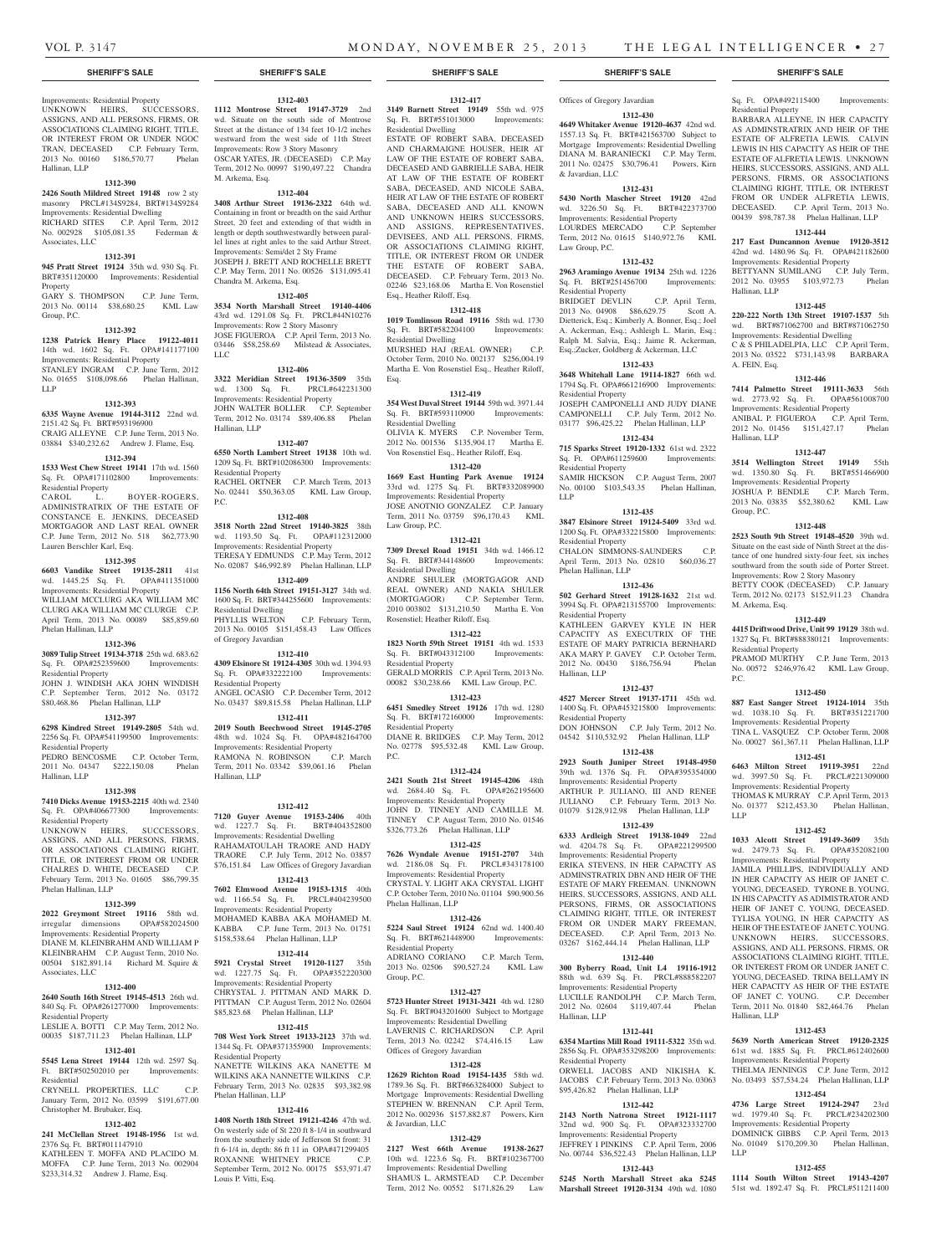Improvements: Residential Property GRANT L. PALMER C.P. February Term, 2009 No. 02439 \$95,175.61 Phelan Hallinan, LLP

#### **1312-456**

**3417 Emerald Street 19134-2010** 45th wd. 1242.92 Sq. Ft. OPA#452322400 Improvements: Residential Property KEVIN RICHMOND AND MARIE E RICHMOND C.P. March Term, 2013 No. 01977 \$44,432.16 Phelan Hallinan, LLP

## **1312-457**

**1044 County Line Road 19116-1345**  58th wd. 17100 Sq. Ft. OPA#583090300 Improvements: Residential Property WILLIAM E RUSDEN, III AND MICHEL RUSDEN AKA MICHELE P RUSDEN C.P. June Term, 2012 No. 03503 \$126,963.00 Phelan Hallinan, LLP

#### **1312-458**

**1301 West Venango Street, 1303- 05 W. Venango Street 19140-4236** 43rd wd. .0182 acres, .0261 acres more ore less BRT#432044502, BRT#432044504 NICHOLSON HOLDINGS, INC. C.P. March Term, 2013 No. 02945 \$331,366.32 Jenifer G. Fowler, Esq

#### **1312-459**

**1717 East Moyamensing Avenue 19148**  1st wd. 1289.38 Sq. Ft. BRT#011213200 Improvements: Residential Dwelling PROPERTY OF ELIZABETH MCINTYRE IN HER CAPACITY AS HEIR OF WILLIAM E. MCINTYRE, DECEASED AND UNKNOWN HEIRS, SUCCESSORS, ASSIGNS, AND ALL PERSONS, FIRMS, OR ASSOCIATIONS CLAIMING RIGHT, TITLE, OR INTEREST FROM OR UNDER WILLIAM E. MCINTYRE, DECEASED AND UNITED STATES C.P. May Term, 2013 No. 001533 \$151,985.37 Martha E. Von Rosenstiel Esq., Heather Riloff, Esquire

#### **1312-460**

**5217 Akron Street 19124** 62nd wd. 1547.32 Sq. Ft. BRT#621432100 Improvements: Residential Dwelling RAMON GONZALEZ AND ROSERIO GONZALEZ AKA ROSARIO GONZALEZ C.P. May Term, 2013 No. 002392 \$106,730.43 Martha E. Von Rosenstiel Esq., Heather Riloff,

#### **1312-461**

Esq.

**4144 Maywood Street 19124** 33rd wd. 990 Sq. Ft. BRT#332479500 Improvements: Residential Property

UNKNOWN HEIRS, SUCCESSORS, ASSIGNS, AND ALL PERSONS, FIRMS, OR ASSOCIATIONS CLAIMING RIGHT, TITLE, OR INTEREST FROM OR UNDER ALLAN JOHNSON, DECEASED C.P. August Term, 2012 No. 0348 \$120,347.92 Christopher A. DeNardo, Esq.

#### **1312-462**

**1926 Penfield Street 19138-2715** 10th wd. 1182 Sq. Ft. PRCL#101374600 Improvements: Residential Property

LAKECHIA ADEKUNLE AKA LAKECHIA A. ADEKUNLE, NEAL P. JONES C.P. December Term, 2011 No. 01904 \$117,404.68 Phelan Hallinan, LLP

#### **1312-463**

**6604 Edmund Street 19135** 41st wd. 2079.90 Sq. Ft. BRT#411397010 Improvements: Residential Dwelling

STEVE M. NG AND MEI XIN NG C.P. May Term, 2013 No. 000602 \$116,960.67 Martha E. Von Rosenstiel Esq., Heather Riloff, Esq.

## **1312-464**

**4367 Ernie Davis Circle 19154-1750** 66th wd. 3515 Sq. Ft. OPA#662618034 Improvements: Residential Property

SONIA NKOUMO AKA SONIA N'KOUMO AND DIBY NZI C.P. August Term, 2012 No. 01011 \$244,468.52 Phelan Hallinan, LLP

### **1312-465**

**2700 Mifflin Street 19145** 15th wd. 2326.34 Sq. Ft. BRT#15 S 17153 Improvements: Residential Dwelling

ARNOLD ALFRED AND SRI MARTINI SITANGGANG C.P. January Term, 2013 No. 003768 \$202,903.19 Martha E. Von Rosenstiel Esq., Heather Riloff, Esquire

### **1312-466**

**1231 East Luzerne Street 19124** 33rd wd. 1200 Sq. Ft. BRT#332024100 Improvements: Residential Property

SHAUN MICHAEL HENWOOD AND MICHELLE THERESA HENWOOD C.P. March Term, 2013 No. 002126 \$144,858.09 Christopher A. DeNardo, Esq.

#### **1312-467**

**1621 North Edgewood Street aka 1621 Edgewood Street 19151** 34th wd. 1114.77 Sq. Ft. BRT#342223800 Improvements: Residential Property DONNA G. MARSHALL, ADMINISTRATRIX

OF THE ESTATE OF ERIC X MARSHALL C.P. September Term, 2012 No. 002189 \$95,328.24 Christopher A. DeNardo, Esq.

## **1312-468**

**2401 Pennsylvania Avenue, Unit 14A9 19130- 3045** 88th wd. Together with all right, title, and interest to a 0.747% undivided interest of, in and to the common elements as more particularly set forth in the declaration. OPA#888150866 Improvements: Condominimum Unit

LORRAINE MIRIAM DUTILL IN HER CAPACITY AS HEIR JEROME DORN AKA ISRAEL JEROME DORN, DECEASED. JOEL CARTER DORN, IN HIS CAPACITY AS HEIR OF I. JEROME DORN AKA ISRAEL JEROME DORN, DECEASED. UNKNOWN HEIRS, SUCCESSORS, ASSIGNS, AND ALL PERSONS, FIRMS, OR ASSOCIATIONS CLAIMING RIGHT, TITLE, OR INTEREST FROM OR UNDER I JEROME DORN AKA ISRAEL JEROME DORN, DECEASED C.P. January Term, 2013 No. 03192 \$174,454.42 Phelan Hallinan, LLP

## **1312-469**

**7406 10 Large Street 19152** 56th wd. 3458.27 Sq. Ft. BRT#561214200 Improvements: Residential Property ABRASH ARONBAYEV AND IOSIF<br>GAVRIELOV C.P. February Term, 2013

C.P. February Term, 2013 No. 002056 \$326,887.33 Christopher A. DeNardo, Esq.

## **1312-470**

**423 Knorr Street 19111-4614** 35th wd. 2500 Sq. Ft. OPA#353147100 Improvements: Residential Property<br>REGINALD SMITH C.P. February Term, 2013 No. 03235 \$95,352.34 Phelan Hallinan, LLP

#### **1312-471**

**5142 North Fairhill Street 19120-3127**  49th wd. 1410 Sq. Ft. OPA#492100500 Improvements: Residential Property NEPTALY MELGAR C.P. October Term, 2011 No. 03929 \$65,227.32 Phelan Hallinan, LLP

**1312-472**

#### **6511 North 3rd Street 19126-3913** 50th wd. 5250 Sq. Ft. OPA#611054800 Improvements:

Residential Property GARY MASON C.P. December Term, 2011 No. 01319 \$318,940.64 Phelan Hallinan, LLP

**1312-473 6333 Vandike Street 19135-3305** 41st wd. 1336.50 Sq. Ft. OPA#411346000 Improvements: Residential Property FRANK MCCLAIN C.P. December Term, 2011 No. 02908 \$77,525.45 Phelan Hallinan, LLP

#### **1312-474**

**440 East Cheltenham Avenue 19120-1605**  35th wd. 6000 Sq. Ft. OPA#351293100 Improvements: Residential Property LYN M. DAVIS C.P. February Term, 2013 No. 02475 \$191,368.08 Phelan Hallinan, LLP

**1312-475**

**3942 Lankenau Avenue 19131-2809** 52nd wd. 2000 Sq. Ft. OPA#521427900 Improvements: Residential Property ANNETTE F. EVANS, IN HER CAPACITY AS HEIR OF LUCILA WELLS. UNKNOWN HEIRS, SUCCESSORS, ASSIGNS, AND ALL PERSONS, FIRMS, OR ASSOCIATIONS CLAIMING RIGHT, TITLE, OR INTEREST FROM OR UNDER LUCILA WELLS, DECEASED. C.P. November Term, 2012 No.

## 02297 \$124,413.06 Phelan Hallinan, LLP **1312-476**

**2737 South Muhlfeld Street 19153-2408**  40th wd. 1152 Sq. Ft. OPA#406158200 Improvements: Residential Property ALIMAMY SACCOH AND MOUSSA SACKO C.P. April Term, 2013 No. 03268 \$67,593.04

## Phelan Hallinan, LLP

**1312-477 4515 Tudor Street 19136-4013** 41st wd. 1441.66 Sq. Ft. OPA#412140600 Improvements: Residential Property EDWARD FOY AND ANN MERK AKA ANN M. MERK C.P. January Term, 2006 No. 03373 \$81,781.81 Phelan Hallinan, LLP

#### **1312-478**

**312 Mifflin Street 19148-1821** 39th wd. 888 Sq. Ft. BRT#392000800 Improvements: Row 2 Story Masonry PROPERTY OF LISA ANN CIASTON, KNOWN HEIR OF MICHAEL BURKE, DECEASED MORTGAGOR AND REAL OWNER AND UNKNOWN HEIRS, SUCCESSORS, ASSIGNS AND ALL PERSONS, FIRMS OR ASSOCIATIONS

CLAIMING RIGHT, TITLE OR INTEREST FROM OR UNDER MICAHEL BURKE, DECEASED MORTGAGOR AND REAL OWNER C.P. June Term, 2012 No. 03168 \$64,259.89 Milstead & Associates, LLC

#### **1312-479**

**2906 Princeton Avenue 19149-1411** 35th wd. 1921.47 Sq. Ft. OPA#551378114 Improvements: Residential Property HARVEY SKOLNICK IN HIS CAPACITY

AS EXECUTOR AND DEVISEE OF ESTATE OF HILDA SKOLNICK; JANICE DASSLER, IN HEIR CAPACITY AS DEVISEE OF THE ESTATE OF HILDA SKOLNICK C.P. February Term, 2013 No. 00801 \$132,265.31 Phelan Hallinan, LLP

#### **1312-480**

**633 West Olney Avenue 19120** 61st wd. 2475 Sq. Ft. BRT#612009100 Improvements: Residential Property<br>ANTHONY COBB C.P. May Term, 2013 No. 002365 \$113,433.38 Christopher A.

DeNardo, Esq. **1312-481**

#### **5723 Malcom Street 19143** 51st wd. 930 Sq. Ft. BRT#513172500 Improvements: Residential Property DOROTHY STEWART HOWARD C.P. March Term, 2012 No. 000147 \$54,327.73

Christopher A. DeNardo, Esq. **1312-482**

**2311 Loney Street 19152** 56th wd. 2670.50 Sq. Ft. BRT#561566000 Improvements: Residential Property JOSEPH K. KELLER AND MARGARET A.

KELLER C.P. June Term, 2012 No. 0677 \$133,880.04 Christopher A. DeNardo, Esq.

## **1312-483**

**2167 Wakeling Street 19124** 62nd wd. 3868.50 Sq. Ft. BRT#622014300 Improvements: Sq. Ft. BRT#622014300 Residential Real Estate DION ALLICOCK C.P. May Term, 2013 No.

00329 \$131,012.98 Stern & Eisenberg, P.C. **1312-484 8046 Leon Street 19136** 35th wd. 1311.18 Sq. Ft. BRT#642039400 Improvements:

Residential Dwelling ERIC S. WEISWASSER AND SUSAN E. WEISWASSER C.P. May Term, 2013 No. 001214 \$78,939.74 Martha E. Von Rosenstiel Esq., Heather Riloff, Esq.

#### **1312-485**

**2715-17 Sears Street 19146** 36th wd. 1608 Sq. Ft. OPA#362092005 Residential Property SONYA M. SWIMPSON C.P. August Term, 2012 No. 00193 \$38,267.75 Phelan Hallinan,

#### **1312-486**

LLP

**5050 Umbria Street 19128** 53,750 Sq. Ft. OPA#884629940 Improvements: Auto Repair Shop Masonry + Other HARRY C. GALLAGHER AND MICHAEL F. GALLAGHER AS JOINT TENANTS WITH RIGHT OF SURVIVORSHIP C.P. September Term, 2012 No. 02398 \$769,967.46 Louise Melchor, Esq

## **1312-487**

**1620 West Juniata Street 19140-2911** 13th wd. 900 Sq. Ft. OPA#132300400 Improvements: Residential Property MARK BYRD C.P. May Term, 2012 No. 02846 \$54,913.30 Phelan Hallinan, LLP

## **1312-488**

**300 Domino Lane 19128** 72547 Sq. Ft. OPA#884630410 Improvements: Ind Whse Mas + Other HARRY C. GALLAGHER AND MICHAEL F. GALLAGHER, AS JOINT TENANTS WITH RIGHT OF SURVIVORSHIP C.P. September Term, 2012 No. 02386 \$588,611.76 Louise Melchor, Esq

#### **1312-489**

**5614 North 7th Street 19120-2208** 61st wd. 1984.16 Sq. Ft. OPA#612230900 Improvements: Residential Property KATRINA CLARK AND LIONEL CLARK C.P. March Term, 2009 No. 03919 \$79,620.98 Phelan Hallinan, LLP

#### **1312-490**

**2647 South Percy Street 19148** 39th wd. 710.50<br> **Sq. Ft.** BRT#393450800 Improvements: Sq. Ft. BRT#393450800 Residential Property TUAN T. NGUYEN AND YEN N. VOONG

C.P. August Term, 2012 No. 01503 \$142,030.49 KML Law Group, P.C.

### **1312-491**

**5914 Trinity Street 19143** 40th wd. 1372.50 Sq. Ft. BRT#401108500 Improvements: Residential Property CHRISTIANA BOMBO C.P. December Term 2011 No. 03211 \$34,625.53 KML Law

#### **1312-492**

Group, P.C.

**1520 Morris Street 19145-2238** 36th wd. 2098 Sq. Ft. OPA#365388600 Improvements: Residential Property SEUN SOLESI C.P. April Term, 2013 No. 04954 \$187,448.12 Phelan Hallinan, LLP

#### **SHERIFF'S SALE SHERIFF'S SALE SHERIFF'S SALE SHERIFF'S SALE SHERIFF'S SALE**

**1312-493 4703 Sheffield Street 19136** 65th wd. 2469.48 Sq. Ft. BRT#651147004 Improvements: Residential Property

**1312-507 4257 Romain Street 19124** 23rd wd. 2380 Sq. Ft. BRT#232460500 Improvements:

NATHANIEL SOTO C.P. August Term, 2012 No. 02535 \$58,455.21 KML Law Group,

**1312-508 2518 Shelmire Avenue 19152** s/d w b/g 2s masonry BRT#561348200 Improvements:

YVETTE JACKSON AKA YVETTE A. JACKSON C.P. August Term, 2012 No. 02949 \$184,224.67 Federman & Associates, LLC **1312-509 1314 North 53rd Street 19131** 44th wd. 1424.70 Sq. Ft. BRT#442336200 Subject to

K & F INVESTMENTS, LLC C.P. August Term, 2012 No. 01853 \$385,766.80 Jeffrey

**1312-510 5336 Angora Terrace 19143** 51st wd. 2168.15

2012 No. 0852 \$143,411.93 Christopher A.

**1312-511 6526 Linmore Avenue 19142-2207** 40th wd. 780 Sq. Ft. OPA#403181600 Improvements:

LARRY R LEVIN AND TAMI LEVIN C.P. June Term, 2013 No. 01037 \$50,650.78

**1312-512 1130 East Cheltenham Avenue 19124-1030**  35th wd. 1125.60 Sq. Ft. OPA#351303600 Improvements: Residential Property MARILYN RIVERA C.P. August Term, 2012 No. 03169 \$123,065.10 Phelan Hallinan,

**1312-513 5224 Chestnut Street 19139-3414** 60th wd. 1922.56 Sq. Ft. OPA#602032600 Improvements: Residential Property JAMES COOPER C.P. April Term, 2013 No. 02820 \$97,361.67 Phelan Hallinan, LLP **1312-514 901 East Rittenhouse Street 19138** 59th wd. 1796 Sq. Ft. BRT#591133000 Improvements:

KENNETH C. OSBOURNE C.P. May Term, 2011 No. 0071 \$139,603.37 Stern &

**1312-515 446 Shurs Lane 19128** 21st wd. 1844 Sq. Ft. BRT#212048600 Improvements: Residential

JAMES G GRIFFIN C.P. July Term, 2013 No. 002052 \$133,292.16 Christopher A.

**1312-516 2648 South Hobson Street 19142** 40th wd. 1114.78 Sq. Ft. BRT#406089600 Improvements: Residential Property THOMAS E LEGARE JR AND JONAEL D. GREEN AKA JONAEL D. LEGARE C.P. January Term, 2010 No. 002345 \$71,565.99

**1312-517 2446 Perot Street 19130-2528** 15th wd. 546 Sq. Ft. BRT#7N22121 Improvements: Row

SUSAN CONVERY AND CHRISTOPHER CONVERY C.P. August Term, 2012 No. 03257 \$238,952.97 Milstead & Associates,

**1312-518 153 North Farson Street 19139-2798** 44th wd. 1376 Sq. Ft. BRT#441071500 Improvements: Row Conv/apartment 3 Story Masonry GABRIELLE BAUGH-SMITH AND ERIK C. SMITH C.P. June Term, 2013 No. 01157 \$131,076.50 Milstead & Associates, LLC **1312-519 436 Mark Place 19115-1113** 58th wd. 4853.02 Sq. Ft. OPA#581094500 Improvements:

SAJI VARGHESE AND ABI S. VARGHESE C.P. August Term, 2012 No. 01370 \$344,753.44

**1312-520 1207 Unruh Avenue 19111-4933** 53rd wd. 1780 Sq. Ft. PRCL#532072700 Improvements:

CASSANDRA M. HAYNES C.P. June Term, 2012 No. 01487 \$79,875.08 Phelan

**1312-521 7319 Frontenac Street 19111-3805** 56th wd. 2137.45 Sq. Ft. OPA#561158000 Improvements: Residential Property JENNIFER SAUNDERS AKA JENNIFER COHEN SAUNDERS AND KAREEN E.

Christopher A. DeNardo, Esq.

C.P. September Term,

Residential Property

Residential Dwelling

P.C.

Mortgage

S. Cianciulli, Esq.

DeNardo, Esq.

Residential Property

Phelan Hallinan, LLP

Residential Real Estate

Eisenberg, P.C.

DeNardo, Esq.

3 Story Masonry

Residential Property

Phelan Hallinan, LLP

Residential Property

Hallinan, LLP

LLC

Property

LLP

Sq. Ft. BRT#511084900 Residential Property<br>MILES R. DAVIS

CHRISTIPHER D. LANE C.P. May Term, 2010 No. 02048 \$197,020.66 KML Law Group, P.C. **1312-494**

**1511 North 54th Street 19131** 44th wd. 1543 Sq. Ft. BRT#442361100 Improvements: Residential Property WENDELL GREEN C.P. June Term, 2013

No. 03495 \$111,118.90 KML Law Group, P.C.

## **1312-495**

**36 South 53rd Street 19139-3413** 60th wd. 1677.28 Sq. Ft. PRCL#603123500 Improvements: Residential Property RONALD L JARMON AKA RONALD JARMON AKA RON LEE JARMON C.P. July Term, 2012 No. 01982 \$85,182.51 Phelan Hallinan, LLP

**1312-496 649 East Clementine Street 19134-2333**  33rd wd. 712.50 Sq. Ft. OPA#331015700 Improvements: Residential Property KAWANA BLAKE C.P. March Term, 2013 No. 00164 \$29,658.83 Phelan Hallinan, LLP **1312-497 7206 Hegerman Street 19135-1311** 65th wd. 1106 Sq. Ft. OPA#6512729200 Improvements:

DANIEL FINLEY AND SHARON FINLEY C.P. September Term, 2012 No. 03025 \$54,335.20 Phelan Hallinan, LLP **1312-498 3825 North Fairhill Street 19140-3332**  43rd wd. 918.90 Sq. Ft. OPA#432251400 Improvements: Residential Property TERESA SANTOS C.P. June Term, 2013 No. 01477 \$20,300.93 Phelan Hallinan, LLP **1312-499 4571 G Street 19120-4633** 42nd wd. 1125 Sq. Ft. OPA#421606200 Improvements:

GARY HOLMES C.P. July Term, 2007 No. 04409 \$75,991.68 Phelan Hallinan, LLP **1312-500 5129 North 15th Street 19141-1622** 17th wd. 2047 Sq. Ft. OPA#172042600 Improvements:

UNKNOWN HEIRS, SUCCESSORS, ASSIGNS, AND ALL PERSONS, FIRMS, OR ASSOCIATIONS CLAIMING RIGHT, TITLE, OR INTEREST FROM OR UNDER RENEE MC KENZIE, DECEASED C.P. March Term, 2013 No. 02221 \$103,696.21 Phelan

**1312-501 6239 Walnut Street 19139** 3rd wd. 1747.45<br>Sq. Ft. OPA#031064100 Improvements:

KIRBY W. AIMES C.P. March Term, 2010 No. 2289 \$78,807.62 Lauren Berschler

**1312-502 6258 Algard Street 19135-3502** 55th wd. 1136 Sq. Ft. OPA#552344600 Improvements:

CHRISTINA DIGUILIO C.P. February Term, 2013 No. 00677 \$99,449.25 Phelan Hallinan,

**1312-503 921 Hall Street 19147** 2nd wd. 384 Sq. Ft. BRT#021055700 Improvements: Residential

JUDITH A. MURRAY C.P. August Term, 2011 No. 01214 \$288,306.51 Udren Law

**1312-504 2436 South Lawrence Street 19148** 39th wd. 750 Sq. Ft. BRT#392266600 Improvements:

TAWANNA DAVIS AND NICHOLAS A. DESANDRO, III C.P. April Term, 2013 No. 03863 \$123,825.95 KML Law Group, P.C. **1312-505 715 West Fisher Avenue 19120-2725**  49th wd. 1076 Sq. Ft. PRCL#492048300 Improvements: Residential Property CHERITA M. BROWN C.P. April Term, 2013 No. 00310 \$84,662.94 Phelan Hallinan, LLP **1312-506 1503 South 53rd Street 19143** 51st wd. 1232 Sq. Ft. BRT#512011300 Improvements:

UNKNOWN HEIRS OF ROSETTA PORTER, DECEASED, JAMIKA PORTER, SOLELY IN HER CAPACITY AS HEIR OF ROSETTA PORTER, DECEASED AND TANIA SMITH, SOLELY IN HER CAPACITY AS HEIR OF ROSETTA PORTER, DECEASED. C.P. September Term, 2012 No. 02745 \$83,692.22

Residential Property

Residential Property

Residential Property

Hallinan, LLP

Karl, Esq.

LLP

Dwelling

Offices, P.C.

Residential Property

Residential Property

KML Law Group, P.C.

Residential Property

Sq. Ft. OPA#031064100 Residential Property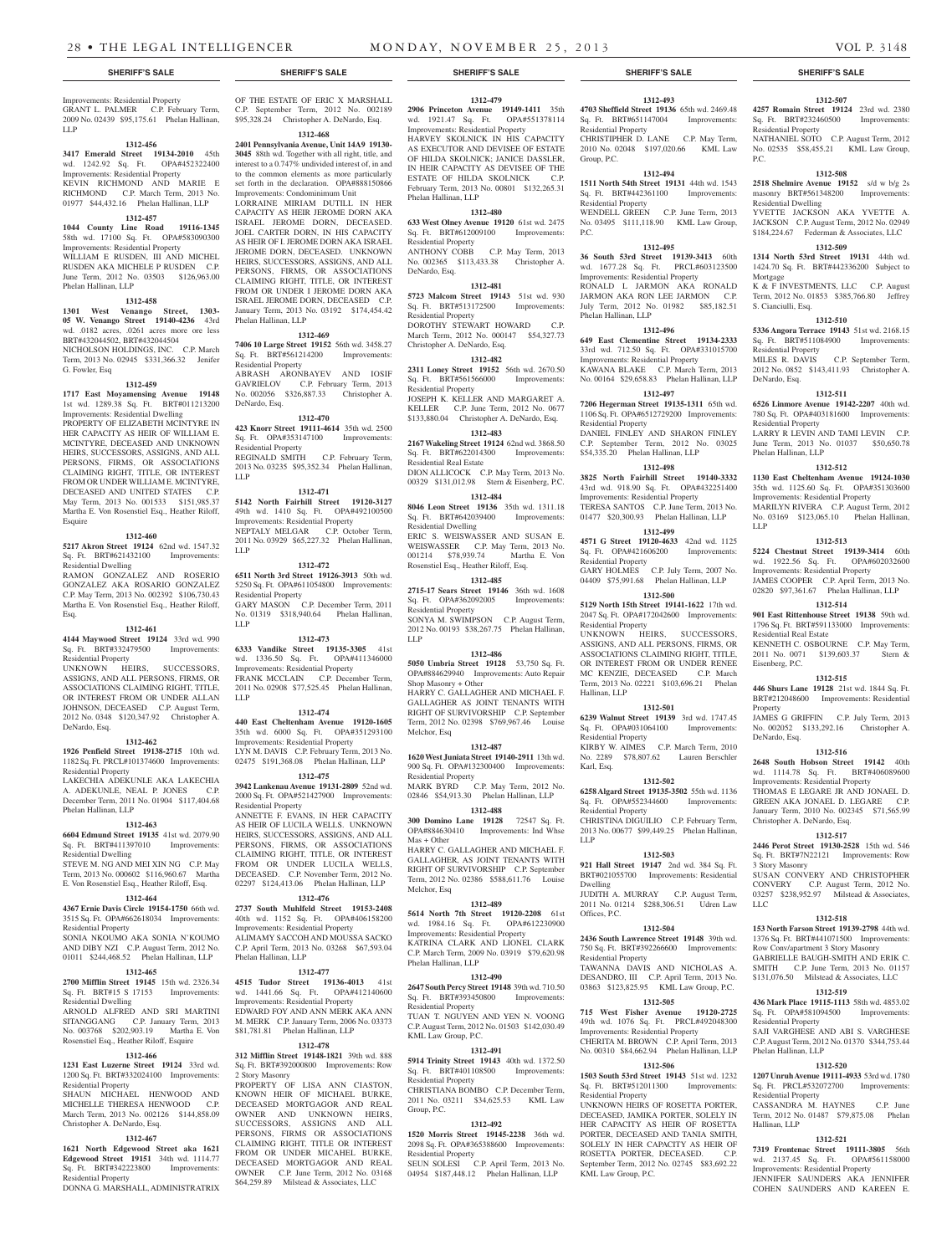#### **SHERIFF'S SALE SHERIFF'S SALE SHERIFF'S SALE SHERIFF'S SALE SHERIFF'S SALE**

POWELL C.P. March Term, 2013 No. 03217 Hallinan, LLP \$130,546.65 Phelan Hallinan, LLP

#### **1312-522**

**1129 West Duncannon Avenue 19141-2841**  49th wd. 9494.20 Sq. Ft. OPA#493025700 Improvements: Residential Property UNKNOWN HEIRS, SUCCESSORS, ASSIGNS, AND ALL PERSONS, FIRMS, OR ASSOCIATIONS CLAIMING RIGHT. TITLE, OR INTEREST FROM OR UNDER ALFRED BESS AKA ALFRED C. BESS, DECEASED C.P. September Term, 2012 No. 02239 \$49,067.26 Phelan Hallinan, LLP

#### **1312-523**

**5077 F Street 19124-3520** 35th wd. 1595 Sq. Ft. OPA#233064900 Improvements: Residential Property

DENISSE SANCHEZ, IN HER CAPACITY AS ADMINSTRATRIX AND HEIR OF THE ESTATE OF BENIGNA HERNANDEZ. UNKNOWN HEIRS, SUCCESSORS, ASSIGNS, AND ALL PERSONS, FIRMS, OR ASSOCIATIONS CLAIMING RIGHT, TITLE, OR INTEREST FROM OR UNDER BENIGNA HERNANDEZ, DECEASED C.P. March Term, 2013 No. 03251 \$93,089.58 Phelan Hallinan, LLP

#### **1312-524**

**115 South Ruby Street 19139-3349** 60th wd. 1050 Sq. Ft. OPA#603134900 Improvements: Residential Property NAZNEEN HAQUE C.P. May Term, 2013 No. 00531 \$28,937.87 Phelan Hallinan, LLP

#### **1312-525**

P.C.

Esq.

**6023 Large Street 19149** 54th wd. 1237.28 Sq. Ft. BRT#541187000 Improvements:

Residential Real Estate CARLOS TORRES C.P. February Term, 2013 No. 01251 \$127,851.31 Stern & Eisenberg,

#### **1312-526**

**1828 South Alden Street 19143** 40th wd. 795 Sq. Ft. BRT#401020200 Improvements: Residential Dwelling

SARAH OSLEY AKA SARA OSLEY C.P. July Term, 2013 No. 001090 \$36,325.37 Martha E. Von Rosenstiel Esq., Heather Riloff,

#### **1312-527**

**1029 South Cleveland Street 19146-2648**  30th wd. 700 Sq. Ft. OPA#301369100 Improvements: Residential Property HERMAN DOUGLAS AKA HERMAN DOUGLAS, JR. AND CYNTHIA R. DOUGLAS C.P. June Term, 2013 No. 02226 \$318,391.01 Phelan Hallinan, LLP

## **1312-528**

**1220 South Broad Street 19146-3119** 87th wd. 2214 Sq. Ft. OPA#871169200 Improvements: Residential Property ANTHONY GUINTA AKA ANTHONY

JOSEPH GIUNTA C.P. July Term, 2012 No. 01995 \$324,305.95 Phelan Hallinan, LLP **1312-529 3409 North 11th Street 19140** 43rd wd. 1575

Sq. Ft. BRT#431131900 Improvements: Residential Property SHELLY MOYE C.P. February Term, 2013

No. 000090 \$26,008.92 Christopher A. DeNardo, Esq.

## **1312-530**

**6223 Mulberry Street 19135-3407** 55th wd. 1683.29 Sq. Ft. OPA#552216800 Improvements: Residential Property EVERETTE GREENE, JR. C.P. April Term, 2013 No. 04957 \$105,863.71 Phelan Hallinan, LLP

#### **1312-531**

**364 East Wister Street 19144-1856** 22nd wd. 1184 Sq. Ft. BRT#121052000 Improvements: Residential Dwelling RENEE DENARD AND TEAK DENARD

C.P. June Term, 2012 No. 00010 \$12,038.93 Law Offices of Gregory Javardian **1312-532**

**7223 Forrest Avenue 19138-1301** 50th wd. 1623.36 Sq. Ft. OPA#501006500 Improvements: Residential Property DARRYL A. WADE AND JACQUELINE WADE C.P. February Term, 2013 No. 03231 \$109,198.09 Phelan Hallinan, LLP

#### **1312-533**

**400 & 402 East Cambria Street aka 400-402 East Cambria Street 19134-3426** 7th wd. 975 Sq. Ft. OPA#071217300 Improvements: Residential Property

ISRAEL NIEVES AND MARILYN NIEVES C.P. May Term, 2013 No. 03037 \$53,707.85 Phelan Hallinan, LLP

#### **1312-534**

**529 East Cheltenham Avenue 19120-1701**  35th wd. 1476 Sq. Ft. OPA#352005900 Improvements: Residential Property RACHAEL D. SULLIVAN C.P. February Term, 2013 No. 02011 \$60,782.75 Phelan

**1312-535**

**6325 Vine Street 19139** 34th wd. 2535 Sq. Ft. BRT#343009100 Improvements: Residential Property ELAINE FARNUM AND JOHN FARNUM

C.P. December Term, 2009 No. 03464 \$110,705.34 KML Law Group, P.C. **1312-536**

#### **813 West Wellens Avenue aka 813 West Wellens Street 19141-4021** 49th wd. 1167 Sq. Ft. OPA#492036400 Improvements: Residential Property

CHRISTINE GREEN C.P. April Term, 2012 No. 02070 \$85,835.38 Phelan Hallinan, LLP **1312-537**

## **1000 East Mount Airy Avenue 19150-3424**

50th wd. Located at intersection southeast side of Mt. Airy Avenue 70 ft 0 in northeast of Mansfield Avenue front 35 ft 2 in, depth 110 ft 10 in

CHANTE CLARK, AS PERSONAL REPRESENTATIVE OF THE ESTATE OF WELTON C. CLARKE, DECEASED C.P. April Term, 2013 No. 004859 \$291,316.85 Phillip D. Berger, Esq.; Lundy, Flitter, Beldecos & Berger, P.C.

#### **1312-538**

**117 Kingfield Road 19115-4025** 63rd wd. 8981.44 Sq. Ft. OPA#632063100 Improvements: Residential Property DENISE MAGUIRE AND JOHN MAGUIRE C.P. January Term, 2013 No. 01855 \$272,839.74 Phelan Hallinan, LLP

#### **1312-539**

**5516 Blakemore Street 19138-1818**  22nd wd. 773.28 Sq. Ft. OPA#122275100 Improvements: Residential Property MATTHEW MEHRMAN C.P. January Term, 2013 No. 00027 \$48,643.23 Phelan Hallinan, LLP

#### **1312-540**

**5337 Wyalusing Avenue 19131** 44th wd. 1344 Sq. Ft. BRT#442073500 Improvements: Residential Dwelling DARRELL REED AKA DARRELL S. REED, SHENNETH REED AKA SHENNETH L. REED C.P. June Term, 2013 No. 02368 \$66,513.11 Udren Law Offices, P.C.

#### **1312-541**

**6711 Lansdowne Avenue aka 6711 Lansdowne Street 19151-3027** 34th wd. 3200.86 Sq. Ft. BRT#344029200 Improvements: Residential Property

THOMAS M. BACON, JR. C.P. March Term, 2012 No. 4095 \$133,110.81 Scott A. Dietterick, Esq.; Kimberly A. Bonner, Esq.; Joel A. Ackerman, Esq.; Ashleigh L. Marin, Esq.; Ralph M. Salvia, Esq.; Jaime R. Ackerman, Esq.;Zucker, Goldberg & Ackerman, LLC

### **1312-542**

**2528 East Hagert Street 19125** 31st wd. 1230.84 Sq. Ft. BRT#313200900 Improvements: Residential Real Estate DANIEL ANTHONY C.P. June Term, 2013 No. 002715 \$305,706.77 Stern & Eisenberg,  $P C$ 

**1312-543**

## **1402 South 23rd Street 19146-4115** 36th wd. 1440 Sq. Ft. OPA#364129500 Improvements: Residential Property SUZANNE BROWN C.P. July Term, 2013

No. 00634 \$161,991.00 Phelan Hallinan, LLP

## **1312-544**

**1944 South 23rd Street 19145-2601** 48th wd. 910 Sq. Ft. PRCL#482259100 Improvements: Residential Property RONALD MITCHELL AKA RONALD J. MITCHELL C.P. October Term, 2012 No. 00162 \$21,939.53 Phelan Hallinan, LLP

## **1312-545**

**13009 Townsend Road, Unit L-2 19154-1001**  66th wd. PRCL#888660489 Improvements: Condominium Unit RANDI S. HORN C.P. April Term, 2012 No.

02543 \$139,291.14 Phelan Hallinan, LLP

## **1312-546**

**1210 McKinley Street 19111-5834** 53rd wd. 2037 Sq. Ft. OPA#531018400 Improvements: Residential Property ROSALINDA HOWELL AND SHAWN M. HOWELL C.P. April Term, 2013 No. 00019 \$183,252.33 Phelan Hallinan, LLP

#### **1312-547**

**5819 Christian Street 19143-3001** 3rd wd. 1240 Sq. Ft. OPA#033048100 Improvements: Residential Property

DELORES DIAKITE C.P. June Term, 2012 No. 01324 \$117,227.45 Phelan Hallinan, LLP

#### **1312-548**

**7341 Sackett Street 19152-4529** 64th wd. 2266 Sq. Ft. OPA#641130300 Improvements: Residential Property

NANCY RAMOS AND ANGEL D. RAMOS AKA ANGEL RAMOS C.P. February Term, 2013 No. 00944 \$142,145.94 Phelan Hallinan, LLP

#### **1312-549**

**3535 Jasper Street 19134-2035** 45th wd. 1049.22 Sq. Ft. OPA#452368300 Improvements: Residential Property KIMBERLY L. JONES C.P. April Term, 2013 No. 04223 \$25,570.13 Phelan Hallinan, LLP

#### **1312-550**

**5557 Osage Avenue 19143-1315** 46th wd. 930 Sq. Ft. OPA#604106400 Improvements: Residential Property LAWRENCE TOBLER C.P. March Term, 2013 No. 00156 \$21,110.71 Phelan Hallinan, LLP

### **1312-551**

**4917 North 12th Street 19141-3509** 49th wd. 1920.38 Sq. Ft. OPA#491451200 Improvements: Residential Property WILLIAM E. HUNTER C.P. May Term, 2012 No. 00773 \$42,324.99 Phelan Hallinan, LLP

## **1312-552**

**5825 North Park Avenue 19141-3102**  49th wd. 2368.20 Sq. Ft. OPA#493229500 Improvements: Residential Property JOANNE D. MCCOLLUM C.P. September Term, 2012 No. 03358 \$82,269.65 Phelan Hallinan, LLP

## **1312-553**

**5355 Charles Street 19124** 62nd wd. 2325 Sq. Ft. BRT#622291400 Improvements: Residential Property KERRY DEBELLIS AND LOUIS ASTUTO C.P. April Term, 2013 No. 004870 \$55,337.34 Christopher A. DeNardo, Esq.

#### **1312-554**

**1409 Longshore Avenue 19111-4511** 53rd wd. 1525 Sq. Ft. OPA#532186600 Improvements: Residential Property VICTORIA BETHEA AND JUNIOR A. SANCHEZ C.P. July Term, 2012 No. 03196 \$279,947.99 Phelan Hallinan, LLP

## **1312-555**

**1967 West Medary Avenue 19141** 17th wd. 1092 Sq. Ft. BRT#171319700 Improvements: Residential Property PROPERTY OF CHERYL JOYNER (REAL OWNER AND MORTGAGOR)

AND UNKNOWN HEIRS, SUCCESSORS, ASSIGNS, AND ALL PERSONS, FIRMS, OR ASSOCIATIONS CLAIMING RIGHT, TITLE, OR INTEREST FROM OR UNDER MARY JOYNER, DECEASED (REAL OWNER) C.P. March Term, 2013 No. 002354 \$26,720.41 Christopher A. DeNardo, Esq.

#### **1312-556**

**1549 South Ringgold Street 19146** 36th wd. 700 Sq. Ft. BRT#364155000 Improvements: Residential Dwelling RAYMOND C VANDEGRIFT AKA

RAYMOND VANDEGRIFT C.P. June Term, 2013 No. 03464 \$65,326.43 Udren Law Offices, P.C.

## **1312-557**

**1306 South Carlisle Street 19146** 36th wd. 1184 Sq. Ft. BRT#365028500 Improvements: Residential Property PROPERTY OF UNKNOWN HEIRS, SUCCESSORS, ASSIGNS, AND ALL PERSONS, FIRMS, OR ASSOCIATIONS CLAIMING RIGHT, TITLE, OR INTEREST FROM OR UNDER LILLIE BROWN, DECEASED (MORTGAGOR), ANDRE MURRAY (REAL OWNER) AND DELORES MURRAY (REAL OWNER) C.P. October Term, 2007 No. 002516 \$43,468.69 Christopher A. DeNardo, Esq.

#### **1312-558**

**4036 North Franklin Street 19140** 43rd wd. 1308 Sq. Ft.; row 2 sty masonry BRT#433111300 Improvements: Residential Dwelling

PEYTON HOLMES AKA PEYTON HOLMES PITT C.P. March Term, 2012 No. 01408 \$74,606.21 McCabe, Weisberg & Conway, P.C.

#### **1312-559 2407 North Myrtlewood Street 19132**

28th wd. 1120 Sq. Ft.; row 2 sty masonry<br>BRT#282039600 Improvements: Residential Improvements: Residenti Dwelling JAMES A. MOTLEY AND LAUREN MOTLEY

C.P. January Term, 2010 No. 00904 \$63,676.48 McCabe, Weisberg & Conway, P.C.

## **1312-560**

**4312 Pechin Street 19128** 21st wd. 1908 Sq. Ft. BRT#212164400 Improvements: Residential Dwelling JACQUELINE WAWREZYNEK AND ROBERT WAWRZYNEK C.P. August Term,

2010 No. 04630 \$89,889.06 Udren Law

Offices, P.C.

## **1312-561**

Residential Dwelling

Associates, LLC

Associates, LLC

Residential Property<br>AARON PORTER

Residential Condominium

Residential Dwelling

Associates, LLC

Residential Property

Hallinan, LLP

Group, P.C.

Residential Property

Residential Property

**1910 Cottman Avenue** 

Hallinan, LLP

Esq.

LLP

Dwelling

Federman & Associates, LLC

**1809 East Pastorius Street 19138** Row b/gar 2 story masonry BRT#102181900, PRCL#109N10149 Improvements:

SCOTT IN HIS CACPACITY AS HEIR OF THE STATE OF OF ANGELO SCOTT, JR. SIAYA MARIE SCOTT, IN HER CAPACITY AS HEIR OF THE ESTATE OF ANGELO SCOTT, JR. SHARIMAR MARIE SCOTT, IN HER CAPACITY AS HEIR OF THE ESTATE OF ANGELO SCOTT, JR. UNKNOWN HEIRS, SUCCESSORS, ASSIGNS, AND ALL PERSONS, FIRMS, OR ASSOCIATIONS CLAIMING RIGHT, TITLE, OR INTEREST FROM OR UNDER ANGELO SCOTT, JR. DECEASED. C.P. March Term, 2012 No. 00748 \$43,037.23 Phelan Hallinan, LLP **1312-574 1335-37 Pine Street, Unit 201 19107** 88th wd. 0 Sq. Ft. PRCL#888030362 Improvements:

DAVID J. KILLIAN AND LAUREN OTTO C.P. December Term, 2010 No. 03032 \$336,946.50 Phelan Hallinan, LLP **1312-575 2140 East Stella Street 19134** 25th wd. 665 Sq. Ft. BRT#252193600 Improvements:

UNKNOWN HEIRS, SUCCESSORS, ASSIGNS, AND ALL PERSONS, FIRMS, OR ASSOCIATIONS CLAIMING RIGHT, TITLE, OR INTEREST FROM OR UNDER ANA L. ARROYO, DECEASED C.P. April Term, 2013 No. 001325 \$15,889.64 Christopher

**1312-576 756 South Darien Street aka 10 Lincoln Avenue, #9R 19147** 2nd wd. 644 Sq. Ft. BRT#022277000 Improvements: Residential

ANDREW SCHWALM C.P. May Term, 2012 No. 3093 \$128,295.87 Christopher A.

**1312-577 3220 Gurley Road 19154** 66th wd. 1360 Sq. Ft. BRT#663114300 Improvements:

THOMAS SEIGER AND KRISTY GARBER C.P. December Term, 2012 No. 001334 \$246,182.99 Stern & Eisenberg, P.C. **1312-578 4851-53 Wayne Avenue 19144-3627** 12th wd. North side of Wayne Avenue front 45 ft 5/8 in,

CHANTE CLARKE AS PERSONAL REPRESENTATIVE OF THE ESTATE OF WELTON C CLARKE, DECEASED AND WELTONS WAYNE, INC. C.P. June Term, 2013 No. 00288 \$165,203.83 Phillip D.

**1312-579 1925 Poplar Street, Unit A 19130-1528** 5th wd. BRT#888290551 Improvements: Condominium, 1925 Poplar Street, A

GERALD GIRVIN C.P. February Term, 2013 No. 002684 \$472,135.39 Phillip D. Berger, Esq.; Lundy, Flitter, Beldecos & Berger, P.C. **1312-580 3833 Chalfont Drive 19154** 35th wd. 1160 Sq. Ft.; det w/bas gar 1 sty mas + o BRT#662412000

UNKNOWN SURVIVING HEIRS OF DIANE SOLTYS, DECEASED MORTGAGOR AND REAL OWNER C.P. July Term, 2012 No. 01589 \$195,719.33 McCabe, Weisberg &

**1312-581 6655 McCallum Street, Unit 112 19119**  22nd wd. 785 Sq. Ft.; all that certain unit in the property known, named, and identified in the declaration referred to below as "Malvern Hall Condominium" located in the City of Philadelphia, County of Philadelphia, Comonwealth of Pennsylvania being designated on said Declaration Plan as Unit 112 together with the proportionate undivided interest in the common elements (as defined in the declaration). BRT#888220055 Subject to Mortgage TIA L. JORDAN C.P. September Term, 2011 No. 03558 \$12,919.90 Hal A. Barrow, Esq. **1312-582 432 Glen Echo Road 19119** 22nd wd. 5094.25 Sq. Ft.; s/d w/b/g 2s masonry BRT#2231668800 Improvements: Residential Dwelling JESSE A. WILSON JR AKA JESSE ALLEN WILSON, JR. AND MONIQUE JOHNSON AKA MONIQUE T. JOHNSON AKA MONIQUE T. WILSON C.P. October Term, 2009 No. 04263 \$273,606.13 McCabe,

Condominium

Residential Property

A. DeNardo, Esq.

Property

DeNardo, Esq.

Residential Real Estate

depth 82 ft 7/8 in

Berger, Esq.

Condominium

Conway, P.C.

Improvements: Dwelling

Weisberg & Conway, P.C.

Weisberg & Conway, P.C.

PAMELA K. RICHARDSON

**1312-583 4739 Bingham Street 19120** 42nd wd. 2325 Sq. Ft.; row 2 sty masonry BRT#421499900 Improvements: Residential Dwelling<br>
PAMELA K. RICHARDSON C.P. April

Term, 2013 No. 04635 \$58,513.58 McCabe,

**1312-584 405 West Stafford Street 19144-4407** 59th

CASSANDRA RENEE SMITH C.P. December Term, 2009 No. 00935 \$97,828.23

**1312-562 1351 Saint Vincent Street 19111** S/D w detached garage 2 story mason BRT#532332400 Improvements: Residential Dwelling SHANE ROSENTHAL C.P. June Term, 2010 No. 02288 \$162,091.18 Federman &

**1312-563 1425 East Susquehanna Avenue 19125**  Row 3 story masonry BRT#181252900, PRCL#18N4105 Improvements: Residential

JONATHAN WOJTIW C.P. March Term 2013 No. 03820 \$219,058.76 Federman &

**1312-564 5427 Belmar Terrace 19143** 51st wd. 1184 Sq. Ft. BRT#514089300 Improvements:

2010 No. 1520 \$59,982.64 Scott A. Dietterick, Esq.; Kimberly A. Bonner, Esq.; Joel A. Ackerman, Esq.; Ashleigh L. Marin, Esq.; Ralph M. Salvia, Esq.; Jaime R. Ackerman, Esq.;Zucker, Goldberg & Ackerman, LLC **1312-565 1409-13 N 76th St, Unit 702 19151** 34th wd. 893 Sq. Ft.; all that certain unit in the property known, named and identified in the Declaration referred to below as "Woodcrest Garden Condominium Association", located in the City of Philadelphia, County of Philadelphia, Commonwealth of Pennsylvania being designated on said Declaration Plan as Unit 702 together with the proportionate undivided interest in the common elements (as defined in the declaration). BRT#888340026 Improvements:

ESTATE OF HELEN MUNDIN C/O BURTON YOUNG, ADMINSTRATOR C.P. April Term, 2013 No. 004696 \$12,013.48 Hal A. Barrow,

**1312-566 1438 Alcott Street 19149** Row B/gar 2 story masonry BRT#621100500 Improvements:

AMARA KESSELLY C.P. February Term, 2010 No. 03495 \$127,494.74 Federman &

**1312-567 3634 Edgemont Street 19134-5507** 45th wd. 1327.18 Sq. Ft. PRCL#451224500 Improvements: Residential Property EDWARD ANTONELLI C.P. July Term, 2012 No. 01983 \$190,936.95 Phelan Hallinan,

**1312-568 8232 Bayard Street 19150-1702** 50th wd. 4500 Sq. Ft. OPA#501204300 Improvements:

SANDRA L. MITCHELL C.P. April Term, 2013 No. 03279 \$334,551.08 Phelan

**1312-569 4054 East Cheltenham Avenue 19124**  62nd wd. 1448 Sq. Ft. BRT#622159320 Improvements: Residential Property TIMOTHY BOWIE C.P. November Term, 2008 No. 01141 \$188,599.63 KML Law

**1312-570 2338 South 6th Street 19148-3852** 39th wd. 1332 Sq. Ft. OPA#882060610 Improvements:

ALEX M. TRAM C.P. April Term, 2013 No. 02800 \$67,591.08 Phelan Hallinan, LLP **1312-571 2826 West Harold Street 19132-3118** 28th wd. 1076 Sq. Ft. OPA#281318100 Improvements:

EUNICE HARRELL C.P. March Term, 2013 No. 02713 \$17,637.67 Phelan Hallinan, LLP

wd. 1989.09 Sq. Ft. PRCL#532369800 Improvements: Residential Property KENNETH M. STRICKLAND C.P. December Term, 2012 No. 03771 \$121,015.43 Phelan

**1312-573 517 West Rockland Street 19120-3743**  49th wd. 1275 Sq. Ft. OPA#491120400 Improvements: Residential Property MARIA RAMOS, IN HER CAPACITY AS ADMINSTRATRIX HEIR OF THE ESTATE OF ANGELO SCOTT, JR. ANA MARIE SCOTT, IN HER CAPACITY AS HEIR OF THE ESTATE OF ANGELO SCOTT, JR. ANGELO

**1312-572**

C.P. February Term,